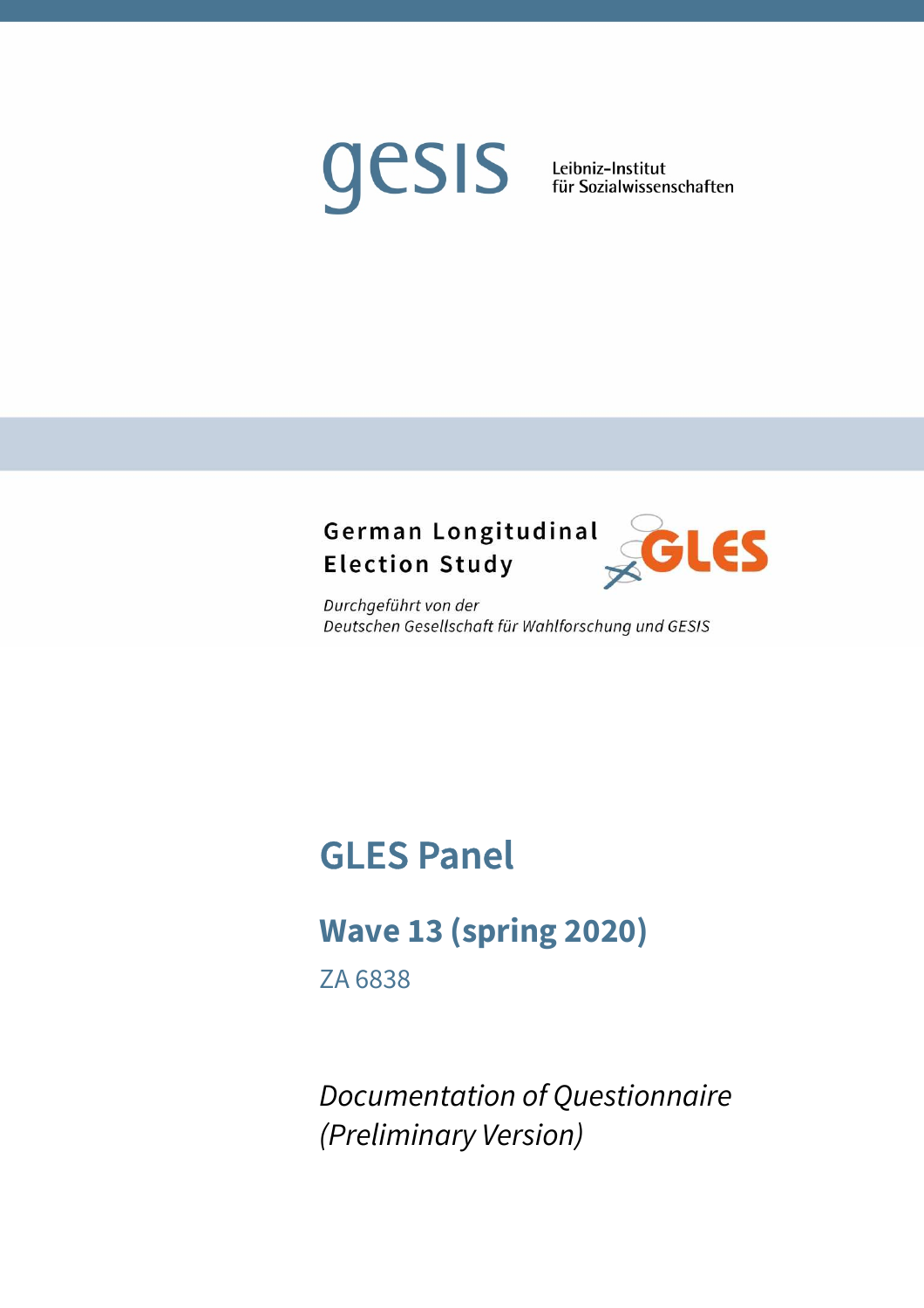The German Longitudinal Election Study (GLES) is the central scientific survey programme in Germany for the continuous collection and provision of high-quality data for national and international election research. The methodologically diverse surveys of GLES make it possible to investigate the political attitudes and behaviors of voters and candidates. GLES has been carried out in close cooperation between the German Society for Electoral Studies (DGfW) and GESIS - Leibniz Institute for the Social Sciences. More information are available here: www.gles.eu.

The GLES Panel allows users to study intra-individual change in political attitudes and behaviors during the election campaign, as well as investigates long-term change between federal elections. It is a longitudinal survey of the same individuals of currently two different samples. Sample A, "2017 Election Campaign", consists of respondents from the Short-term Campaign Panel of the GLES 2017, whereas Sample B, "2017 Pre- and Post-Election Cross-Section", includes those respondents from the 2017 Pre- and Post-Election Cross-Section of GLES (ZA6802) who agreed to be re-interviewed in the GLES Panel. While respondents from Sample A have been interviewed up to nine times since the beginning of the data collection in autumn 2016, Wave 10 of the GLES Panel has been the first re-interview for respondents from Sample B.

In the following, you will find some general information about the data sets and the documentation of the questionnaire of wave 13. From this wave onwards, both samples are surveyed solely in CAWI mode.

### **Please note:**

This documentation of the questionnaire is a preliminary version and published before data release on the website of the German Longitudinal Election Study (GLES). Therefore, it might contain errors and adjustments might be necessary due to the data collection and processing. Preliminary English translations might change due in later revisions. Please do not cite before the data are released in the data catalogue of GESIS - Leibniz Institute for the Social Sciences. Information on data releases can be found on the GLES website or by signing up for the GLES newsletter.

As a public service to the international academic community, we provide English translations of GLES datasets, questionnaires, and related important documents. Due to specifics of the original documents in German and the fact that translations were not done by political scientists, the wording of established social and political science questions and constructs in these translations may occasionally deviate somewhat from the Standard English versions. If you have any questions concerning the translations, do not hesitate to contact the GLES staff via gles@gesis.org.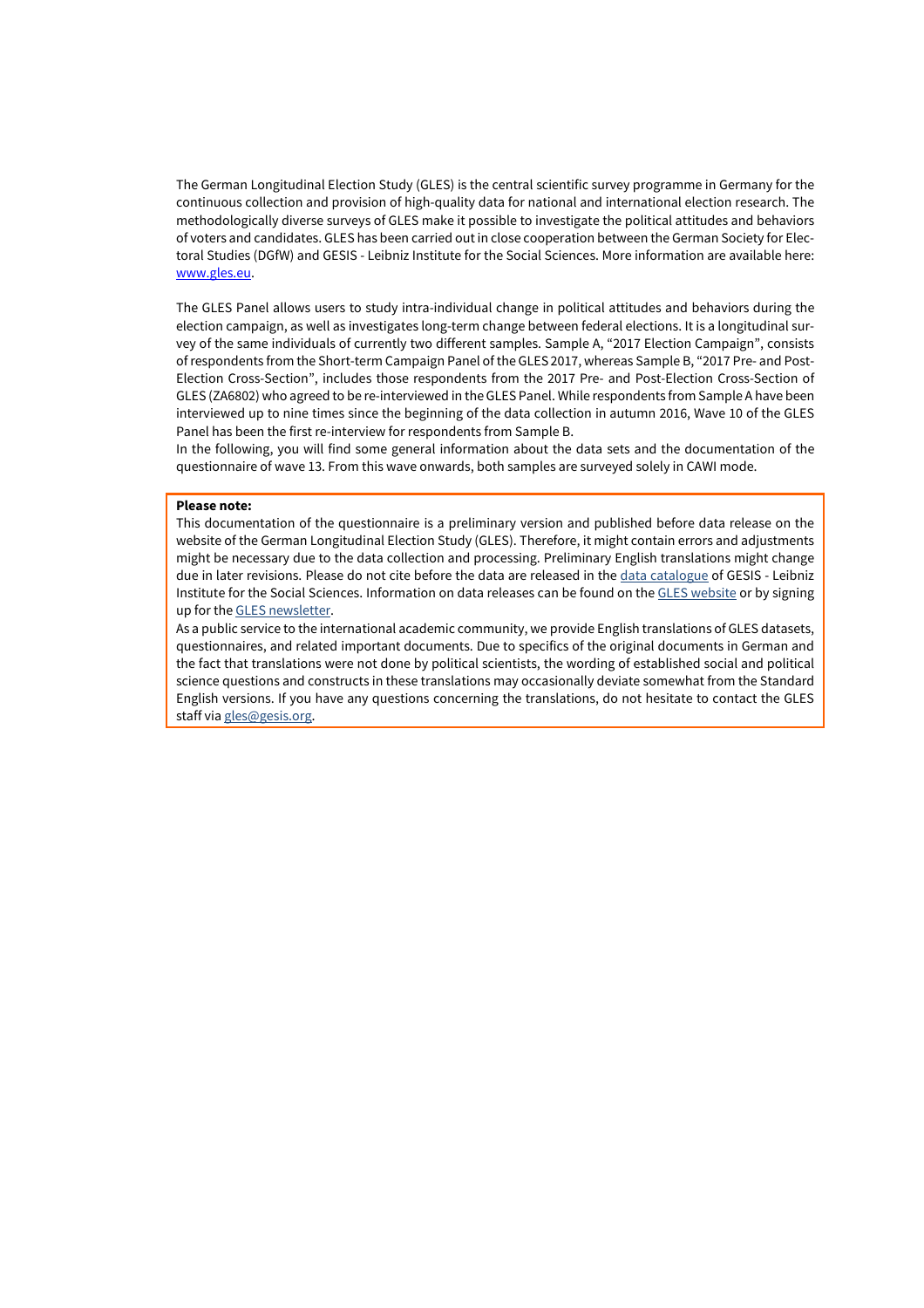| Study No.                | ZA6838                                                                                                                                                                                                                                                                                                                                                                                                                                                                                       |        |                                                                                                                                                                                                                                                                                         |
|--------------------------|----------------------------------------------------------------------------------------------------------------------------------------------------------------------------------------------------------------------------------------------------------------------------------------------------------------------------------------------------------------------------------------------------------------------------------------------------------------------------------------------|--------|-----------------------------------------------------------------------------------------------------------------------------------------------------------------------------------------------------------------------------------------------------------------------------------------|
| Title                    | GLES Panel 2016-2019, Waves 1-13                                                                                                                                                                                                                                                                                                                                                                                                                                                             |        |                                                                                                                                                                                                                                                                                         |
| <b>Current Version</b>   | not yet published                                                                                                                                                                                                                                                                                                                                                                                                                                                                            |        |                                                                                                                                                                                                                                                                                         |
| doi                      | not yet published                                                                                                                                                                                                                                                                                                                                                                                                                                                                            |        |                                                                                                                                                                                                                                                                                         |
| Citation                 | not yet published                                                                                                                                                                                                                                                                                                                                                                                                                                                                            |        |                                                                                                                                                                                                                                                                                         |
| Number of observations   | Sample B, 2.528 people were invited for the survey                                                                                                                                                                                                                                                                                                                                                                                                                                           |        | not yet collected. In Sample A, approximately 15.000 people were invited for the survey, in                                                                                                                                                                                             |
| Number of variables      | Not yet collected. The questionnaire consists of 132 items.                                                                                                                                                                                                                                                                                                                                                                                                                                  |        |                                                                                                                                                                                                                                                                                         |
| <b>Basic Information</b> |                                                                                                                                                                                                                                                                                                                                                                                                                                                                                              |        |                                                                                                                                                                                                                                                                                         |
| <b>Funding Agency</b>    | GESIS - Leibniz Institute for the Social Sciences                                                                                                                                                                                                                                                                                                                                                                                                                                            |        |                                                                                                                                                                                                                                                                                         |
| Data Collector           | GESIS - Leibniz Institute for the Social Sciences                                                                                                                                                                                                                                                                                                                                                                                                                                            |        |                                                                                                                                                                                                                                                                                         |
| Date of Collection       | Wave                                                                                                                                                                                                                                                                                                                                                                                                                                                                                         | Sample | <b>Date of Collection</b>                                                                                                                                                                                                                                                               |
|                          | Wave 13                                                                                                                                                                                                                                                                                                                                                                                                                                                                                      | A<br>B | 2020-04-21 - 2020-05-06<br>2020-04-21 - 2020-06-02                                                                                                                                                                                                                                      |
|                          | problems, evaluations of political actors, sociodemographics, personality, Corona crisis                                                                                                                                                                                                                                                                                                                                                                                                     |        |                                                                                                                                                                                                                                                                                         |
| <b>Methodology</b>       |                                                                                                                                                                                                                                                                                                                                                                                                                                                                                              |        |                                                                                                                                                                                                                                                                                         |
| Geographic Coverage      | Germany (DE)                                                                                                                                                                                                                                                                                                                                                                                                                                                                                 |        |                                                                                                                                                                                                                                                                                         |
| Universe                 | [Sample A]<br>German Bundestag.<br>[Sample B]<br>conducted.                                                                                                                                                                                                                                                                                                                                                                                                                                  |        | All German citizens with internet access who were eligible to vote in the 2017 election to the<br>All people with German citizenship resident in the Federal Republic of Germany, who had a<br>minimum age of 16 years and lived in private households at the time the survey was being |
| Selection                | [Sample A]<br>Quota sampling of the frame population of the Online-Access-Panel by age, gender and edu-<br>cation.<br>[Sample B]<br>Respondents of the 2017 Pre- and Post-Election Cross-Section who gave their willingness to<br>participate in the re-interviews of the GLES Panel. For the 2017 Pre- and Post-Election Cross-<br>Section respondents were selected by random sampling on the basis of local population reg-<br>isters with an oversampling of population in East Germany. |        |                                                                                                                                                                                                                                                                                         |
| Mode of Data Collection  | [Stichprobe A]<br>Computer-assisted web-based interviews (CAWI)<br>[Stichprobe B]<br>Recruitment with computer-assisted personal interviews (CAPI), Computer-assisted web-<br>based interviews (CAWI)                                                                                                                                                                                                                                                                                        |        |                                                                                                                                                                                                                                                                                         |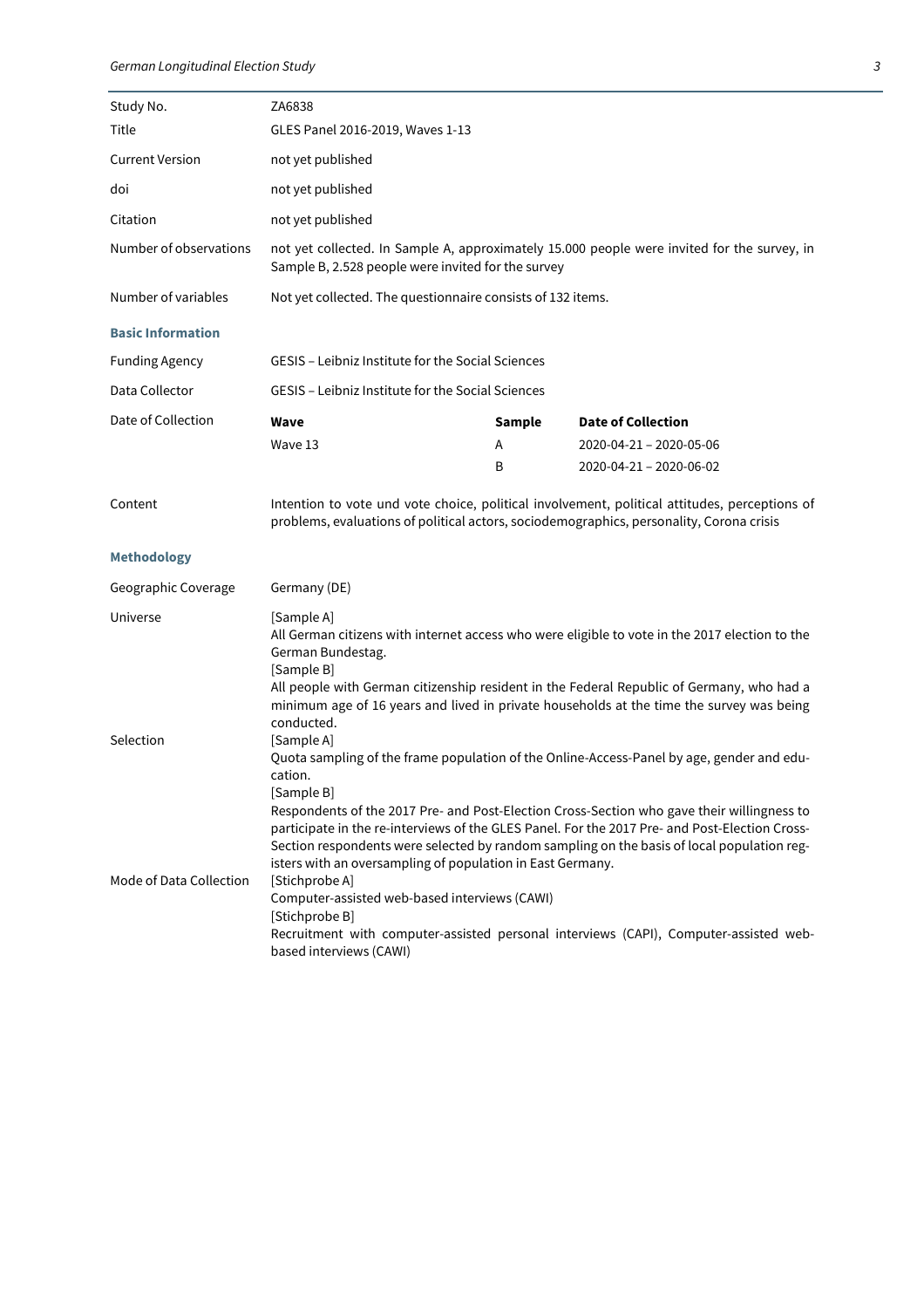### **Data access**

| User regulations | Data and documents are released for academic research and teaching with an offsite user con-<br>tract: access category C. Please contact gles@gesis.org to gain access.                                                                                                                                              |
|------------------|----------------------------------------------------------------------------------------------------------------------------------------------------------------------------------------------------------------------------------------------------------------------------------------------------------------------|
| Anonymized data  | Some collected variables are not accessible with a data use agreement due to data protection<br>reason. All variables can be accessed by interested researchers in a Secure Data Center (SDC)<br>at GESIS (Cologne, Mannheim). If you are interested in those variables, please send an e-mail<br>to gles@gesis.org. |

### **Notification of publications**

To get an overview of the use of our data, we kindly request users of GLES-data to inform us about publications that utilize those data (biographic description, study no. of the dataset). Publications using GLES-data are listed in the official bibliography of the GLES project. In case of limited access to your publication (e.g. conference papers), we would highly appreciate if you could send us an electronic (PDF file, gles@gesis.org) or a print copy of your publication.

### **Contact**

GESIS – Leibniz-Institut für Sozialwissenschaften Postfach 122155 68072 Mannheim E-Mail: gles@gesis.org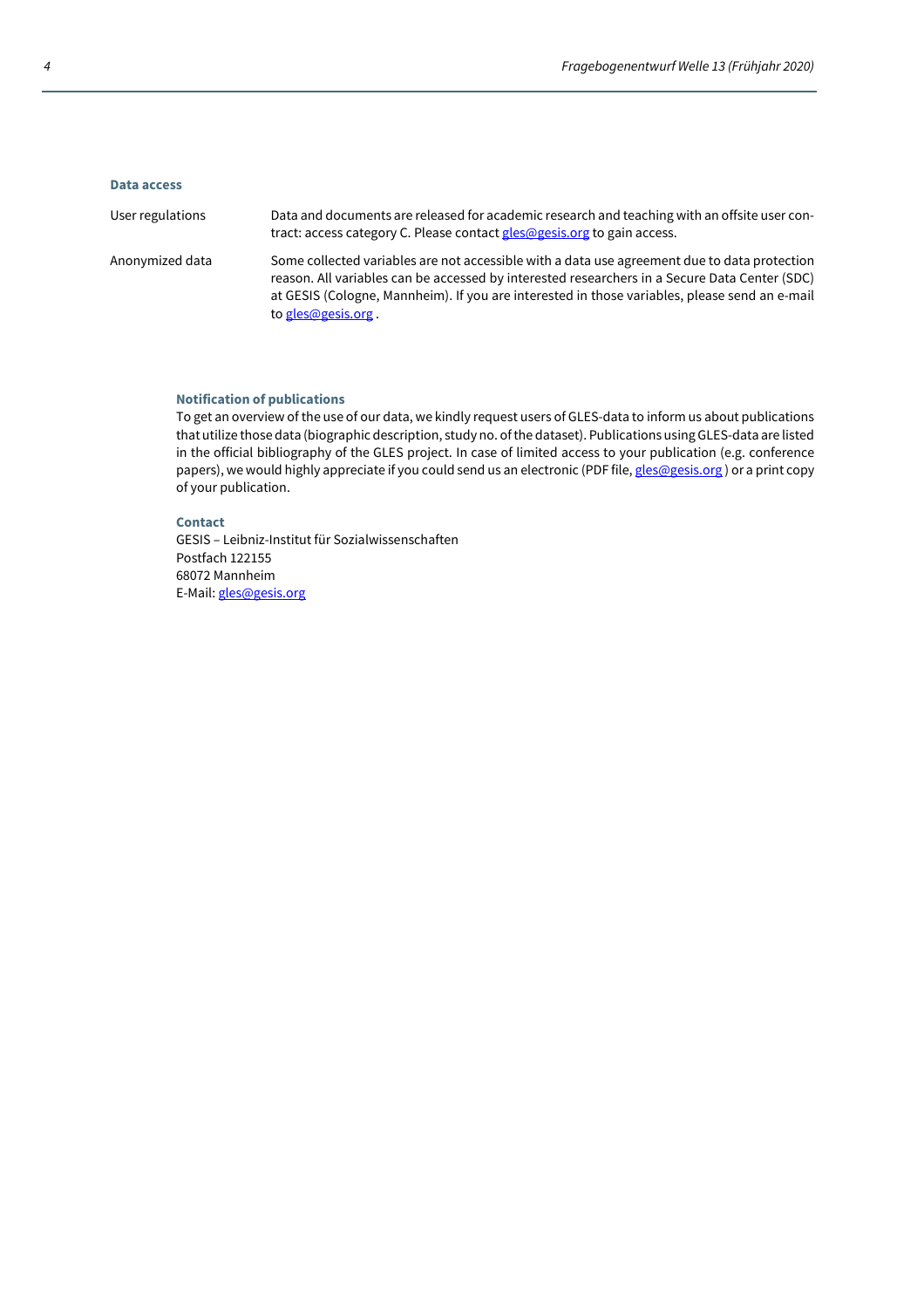### **Verification**

**Variables**: kp13\_2280; kp13\_2291; kp13\_2290; kp13\_2293s **Waves:** 1-13,a1 **Topic**: Verification **Items:** Gender; Month of birth; Year of birth; Location of birth **Mode:** CAWI **Sample:** A/B

### **Filter:**

### **Presentation:**

Single response list (vertical)

**must answer:** the following four questions are displayed on one screen; plausibility check: If no invalid answers were given for gender, month of birth, year of birth and/or location of birth, the following request follows: "One or more answers are invalid. Please answer all questions". In the first wave, there should be a highly visible direction on the left hand side above the "forward"-button. "Please check carefully whether all of your answers are correct. You can continue the following surveys only if you give the exact same answers!"

### **Question kp13\_2280:**

Please state your gender.

- male

- female

### **Coding:**

(1) male (2) female

----------------------------------------------------------------------

(-95) not participated

**Presentation:** 

Closed response list

### **Question kp13\_2291:**

In what month were you born?

- Please select
- January
- February
- March
- April
- May
- June
- July - August
- September
- October
- November
- December
- 

### **Coding:**

- (0) Please select
- (1) January
- (2) February
- (3) March
- (4) April
- (5) May
- (6) June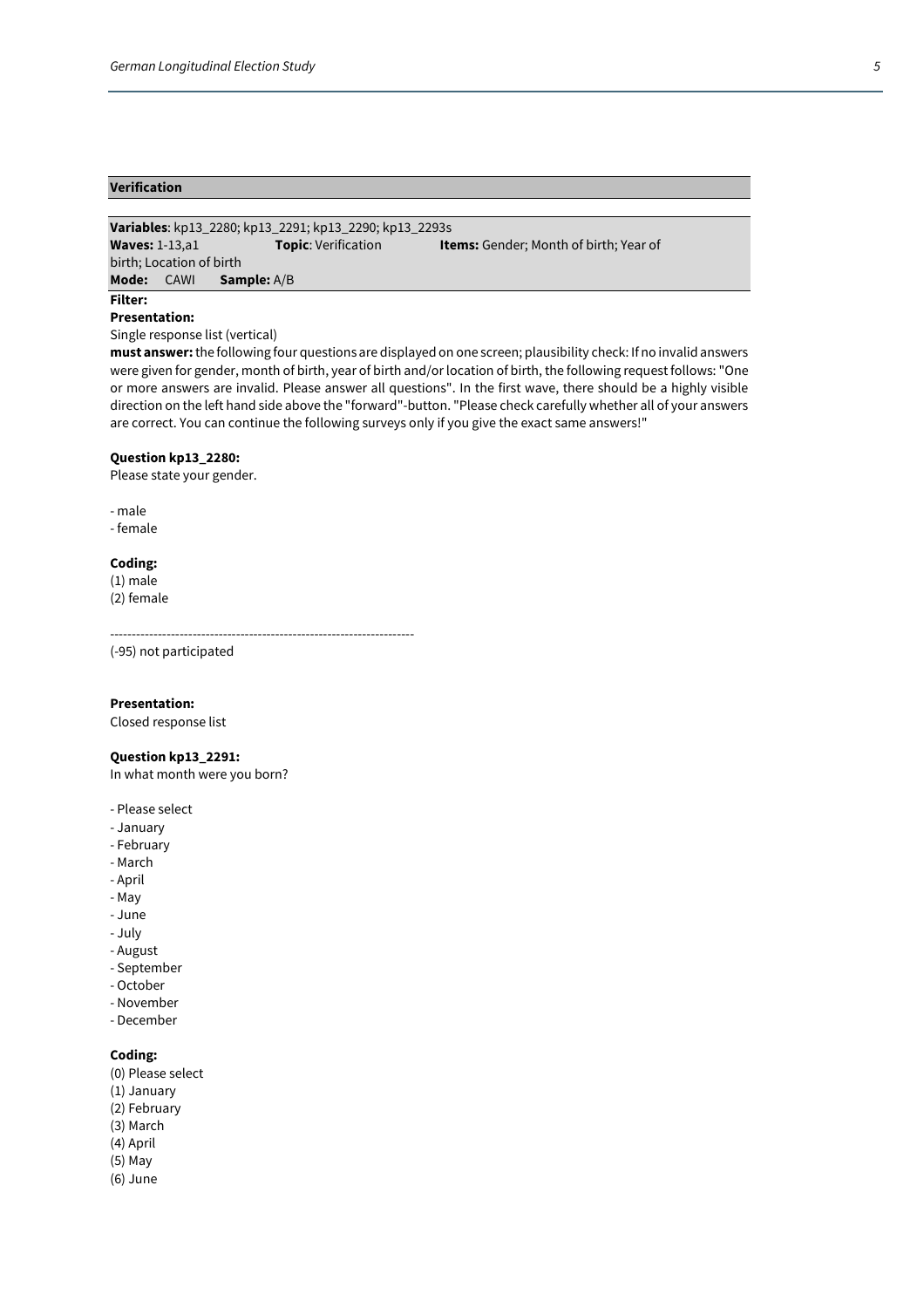(7) July (8) August (9) September (10) October (11) November (12) December

---------------------------------------------------------------------- (-95) not participated

### **Presentation:**

Text field (single row) with four numerical digits; Plausibility check: Only exactly four numerical values are possible, no letters or special characters! Only entries between 1900 and 2000 are allowed. Text for plausibility check: "Please enter your year of birth in four digits".

### **Question kp13\_2290:**

Please enter the year you were born in.

### **Instructions:**

Use four digits, e.g. 1978.

 $-$ 

### **Coding:**

----------------------------------------------------------------------

(-95) not participated

### **Presentation:**

Text field (single row); Field for answer with one character; Plausibility check: Only one letter (allow umlauts) and no number or punctuation is possible; Text for plausibility check: "Please enter the first letter of your location of birth."

### **Question kp13\_2293s:**

Please enter the first letter of your location of birth.

### **Instructions:**

If you are not sure, enter the location of birth just as it is written on the front page of your ID card.

\_

### **Coding:**

----------------------------------------------------------------------

(-95) not participated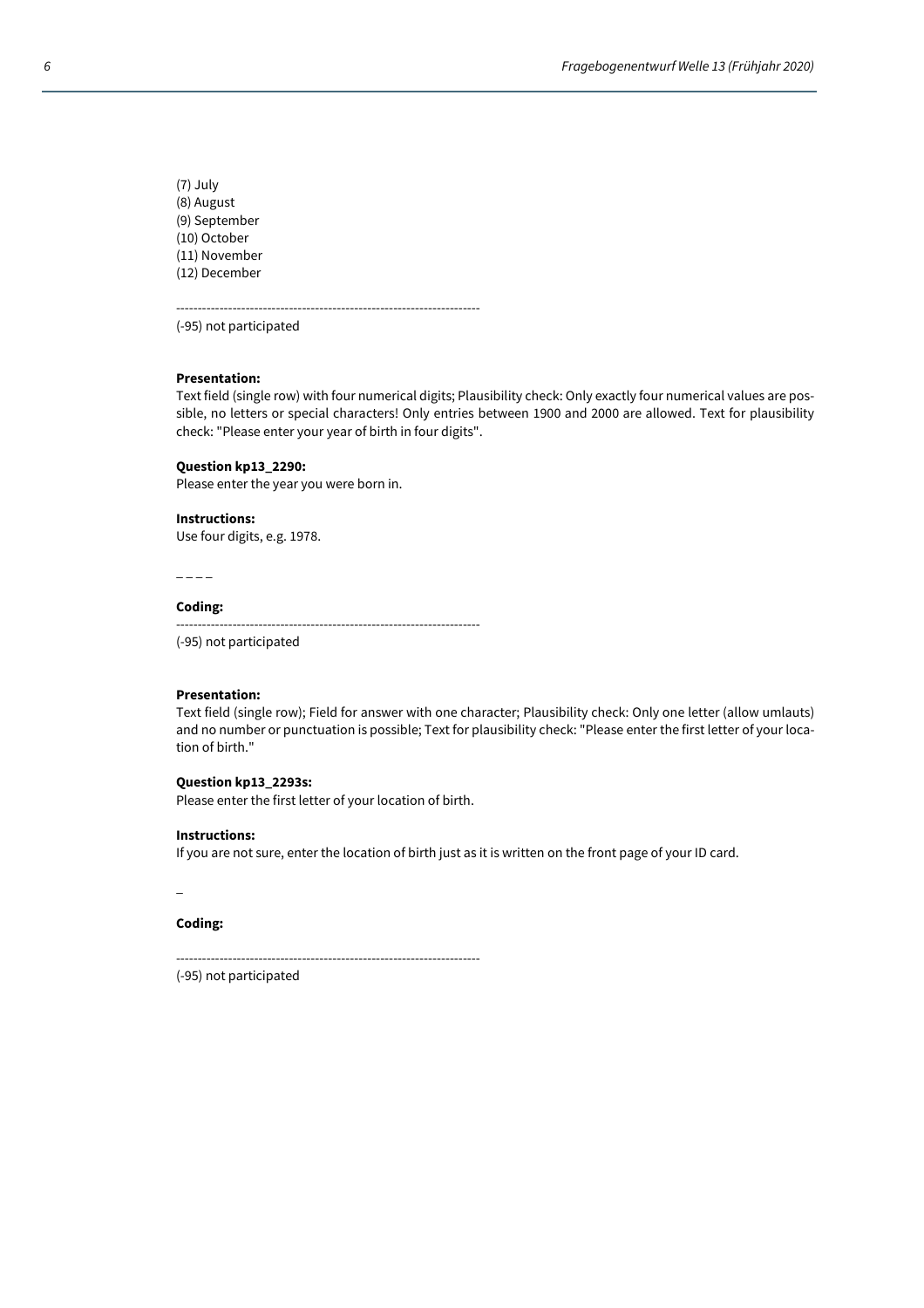| Variables: kp13_2280_c2; kp13_2291_c2; kp13_2290_c2; kp13_2293s_c2 |      |                            |                                               |  |
|--------------------------------------------------------------------|------|----------------------------|-----------------------------------------------|--|
| <b>Waves:</b> $1-10$                                               |      | <b>Topic:</b> Verification | <b>Items:</b> Gender: Month of birth: Year of |  |
| birth: Location of birth                                           |      |                            |                                               |  |
| Mode:                                                              | CAWI | <b>Sample:</b> A           |                                               |  |

**Filter:** kp1\_2280!=kp13\_2280 | kp1\_2291!=kp1\_2291 | kp1\_2290!=kp13\_2290 | kp1\_2293s!= kp13\_2293s

**Presentation:** Single response list (vertical)

**must answer:** the following four questions are displayed on one screen.

Plausibility check: If no invalid answers were given for gender, month of birth, year of birth and/or location of birth, the following request follows: "One or more answers are missing. Please answer all questions." Display instruction text in red.

### **Instructions:**

"Your answers do not match your answers from the first survey of the GLES-study. Please note that you can only participate in this survey if you identify yourself correctly just as you did the first time."

### **Question kp13\_2280\_c2:**

Please state your gender.

### - male

- female

### **Coding:**

(1) male (2) female

----------------------------------------------------------------------

(-93) not asked, terminated (-95) not participated

(-97) not applicable

### **Presentation:**

Closed response list

### **Question kp13\_2291\_c2:**

What month were you born in?

### **Instructions:**

- Please select
- January
- February
- March
- April
- May
- June
- July
- August
- September
- October
- November
- December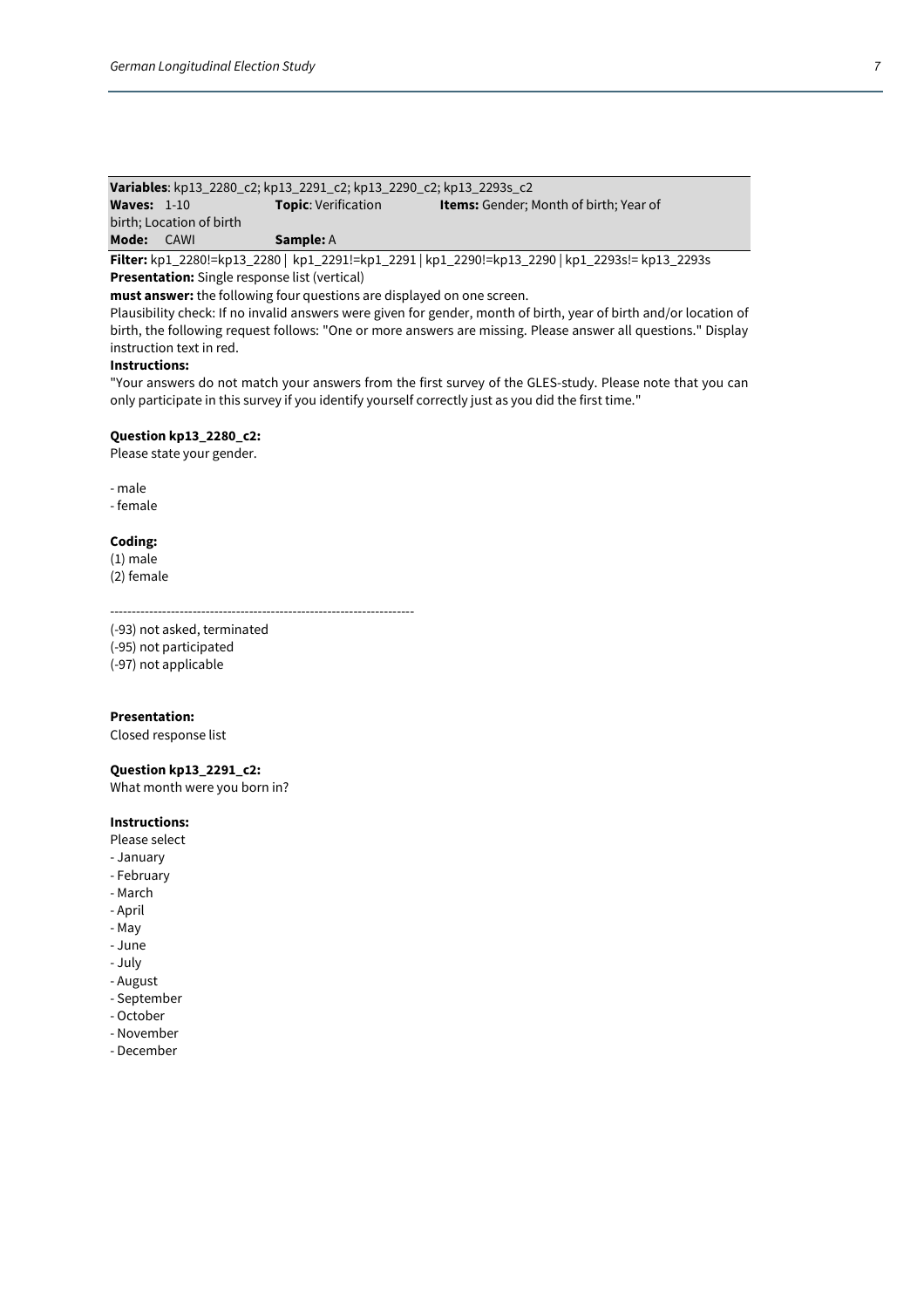(0) Please select (1) January (2) February (3) March (4) April (5) May (6) June (7) July (8) August (9) September (10) October (11) November (12) December

----------------------------------------------------------------------

(-93) not asked, terminated

(-95) not participated

(-97) not applicable

### **Presentation:**

Text field (single row) with two numerical digits

### **Question kp13\_2290\_c2:**

Please enter the year you were born in.

 $19$ <sub>--</sub>

### **Coding:**

---------------------------------------------------------------------- (-93) not asked, terminated (-95) not participated (-97) not applicable

### **Presentation:**

Text field (single row); Field for answer with one character; plausibility check: Only one letter and no numbers are possible; Text for plausibility check: "Please enter the first letter of your location of birth."

### **Question kp13\_2293s\_c2:**

Please enter the first letter of your location of birth.

### **Instructions:**

If you are not sure, enter the location of birth just as it is written on the front page of your ID card.

 $\overline{a}$ 

### **Coding:**

----------------------------------------------------------------------

(-93) not asked, terminated

(-95) not participated

(-97) not applicable

[NOTE: Because the content of the verification variables has to be identical with the answer from the first wave of the respondent, the displayed variables are not included in the dataset but may be acquired on request.]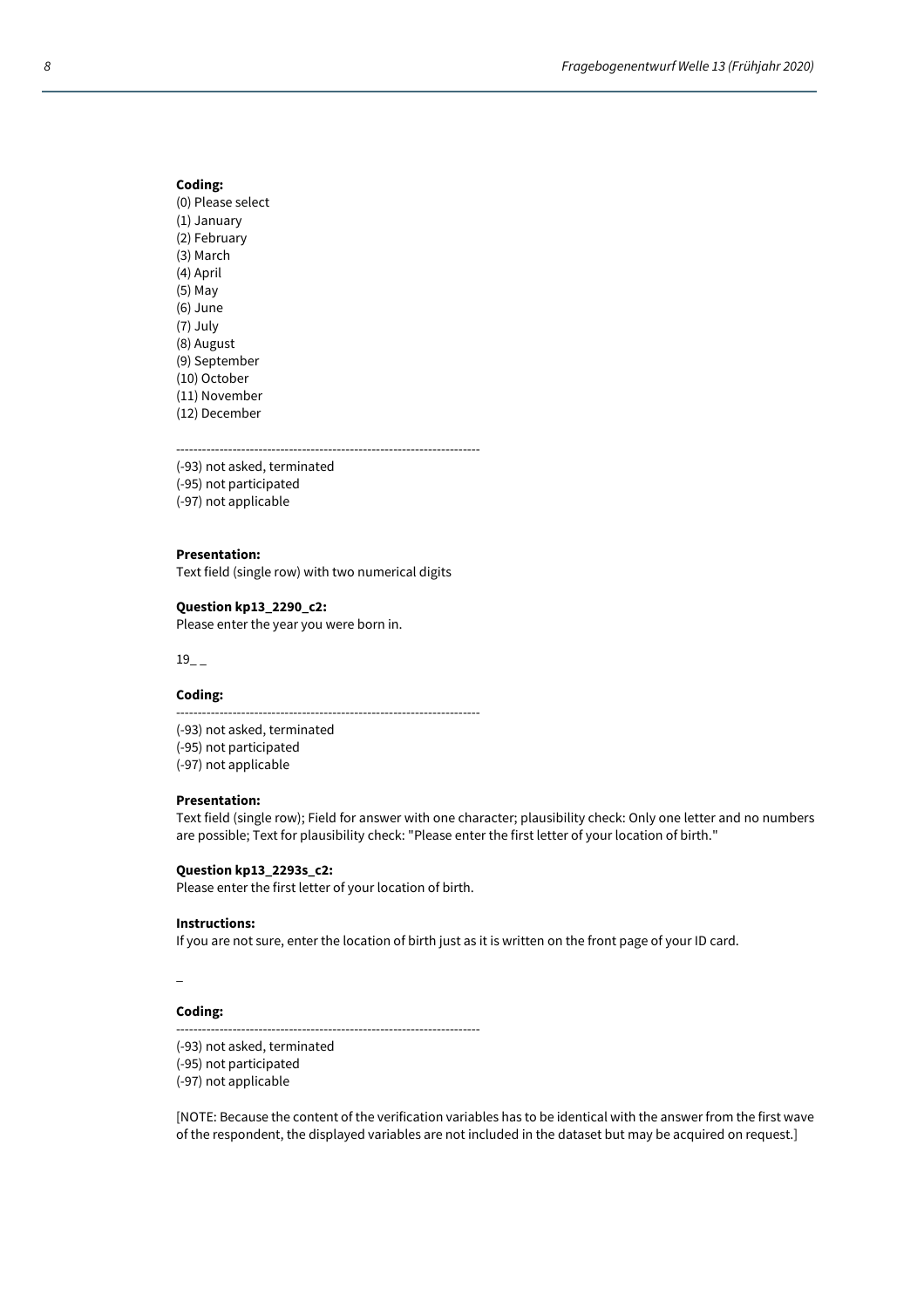|               | Variable: kp13_4280 |                            |                                                 |
|---------------|---------------------|----------------------------|-------------------------------------------------|
| Waves: $1-13$ |                     | <b>Topic:</b> Verification | <b>Item:</b> Reason for false verification code |
| Mode:         | CAWI                | <b>Sample:</b> A           |                                                 |

**Filter:** (kp13\_2293s\_c2!=-97) & (kp13\_2280!=kp9\_2280\_c2 kp13\_2291!=kp9\_2291\_c2|kp13\_2290!=kp13\_2290\_c2)

### **Presentation:**

Single response list (vertical)

### **Question:**

The answers concerning your person do not match the answers from the first survey of the GLES-study. There are several possible reasons. Please select the reason that you think is most likely.

- I did not participate in the first part of the GLES-study.

- I may have made a typing error.

- I am sure that I gave the same answers as I did in the first part of the GLES-study.

**Forwarding:** Closing screen >> survey completed

### **Coding:**

(1) not participated (2) typing error (3) same answer

----------------------------------------------------------------------

(-93) not asked, terminated (-95) not participated

(-97) not applicable

[NOTE: These verification variables are not included in the dataset but may be acquired on request.]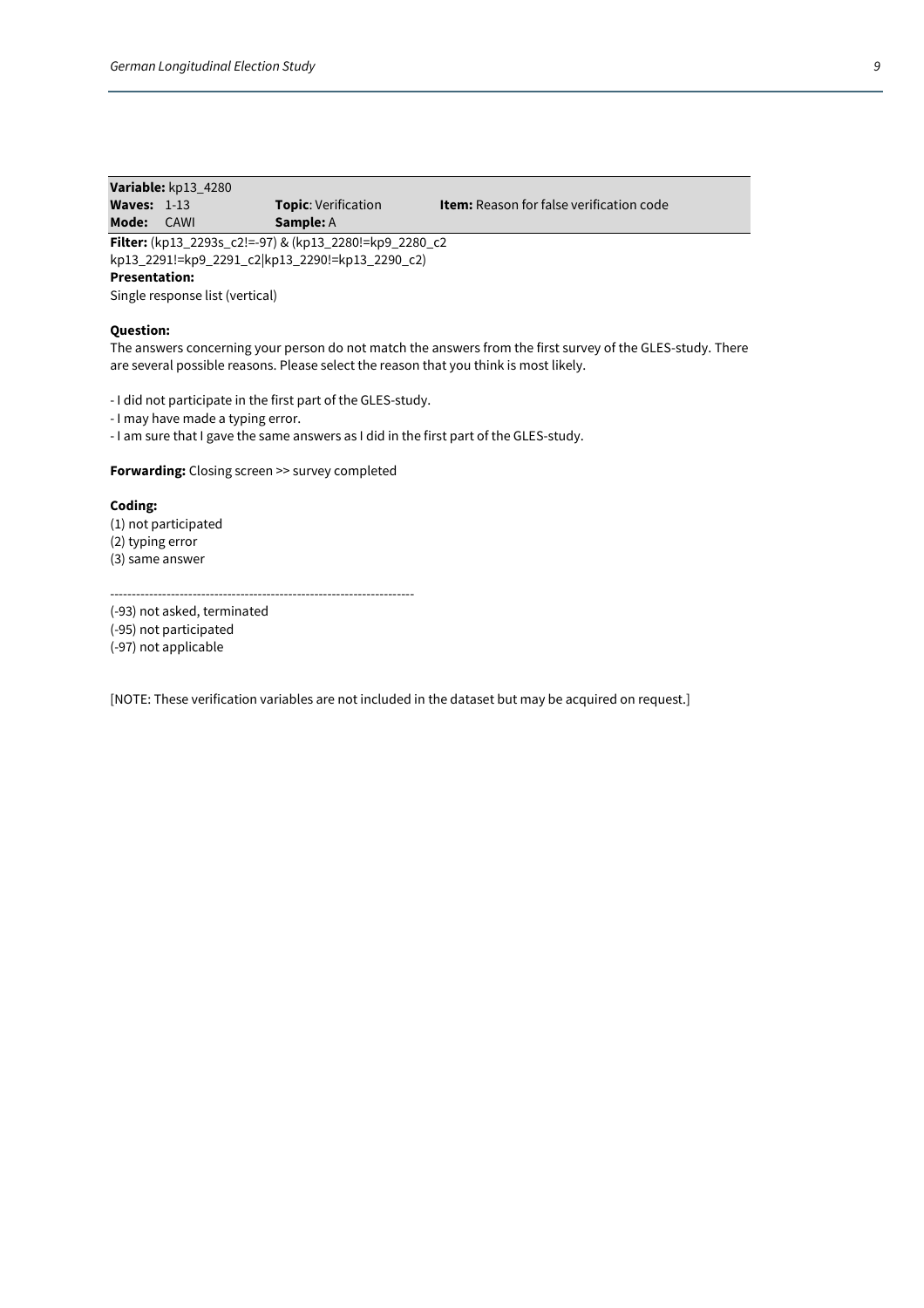| Variable: kp13 2601              |                               |                            |  |
|----------------------------------|-------------------------------|----------------------------|--|
| <b>Waves:</b> $1, [2], a1, 9-13$ | <b>Topic:</b> Sociodemography | <b>Item:</b> Federal state |  |
| Mode:<br>CAWI                    | <b>Sample:</b> A/B            |                            |  |
| <b>Filter:</b>                   |                               |                            |  |

### **Presentation:**

**must answer**, single response list (vertical); plausibility check: If no answer was given then the following text will be shown: "Answering this question is very important for the rest of the survey. Please state the federal state you live in."

### **Question:**

And in which federal state do you live?

### **Instructions:**

If you have several places of residence, please indicate the federal state in which your principal place of residence is located.

- Baden-Württemberg
- Bavaria
- Berlin
- Brandenburg
- Bremen
- Hamburg
- Hesse
- Mecklenburg-Vorpommen
- Lower Saxony
- North Rhine-Westphalia
- Rhineland-Palatinate
- Saarland
- Saxony
- Saxony-Anhalt
- Schleswig-Holstein
- Thuringia

### **Coding:**

- (1) Schleswig-Holstein
- (2) Hamburg
- (3) Lower Saxony
- (4) Bremen
- (5) North Rhine-Westphalia
- (6) Hesse
- (7) Rhineland-Palatinate
- (8) Baden-Württemberg
- (9) Bavaria
- (10) Saarland
- (11) Berlin
- (12) Brandenburg
- (13) Mecklenburg-Vorpommern
- (14) Saxony
- (15) Saxony-Anhalt
- (16) Thuringia

----------------------------------------------------------------------

(-95) not participated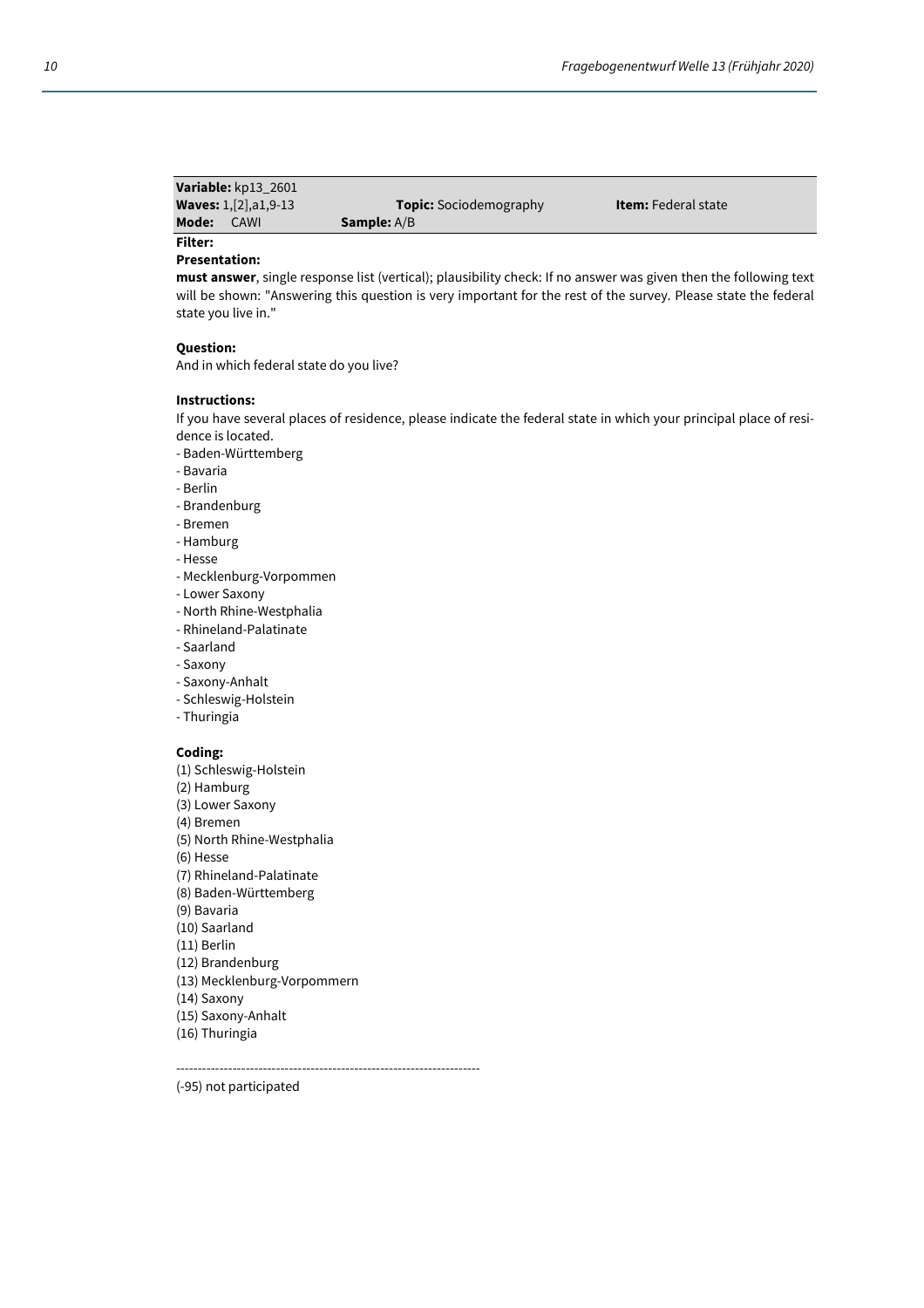### **General attitudes towards politics**

**Variable:** kp13\_010

in general

**Waves:** 1-13,a1 **Topic:** General attitudes towards politics **Item:** Interest in politics,

**Mode:** CAWI **Sample:** A/B

### **Filter:**

**Presentation:**  Single response list (vertical)

### **Question:**

Quite generally, how interested are you in politics?

- very interested

- somewhat interested
- in between
- not very interested
- not interested at all

### **Coding:**

(1) very interested (2) somewhat interested (3) in between (4) not very interested (5) not at all interested

---------------------------------------------------------------------- (-93) not asked, terminated

(-95) not participated (-99) no answer

|                      | Variable: kp13_011a-c |                                                                                        |  |
|----------------------|-----------------------|----------------------------------------------------------------------------------------|--|
| <b>Wave: 10-13</b>   |                       | <b>Topic:</b> General attitudes towards politics<br><b>Item:</b> Interest in politics, |  |
| election levels      |                       |                                                                                        |  |
| Mode:                | CAWI                  | <b>Sample:</b> A/B                                                                     |  |
| <b>Filter:</b>       |                       |                                                                                        |  |
| <b>Presentation:</b> |                       |                                                                                        |  |
| Matrix               |                       |                                                                                        |  |
| <b>Question:</b>     |                       |                                                                                        |  |
|                      |                       | And how interested are you in politics at federal, state, and European level?          |  |
|                      |                       |                                                                                        |  |

(A) Federal level (B) State level: *`display federal state from kp13\_2601'* (C) European level

- very interested

- somewhat interested

- in between
- not very interested
- not interested at all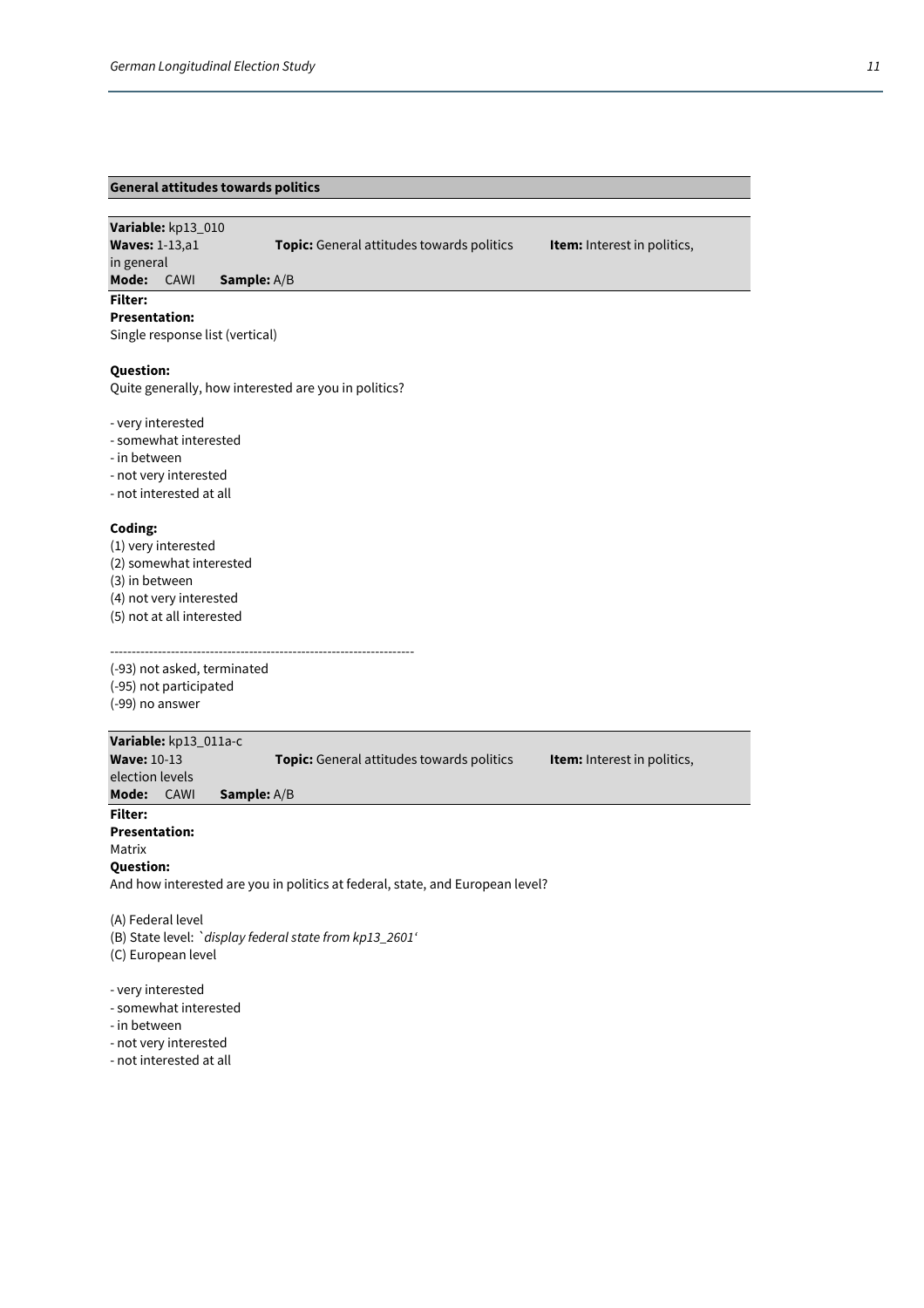(1) very interested (2) somewhat interested (3) in between (4) not very interested (5) not at all interested

---------------------------------------------------------------------- (-93) not asked, terminated

(-95) not participated (-99) no answer

**Variable:** kp13\_170 **Mode:** CAWI **Sample:** A/B

**Topic:** Voting decision **Item:** Intention to vote

**Presentation:** 

Single response list (vertical)

### **Intro:**

**Filter:** 

When elections are held a lot of people vote, others do not manage to vote or do not participate in elections for other reasons.

### **Question:**

If there was a federal election next Sunday, how likely is it that you would go to the polls?

Are you…

- certain to vote
- likely to vote
- might vote
- not likely to vote
- certain not to vote

### **Coding:**

(1) certain to vote (2) likely to vote (3) might vote (4) not likely to vote (5) certain not to vote

----------------------------------------------------------------------

(-93) not asked, terminated (-95) not participated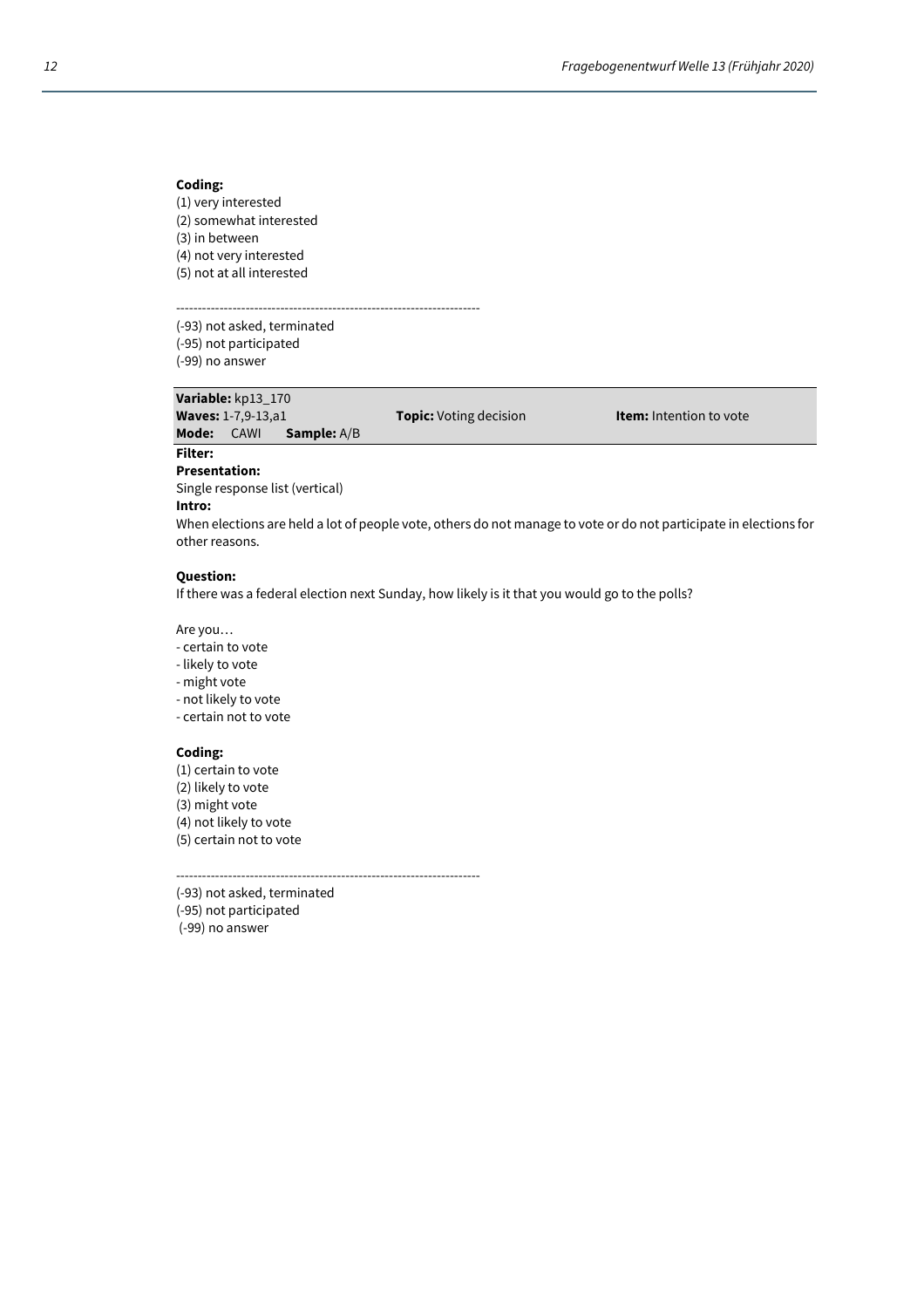### **Variable:** kp13\_190a,b

**Waves:** 1-7,9-13,a1 **Topic**: Vote decision **Item:** Vote intention: first/second vote **Mode:** CAWI **Sample:** A/B

### **Filter:** kp13\_170=1-3

### **Presentation:**

Display sample ballot paper with first and second vote; down below "don't know"-category for first and second vote

### **Intro:**

You have two votes in the federal election. The first vote is for a candidate in your local constituency, the second vote is for a party.

### **Question:**

How would you mark your ballot?

### (A) First vote:

- CDU/CSU (Christlich Demokratische Union/Christlich-Soziale Union)
- SPD (Sozialdemokratische Partei Deutschlands)
- FDP (Freie Demokratische Partei)
- Bündnis 90/Die Grünen
- Die Linke
- AfD (Alternative für Deutschland)
- Other party
- Don't know yet

### (B) Second vote:

- CDU/CSU (Christlich Demokratische Union/Christlich-Soziale Union)
- SPD (Sozialdemokratische Partei Deutschlands)
- FDP (Freie Demokratische Partei)
- Bündnis 90/Die Grünen
- Die Linke
- AfD (Alternative für Deutschland)
- Other party

- Don't know yet (in wave 9: Don't know)

### **Coding:**

(1) CDU/CSU (4) SPD (5) FDP (6) GRÜNE (7) DIE LINKE (322) AfD (801) other party

(-98) don't know

----------------------------------------------------------------------

(-93) not asked, terminated (-95) not participated (-97) not applicable

(-99) no answer

[NOTE I: This variable and the variables kp13\_192a,b were recoded into the variables kp13\_190aa/kp13\_190ab and kp13\_190ba/kp13\_190bb in order to create the party versions A and B (see documentation).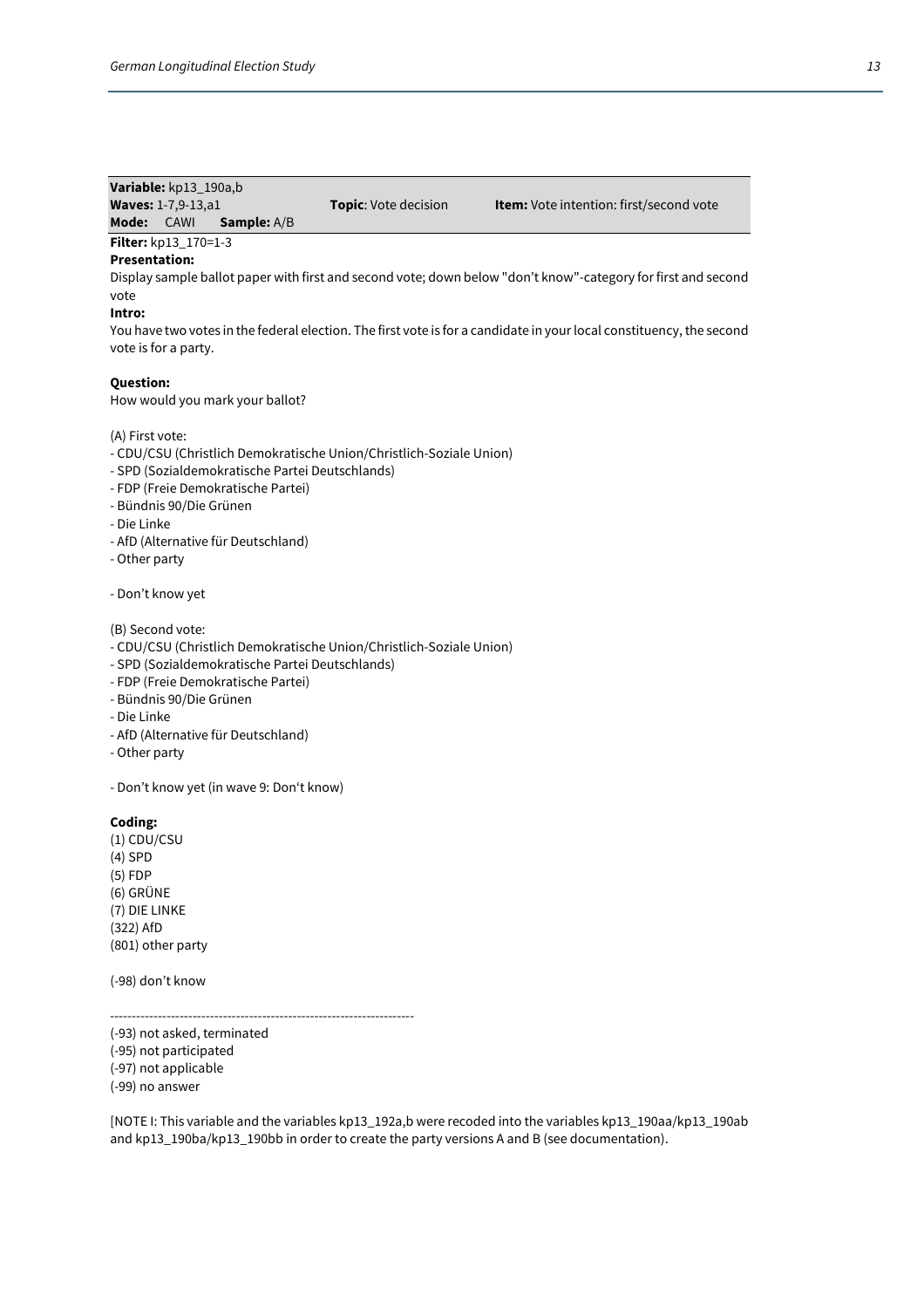**Variable:** kp13\_192a **Mode:** CAWI **Sample:** A/B

**Waves:** 1-7,9-13,a1 **Topic:** Voting decision **Item:** Vote intention: first vote, other party

**Filter:** kp13\_190a=801 **Presentation:** 

Single response list (vertical)

### **Question:**

And who would you vote for with your FIRST vote?

- BIG (Partei Bündnis für Innovation & Gerechtigkeit)
- Bündnis C Christen für Deutschland
- DiB (DEMOKRATIE IN BEWEGUNG)
- Die PARTEI (Partei für Arbeit, Rechtsstaat, Tierschutz, Elitenförderung und basisdemokratische Initiative)
- DIE RECHTE Partei für Volksabstimmung, Souveränität und Heimatschutz
- FAMILIE (Familien-Partei Deutschlands)
- Freie Wähler (FW)
- LKR Bernd Lucke und die Liberal-Konservativen Reformer
- NPD (Nationaldemokratische Partei Deutschlands)
- ödp (Ökologisch-Demokratische Partei)
- PIRATEN (Piratenpartei Deutschland)
- REP (DIE REPUBLIKANER)
- Tierschutzpartei (PARTEI MENSCH UMWELT TIERSCHUTZ)
- other party

### **Coding:**

(120) BIG (351) Bündnis C (349) DiB (151) Die PARTEI (323) DIE RECHTE (171) FAMILIE (180) FREIE WAEHLER (331) LKR (206) NPD (209) ödp (215) PIRATEN (225) REP (237) Tierschutzpartei (801) other party

----------------------------------------------------------------------

(-93) not asked, terminated

(-95) not participated

(-97) not applicable

(-99) no answer

[NOTE: This variable and the variables kp13\_190a were recoded into the variables kp13\_190aa and kp13\_190ab in order to create the party versions A and B (see documentation).]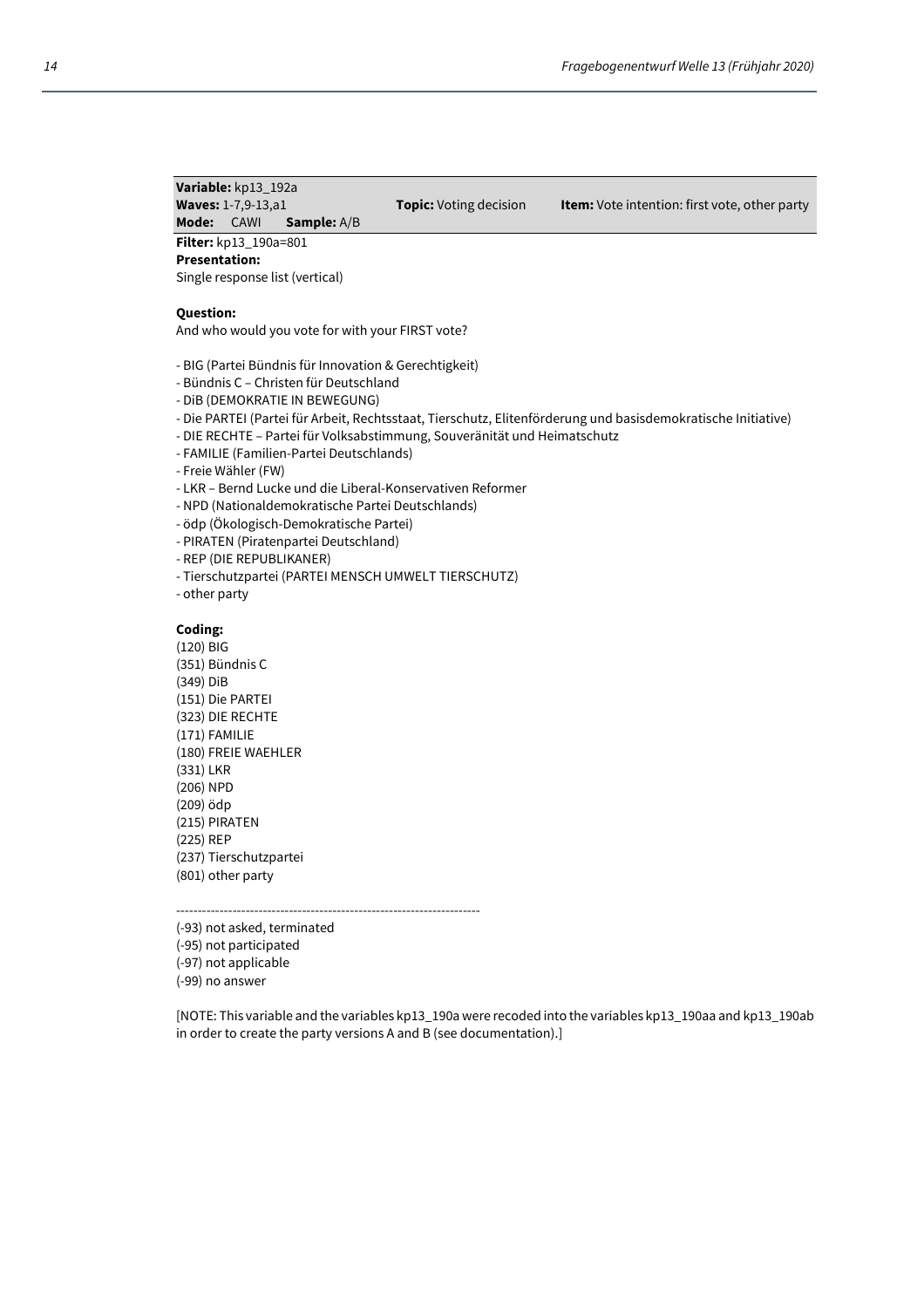### **Variable:** kp13\_192b **Waves:** 1-7,9-13,a1 **Topic:** Voting decision **Item:** Vote intention: second vote, other party **Mode:** CAWI **Sample:** A/B

### **Filter:** kp13\_190b=801

### **Presentation:**

Single response list (vertical)

### **Question:**

And which party would you vote for with your SECOND vote?

- BIG (Partei Bündnis für Innovation & Gerechtigkeit)
- Bündnis C Christen für Deutschland
- DiB (DEMOKRATIE IN BEWEGUNG)
- Die PARTEI (Partei für Arbeit, Rechtsstaat, Tierschutz, Elitenförderung und basisdemokratische Initiative)
- DIE RECHTE Partei für Volksabstimmung, Souveränität und Heimatschutz
- FAMILIE (Familien-Partei Deutschlands)
- Freie Wähler (FW)
- LKR Bernd Lucke und die Liberal-Konservativen Reformer
- NPD (Nationaldemokratische Partei Deutschlands)
- ödp (Ökologisch-Demokratische Partei)
- PIRATEN (Piratenpartei Deutschland)
- REP (DIE REPUBLIKANER)
- Tierschutzpartei (PARTEI MENSCH UMWELT TIERSCHUTZ)
- other party

### **Coding:**

(120) BIG (351) Bündnis C (349) DiB (151) Die PARTEI (323) DIE RECHTE (171) FAMILIE (180) FREIE WAEHLER (331) LKR (206) NPD (209) ödp (215) PIRATEN (225) REP (237) Tierschutzpartei (801) other party

----------------------------------------------------------------------

- (-93) not asked, terminated
- (-95) not participated
- (-97) not applicable
- (-99) no answer

[NOTE: This variable and the variables kp13\_190b were recoded into the variables kp13\_190ba and kp13\_190bb in order to create the party versions A and B (see documentation).]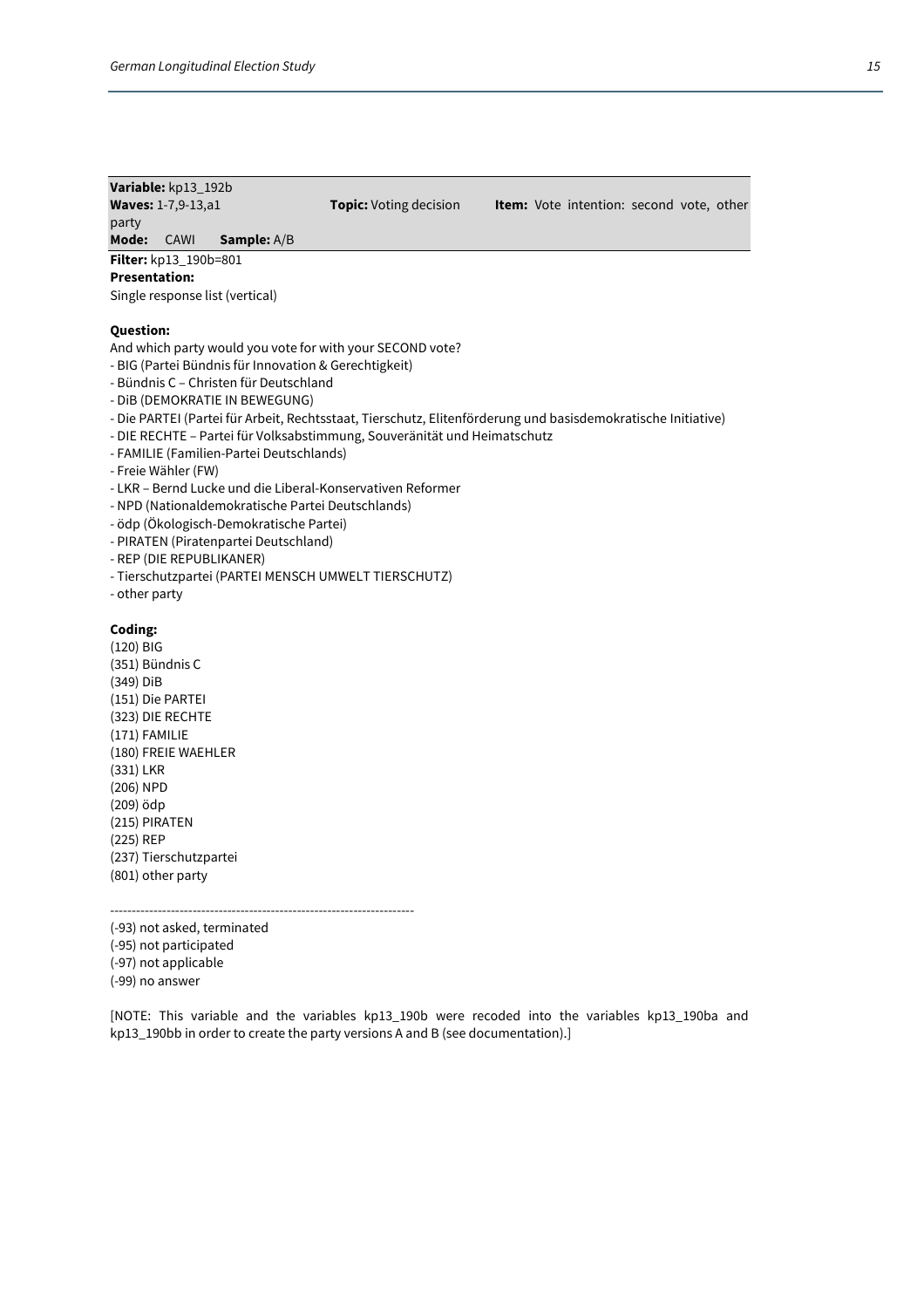| Variable: kp13 730                  |                                        |                                    |
|-------------------------------------|----------------------------------------|------------------------------------|
| <b>Waves: 1-8,10-13,a1</b>          | <b>Topic:</b> Party ratings in general | <b>Item:</b> Scalometer government |
| Mode:<br>CAWI<br><b>Sample:</b> A/B |                                        |                                    |

## **Filter:**

**Presentation:** 

Standard matrix; scale: -5 to +5 including zero with numerical label; label of endpoints: -5 "not at all satisfied" and +5 "completely satisfied"

### **Question:**

Are you more satisfied or less satisfied with the performance of the government of CDU/CSU and SPD?

### **Coding:**

(1) -5 not at all satisfied  $(2) -4$  $(3) -3$  $(4) -2$  $(5) -1$ (6) 0  $(7) + 1$  $(8) + 2$  $(9) + 3$  $(10) +4$ (11) +5 completely satisfied

(-93) not asked, terminated

(-95) not participated (-99) no answer

|                | Variable: kp13 731a-c      |                    |                                        |                                        |
|----------------|----------------------------|--------------------|----------------------------------------|----------------------------------------|
|                | <b>Waves: 1-8,10-13,a1</b> |                    | <b>Topic:</b> Party ratings in general | <b>Item:</b> Scalometer governing par- |
| ties           |                            |                    |                                        |                                        |
| Mode:          | CAWI                       | <b>Sample:</b> A/B |                                        |                                        |
| <b>Filter:</b> |                            |                    |                                        |                                        |

----------------------------------------------------------------------

### **Presentation:**

Standard matrix; scale: -5 to +5 including zero with numerical label; label of endpoints: -5 "not at all satisfied" and +5 "completely satisfied"

### **Question:**

And considering each of the governing parties separately, how satisfied or dissatisfied are you with their performance? How satisfied are you with the performance of the...?

(A) CDU (Christlich Demokratische Union)

(B) CSU (Christlich Soziale Union)

(C) SPD (Sozialdemokratische Partei Deutschlands)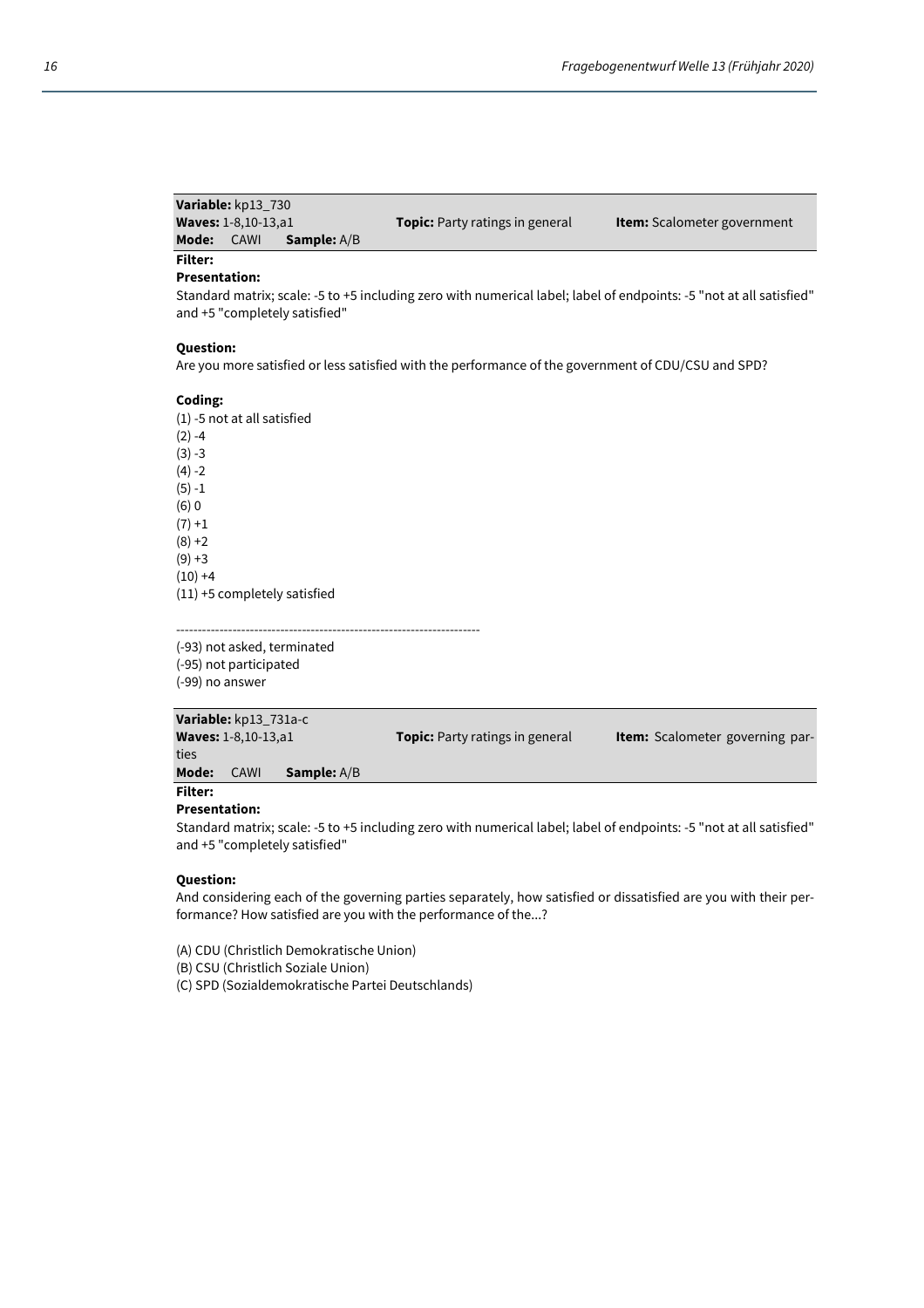(1) -5 not at all satisfied  $(2) -4$  $(3) -3$  $(4) -2$ (5) -1 (6) 0  $(7) + 1$  $(8) + 2$  $(9) + 3$  $(10) +4$ (11) +5 completely satisfied

---------------------------------------------------------------------- (-93) not asked, terminated (-95) not participated (-99) no answer

|            | Variable: kp13_911      |                                |
|------------|-------------------------|--------------------------------|
|            | <b>Waves: 6-8,12,13</b> | <b>Topic:</b> Strategic voting |
| Mode: CAWI |                         | <b>Sample:</b> A/B             |

g<sub>s</sub> **Example 12,133 Topics: <b>Item:** Participation of AfD in a coalition

### **Filter: Presentation:**

Standard matrix; Scale: -5 to +5 with numerical label; with zero point; Label: -5 "not desirable at all", +5 "very desirable"

### **Question:**

Regardless of how likely a coalition with the AfD is, how desirable would you find AfD's participation in the federal government?

### **Coding:**

(1) -5 not desirable at all  $(2) -4$ (3) -3  $(4) -2$ (5) -1 (6) 0  $(7) + 1$  $(8) + 2$  $(9) + 3$  $(10) +4$ (11) +5 very desirable

----------------------------------------------------------------------

(-93) not asked, terminated (-95) not participated (-99) no answer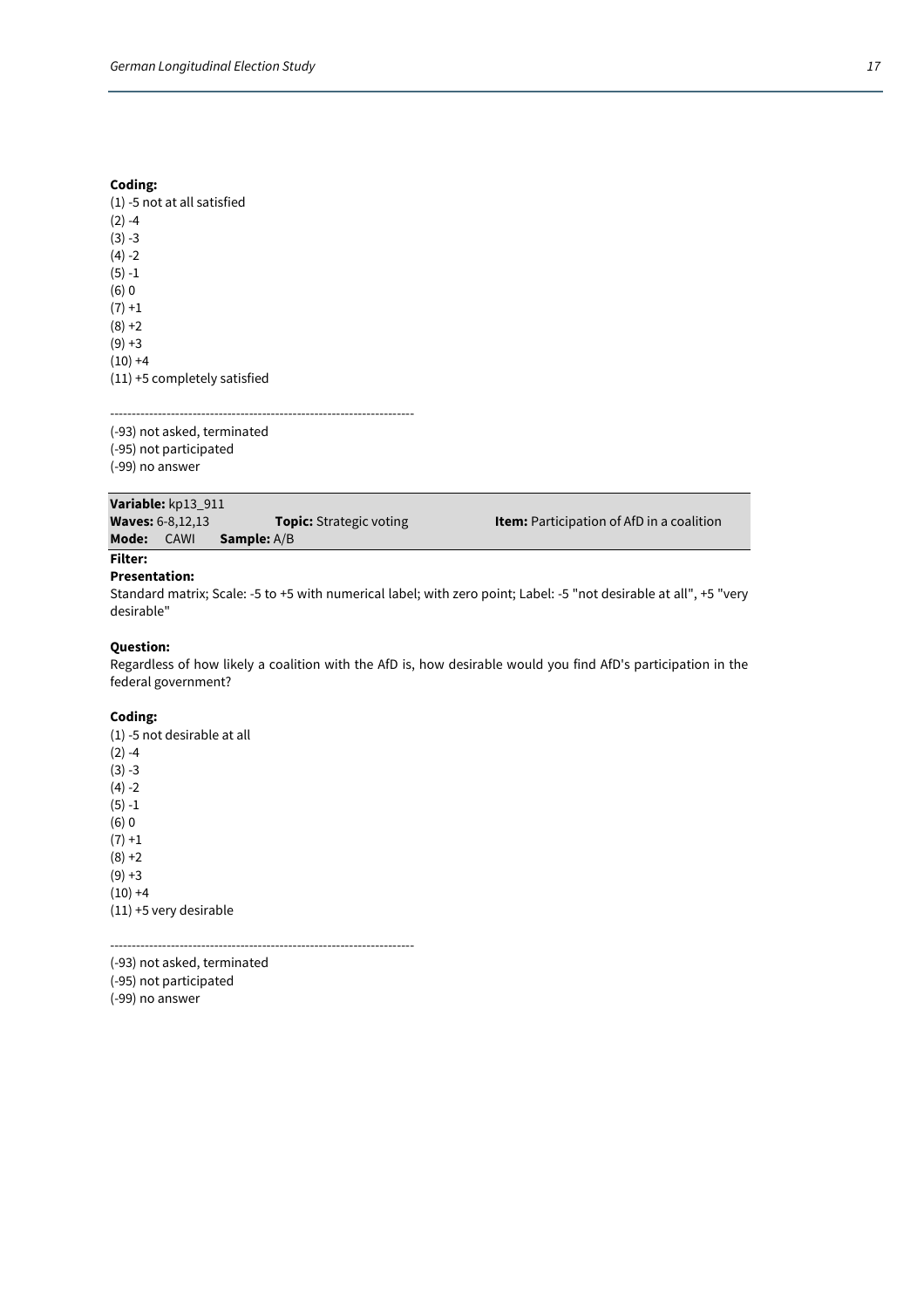| Variable: kp13_924                                          |                                                                                    |                                                                                                           |
|-------------------------------------------------------------|------------------------------------------------------------------------------------|-----------------------------------------------------------------------------------------------------------|
| Waves: 13                                                   | Topic: Strategic voting                                                            | Item: Likelihood of AfD participation in the                                                              |
| government<br>Mode: CAWI                                    | Samples: A/B                                                                       |                                                                                                           |
| <b>Presentation:</b>                                        |                                                                                    |                                                                                                           |
| Single response list (vertical)                             |                                                                                    |                                                                                                           |
| Intro:                                                      |                                                                                    |                                                                                                           |
|                                                             |                                                                                    | Now, a question about the possible composition of the federal government after the next federal election. |
|                                                             |                                                                                    |                                                                                                           |
| <b>Question:</b>                                            | How likely do you think it is that the AfD will be part of the federal government? |                                                                                                           |
| Coding:                                                     |                                                                                    |                                                                                                           |
| (1) definitely not                                          |                                                                                    |                                                                                                           |
| (2) probably not                                            |                                                                                    |                                                                                                           |
| (3) maybe                                                   |                                                                                    |                                                                                                           |
| (4) probably                                                |                                                                                    |                                                                                                           |
| (5) definitely                                              |                                                                                    |                                                                                                           |
|                                                             |                                                                                    |                                                                                                           |
| (-93) not asked, terminated                                 |                                                                                    |                                                                                                           |
| (-95) not participated                                      |                                                                                    |                                                                                                           |
| (-99) no answer                                             |                                                                                    |                                                                                                           |
| Variable: kp13_780                                          |                                                                                    |                                                                                                           |
| Waves: 1,3,5,6,8,10-13                                      | Topic: Valence issues                                                              | Item: Personal economic situa-                                                                            |
| tion, current                                               |                                                                                    |                                                                                                           |
| Mode: CAWI                                                  | Samples:A/B                                                                        |                                                                                                           |
| <b>Filter:</b>                                              |                                                                                    |                                                                                                           |
| <b>Presentation:</b>                                        |                                                                                    |                                                                                                           |
| Single response list (vertical), italicize "own".<br>Intro: |                                                                                    |                                                                                                           |
|                                                             | Now, let us shift attention to your economic situation.                            |                                                                                                           |
|                                                             |                                                                                    |                                                                                                           |
| <b>Question:</b>                                            |                                                                                    |                                                                                                           |
|                                                             | How would you evaluate your own current economic situation?                        |                                                                                                           |
| - very good                                                 |                                                                                    |                                                                                                           |
| - good                                                      |                                                                                    |                                                                                                           |
| - neither good nor bad                                      |                                                                                    |                                                                                                           |
| - bad                                                       |                                                                                    |                                                                                                           |
| - very bad                                                  |                                                                                    |                                                                                                           |
| Coding:                                                     |                                                                                    |                                                                                                           |
| (1) very good                                               |                                                                                    |                                                                                                           |
| $(2)$ good                                                  |                                                                                    |                                                                                                           |
| (3) neither good nor bad                                    |                                                                                    |                                                                                                           |
| $(4)$ bad                                                   |                                                                                    |                                                                                                           |
| (5) very bad                                                |                                                                                    |                                                                                                           |
|                                                             |                                                                                    |                                                                                                           |
| (-93) not asked, terminated                                 |                                                                                    |                                                                                                           |

(-95) not participated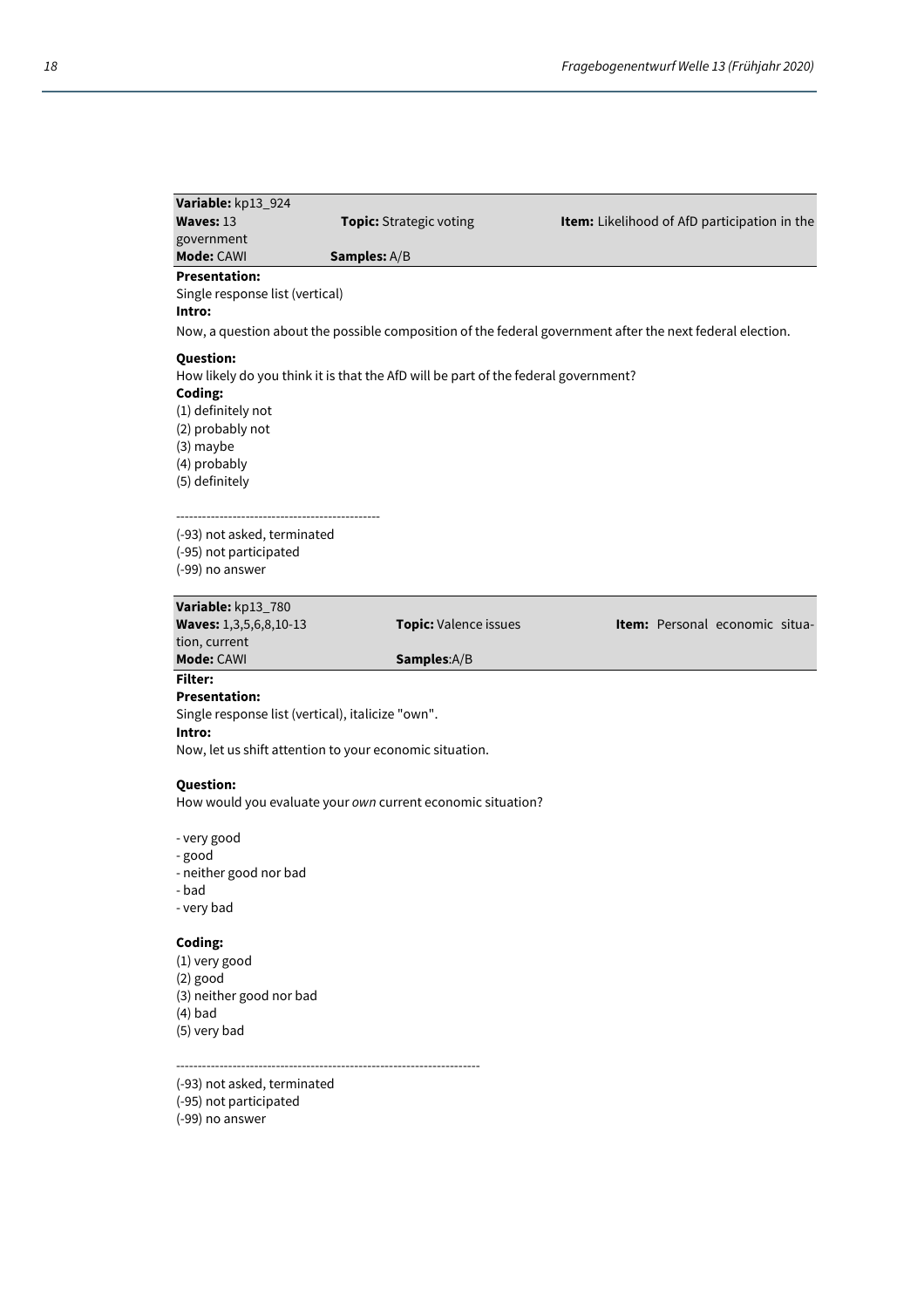| I<br>I<br>×<br>۰. |
|-------------------|

| Variable: kp13_770              |                                                                           |                                                                                                      |
|---------------------------------|---------------------------------------------------------------------------|------------------------------------------------------------------------------------------------------|
| <b>Waves:</b> 5,6,8,10-13       | Topic: Valence issues                                                     | Item: Responsibility for personal economic                                                           |
| situation                       |                                                                           |                                                                                                      |
| Mode: CAWI                      | Samples: A/B                                                              |                                                                                                      |
| Filter: kp13_780=1-5            |                                                                           |                                                                                                      |
| <b>Presentation:</b>            |                                                                           |                                                                                                      |
| Single response list (vertical) |                                                                           |                                                                                                      |
|                                 |                                                                           |                                                                                                      |
| <b>Question:</b>                |                                                                           |                                                                                                      |
| situation?                      |                                                                           | To what extent do you think that the federal government's policies are responsible for your economic |
|                                 |                                                                           |                                                                                                      |
| - a great deal                  |                                                                           |                                                                                                      |
| - a fair amount                 |                                                                           |                                                                                                      |
| - moderately                    |                                                                           |                                                                                                      |
| - not very much                 |                                                                           |                                                                                                      |
| - not at all                    |                                                                           |                                                                                                      |
| - don't know                    |                                                                           |                                                                                                      |
|                                 |                                                                           |                                                                                                      |
| Coding:                         |                                                                           |                                                                                                      |
| (1) a great deal                |                                                                           |                                                                                                      |
| (2) a fair amount               |                                                                           |                                                                                                      |
| (3) moderately                  |                                                                           |                                                                                                      |
| (4) not very much               |                                                                           |                                                                                                      |
| (5) not at all                  |                                                                           |                                                                                                      |
|                                 |                                                                           |                                                                                                      |
| (-98) don't know                |                                                                           |                                                                                                      |
| (-93) not asked, terminated     |                                                                           |                                                                                                      |
| (-95) not participated          |                                                                           |                                                                                                      |
| (-97) not applicable            |                                                                           |                                                                                                      |
| (-99) no answer                 |                                                                           |                                                                                                      |
|                                 |                                                                           |                                                                                                      |
| Variable: kp13_820              |                                                                           |                                                                                                      |
| Waves: 1,3,5,6,8,10-13          | Topic: Valence issues                                                     | Item: General economic situation,                                                                    |
| current                         |                                                                           |                                                                                                      |
| Mode: CAWI                      | Sample: A/B                                                               |                                                                                                      |
| <b>Filter:</b>                  |                                                                           |                                                                                                      |
| <b>Presentation:</b>            |                                                                           |                                                                                                      |
| Single response list (vertical) |                                                                           |                                                                                                      |
|                                 |                                                                           |                                                                                                      |
| <b>Question:</b>                | How would you evaluate the current general economic situation in Germany? |                                                                                                      |
|                                 |                                                                           |                                                                                                      |
| - very good                     |                                                                           |                                                                                                      |
| - good                          |                                                                           |                                                                                                      |
| - neither good nor bad          |                                                                           |                                                                                                      |
| - bad                           |                                                                           |                                                                                                      |
| - very bad                      |                                                                           |                                                                                                      |
|                                 |                                                                           |                                                                                                      |
|                                 |                                                                           |                                                                                                      |
|                                 |                                                                           |                                                                                                      |
|                                 |                                                                           |                                                                                                      |
|                                 |                                                                           |                                                                                                      |
|                                 |                                                                           |                                                                                                      |
|                                 |                                                                           |                                                                                                      |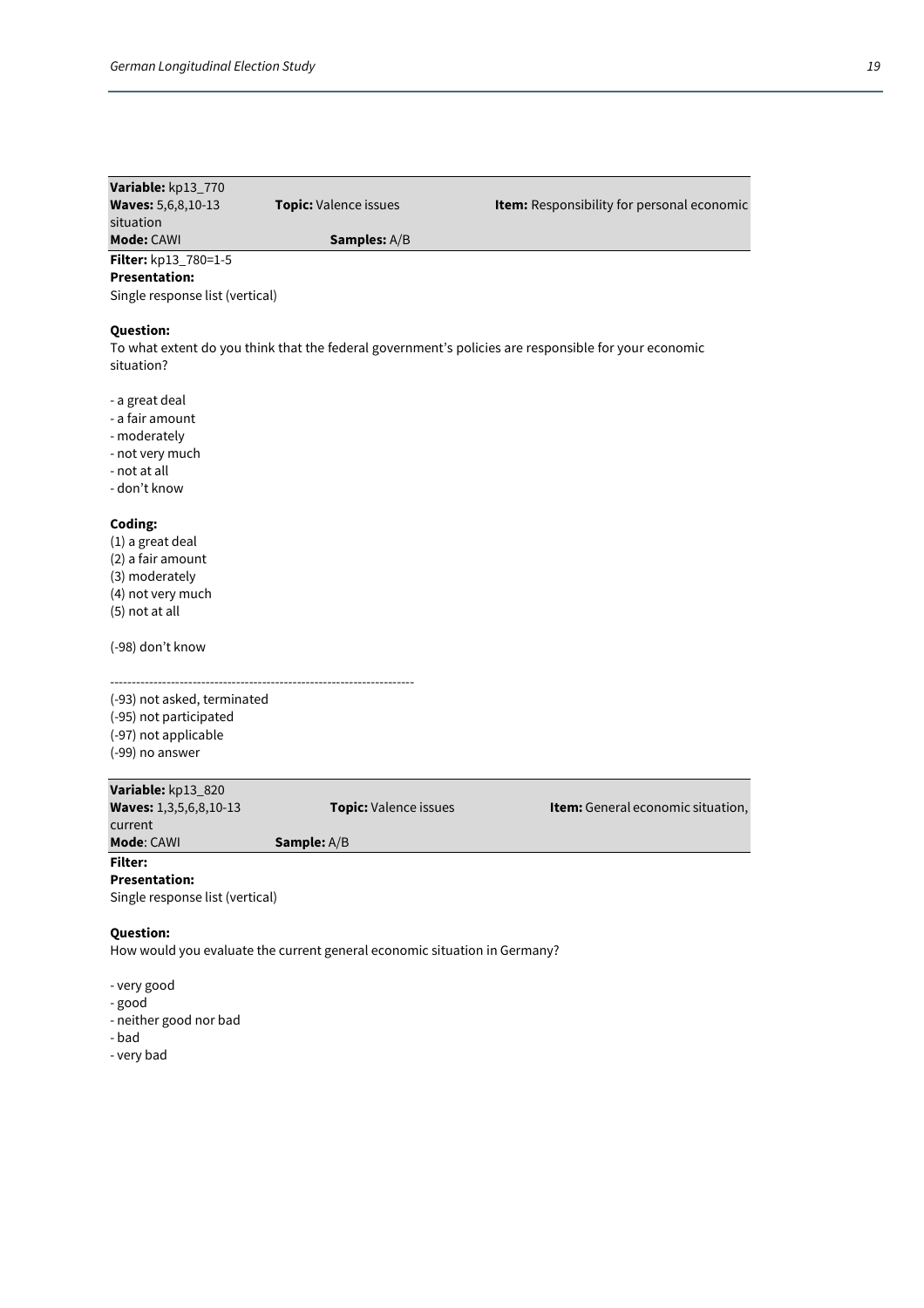(1) very good (2) good (3) neither good nor bad (4) bad (5) very bad

----------------------------------------------------------------------

(-93) not asked, terminated (-95) not participated (-99) no answer

**Variable:** kp13\_810

economic situation<br>**Mode:** CAWI

**Presentation:** 

**Sample:** A/B

**Filter:** kp13 820=1-5

**Question:** 

Single response list (vertical)

To what extent do you think that the government's policies are responsible for the general economic situation in Germany?

**Topic:** Valence issues **Item: Responsibility for general** 

- a great deal
- a fair amount
- moderately
- not very much
- not at all
- don't know

### **Coding:**

(1) a great deal (2) a fair amount (3) moderately (4) not very much (5) not at all

(-98) don't know

----------------------------------------------------------------------

- (-93) not asked, terminated
- (-95) not participated
- (-97) not applicable
- (-99) no answer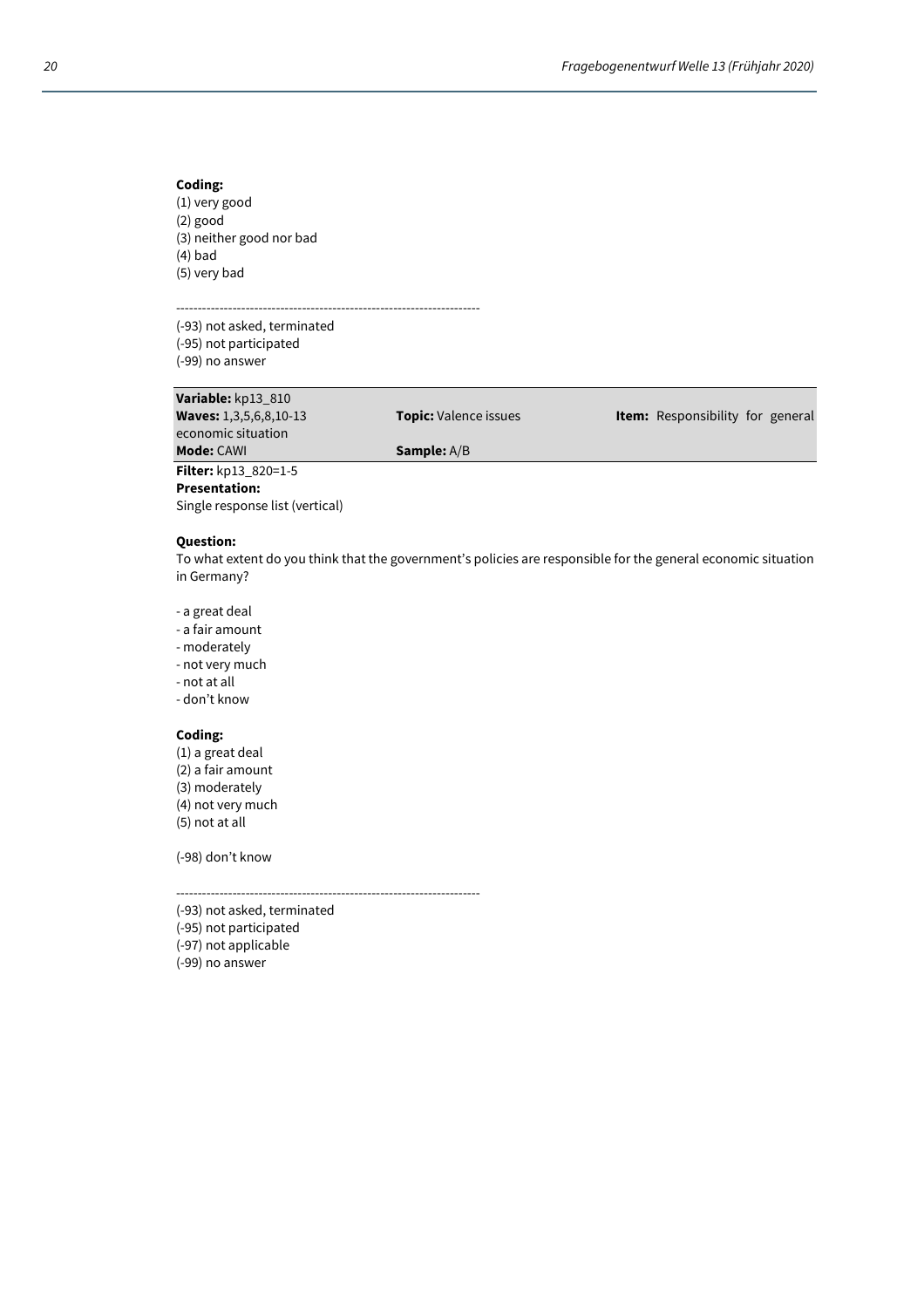| <b>Variable:</b> $kp13_060b,d,e,i,j$ |                                                  |                         |
|--------------------------------------|--------------------------------------------------|-------------------------|
| <b>Waves: 2, a1, 9, 13</b>           | <b>Topic:</b> General attitudes towards politics | <b>Item:</b> Extremism/ |
|                                      |                                                  | Authoritarianism        |
| <b>Mode: CAWI</b>                    | <b>Sample:</b> A/B                               |                         |

### **Filter: Presentation:**

Standard matrix

### **Question on screen 1:**

Here you can find several statements with which some people agree, while others do not. How about you?

(E) Under certain circumstances, a dictatorship is the better form of government.

 (L) It would be better if decisions were taken by unelected, independent experts rather than by politicians or the citizens.

(I) It should be made clear to troublemakers that they are not wanted in society.

### **Question on screen 2:**

And how much do you agree or disagree with the following statements?

(J) We need strong leaders so we can live safely in society.

(B) The main business enterprises must be nationalized.

(D) The general welfare ranks much higher than the interest of groups and associations.

### **Coding:**

(1) strongly disagree

(2) disagree

(3) neither agree nor disagree

(4) agree

(5) strongly agree

----------------------------------------------------------------------

(-93) not asked, terminated (-95) not participated

(-99) no answer

The item (L) was taken from the GESIS Panel.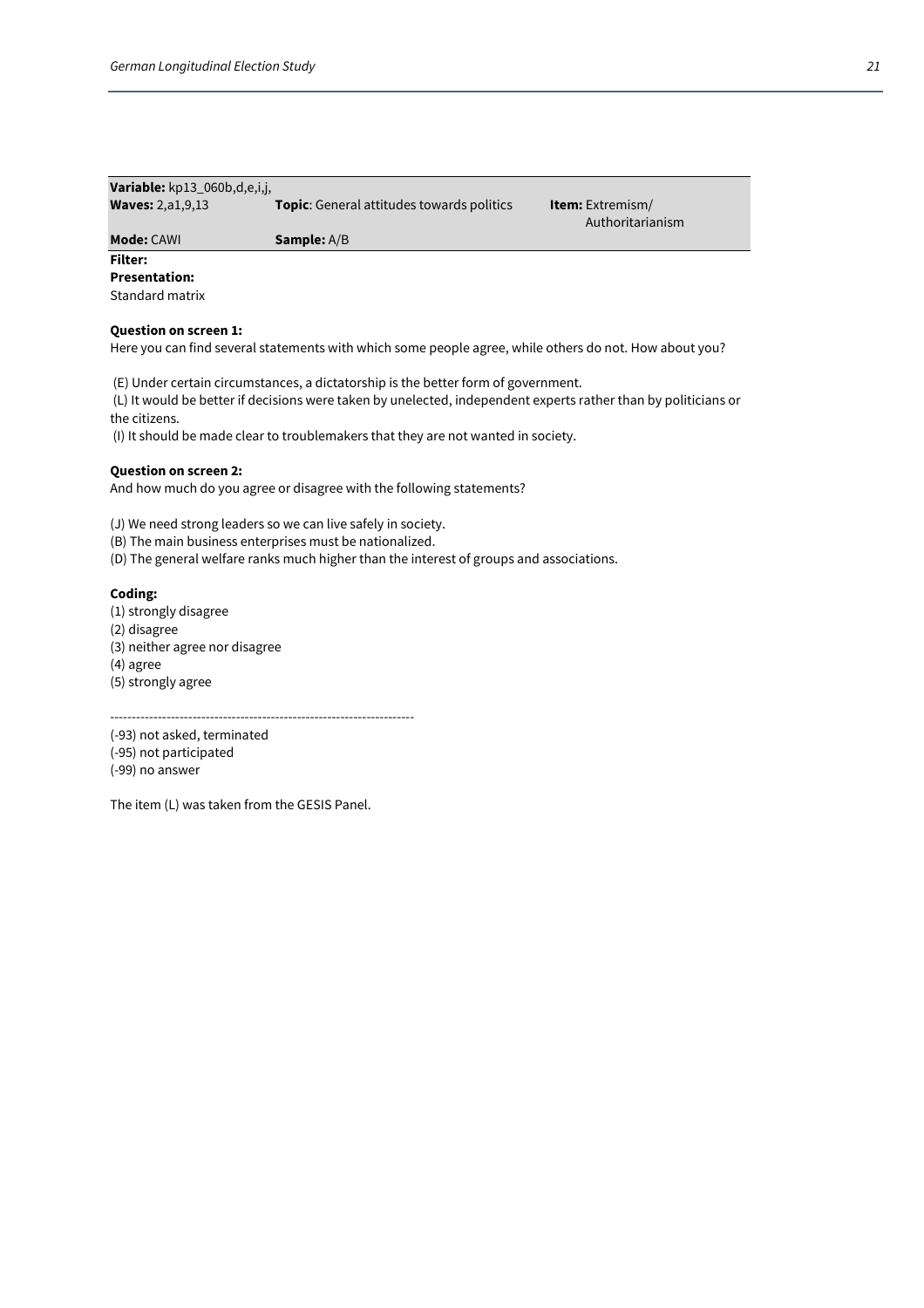### **Party ratings in general**

**Variable:** kp13\_430a-f,i

**Waves:** 1-13 **Topic**: Party ratings in general **Item:** Scalometer parties **Mode:** CAWI **Samples:** A/B **Samples:** A/B

**Filter:** 

### **Presentation:**

Standard matrix; scale: -5 to +5 including zero with numerical label; label of endpoints: -5 "I do not think much of the party at all" and +5 "I think a great deal of the party". "haven't heard of" settled out a bit

### **Question:**

What do you think of the different parties in general?

### **Instructions:**

Please use a scale from -5 to +5.

(A) CDU (Christlich Demokratische Union)

(B) CSU (Christlich-Soziale Union)

(C) SPD (Sozialdemokratische Partei Deutschlands)

(D) FDP (Freie Demokratische Partei)

(E) Bündnis 90/Die Grünen [labelled in dataset as "GRÜNE"]

(F) Die Linke [labelled in dataset as "DIE LINKE"]

(I) AfD (Alternative für Deutschland)

### **Coding:**

(1) -5 I do not think much of the party at all

 $(2) -4$ 

 $(3) -3$ 

 $(4) -2$ 

 $(5) - 1$ 

(6) 0

 $(7) + 1$ 

 $(8) + 2$  $(9) + 3$ 

 $(10) +4$ 

(11) +5 I think a great deal of the party

(-71) haven't heard of [labelled in dataset as "subject unknown"]

----------------------------------------------------------------------

(-93) not asked, terminated

(-95) not participated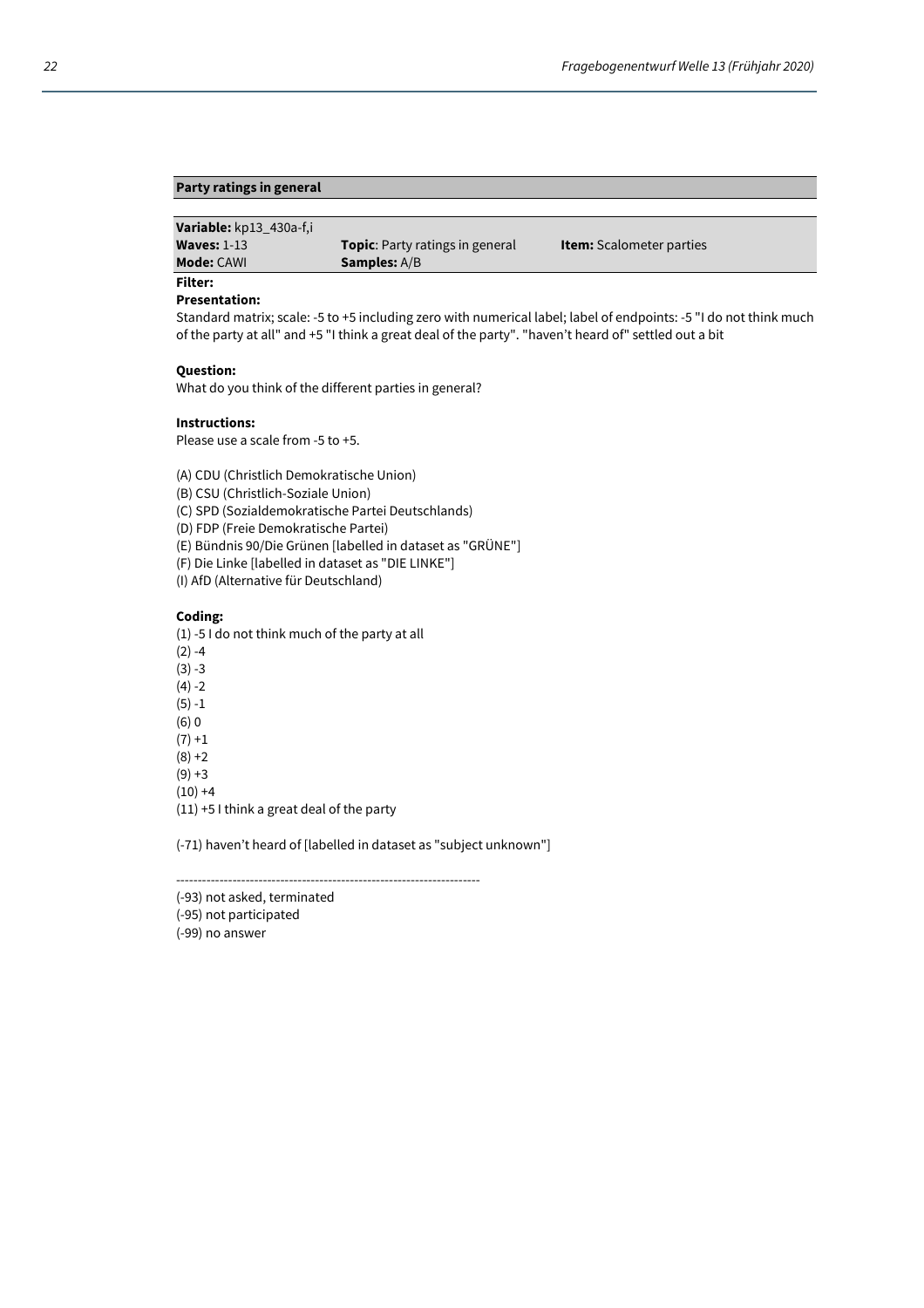### **Valence issues**

| Variable: kp13 840s    |                              |                                     |
|------------------------|------------------------------|-------------------------------------|
| <b>Waves: 1-13, a1</b> | <b>Topic:</b> Valence issues | <b>Item:</b> Most important problem |
| Mode: CAWI             | <b>Samples:</b> A/B          |                                     |
| <b>Filter:</b>         |                              |                                     |

### **Presentation:**

Text field (two rows) with optical 50 characters per row, no maximum limited number of characters; italicize "only one"

### **Intro:**

You will now be asked about the two most important problems.

\_\_\_\_\_\_\_\_\_\_\_\_\_\_\_\_\_\_\_\_\_\_\_\_\_\_\_\_\_\_\_\_\_\_\_\_\_\_\_\_\_\_\_\_\_\_\_\_\_\_

### **Question:**

In your opinion, what is the most important problem facing Germany today?

### **Instructions:**

Please mention *only one* problem.

**Coding:** 

---------------------------------------------------------------------- (-93) not asked, terminated (-95) not participated (-99) no answer

### **Variable:** kp13\_850

| <b>Adilance</b> Vhin 000<br><b>Waves: 1-9,a1</b> | <b>Topic:</b> Valence issues | <b>Item:</b> Ability to solve the most important problem |
|--------------------------------------------------|------------------------------|----------------------------------------------------------|
| <b>Mode: CAWI</b>                                | <b>Samples:</b> A/B          |                                                          |
| <b>Filter:</b> kp13_840s!=-99                    |                              |                                                          |
| <b>Presentation:</b>                             |                              |                                                          |

**Presentation:**  Single response list (vertical)

**Question:**  And which party is best able to handle this problem?

- CDU/CSU (Christlich Demokratische Union/Christlich-Soziale Union)

- SPD (Sozialdemokratische Partei Deutschlands)
- FDP (Freie Demokratische Partei)
- Bündnis 90/Die Grünen
- Die Linke
- AfD (Alternative für Deutschland)
- other party

- all parties equally good

- no party

### **Coding:**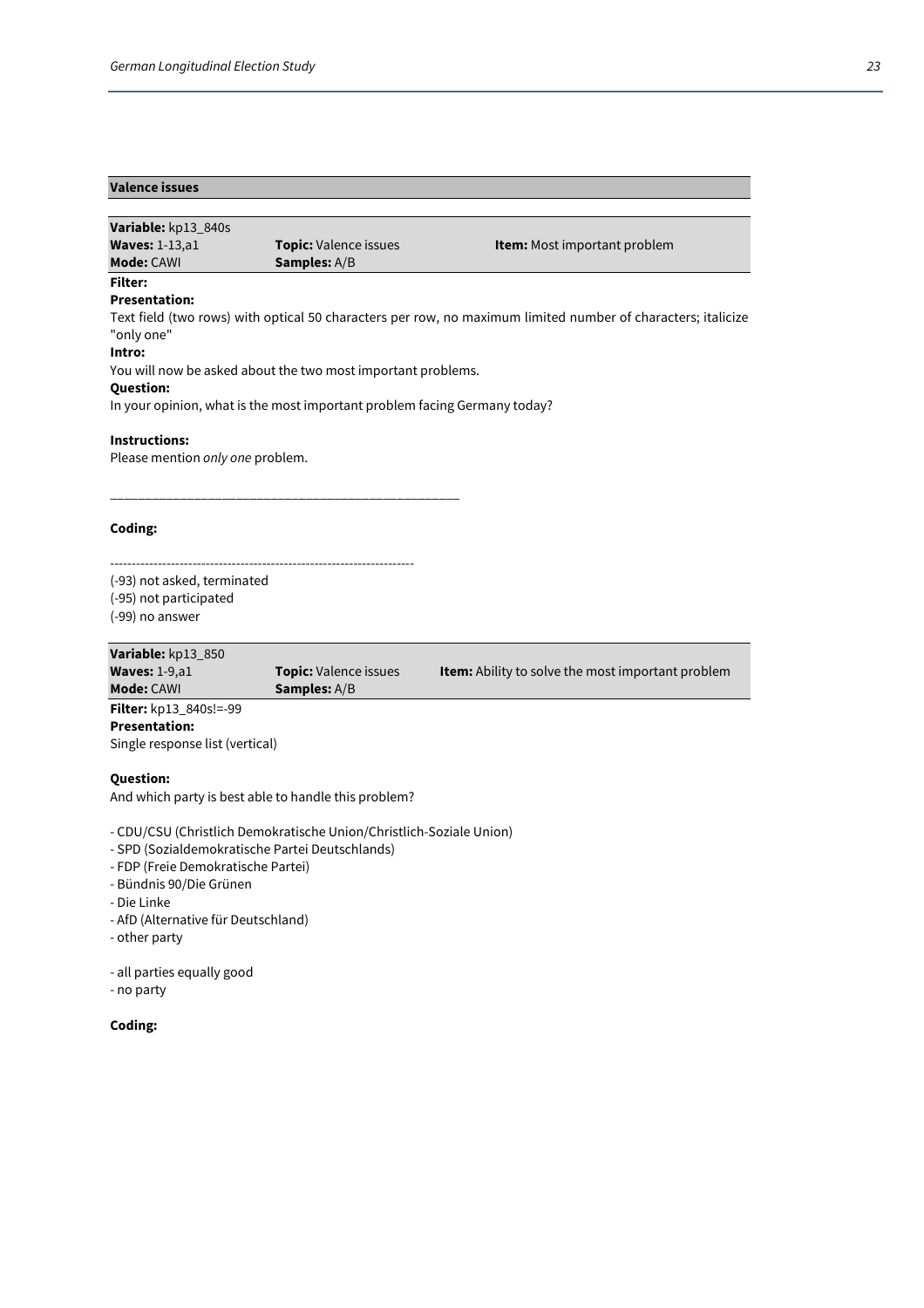(1) CDU/CSU (2) CDU (3) CSU (4) SPD (5) FDP (6) GRÜNE (7) DIE LINKE (322) AfD (801) other party (809) all parties equally good (808) no party

---------------------------------------------------------------------- (-93) not asked, terminated (-95) not participated (-97) not applicable (-99) no answer

[NOTE: This variable and the variables kp13\_851 were recoded into the variables kp13\_850a and kp13\_850b in order to create the party versions A and B (see documentation).]

| Variable: kp13_851                            |                              |                                                  |
|-----------------------------------------------|------------------------------|--------------------------------------------------|
| <b>Waves: 1-9, a1</b><br>problem, other party | <b>Topic:</b> Valence issues | <b>Item:</b> Ability to solve the most important |
|                                               |                              |                                                  |
| <b>Mode: CAWI</b>                             | <b>Samples:</b> A/B          |                                                  |
| Filter: kp13_850=801                          |                              |                                                  |
| <b>Presentation:</b>                          |                              |                                                  |
| Single response list (vertical)               |                              |                                                  |

### **Question:**

And which of these parties is best able to handle this problem?

BIG (Partei Bündnis für Innovation & Gerechtigkeit) –

Bündnis C – Christen für Deutschland

- DiB (DEMOKRATIE IN BEWEGUNG)
- Die PARTEI (Partei für Arbeit, Rechtsstaat, Tierschutz, Elitenförderung und basisdemokratische Initiative)
- DIE RECHTE Partei für Volksabstimmung, Souveränität und Heimatschutz
- FAMILIE (Familien-Partei Deutschlands)
- Freie Wähler (FW)
- LKR Bernd Lucke und die Liberal-Konservativen Reformer
- NPD (Nationaldemokratische Partei Deutschlands)
- ödp (Ökologisch-Demokratische Partei)
- PIRATEN (Piratenpartei Deutschland)
- REP (DIE REPUBLIKANER)
- Tierschutzpartei (PARTEI MENSCH UMWELT TIERSCHUTZ)
- other party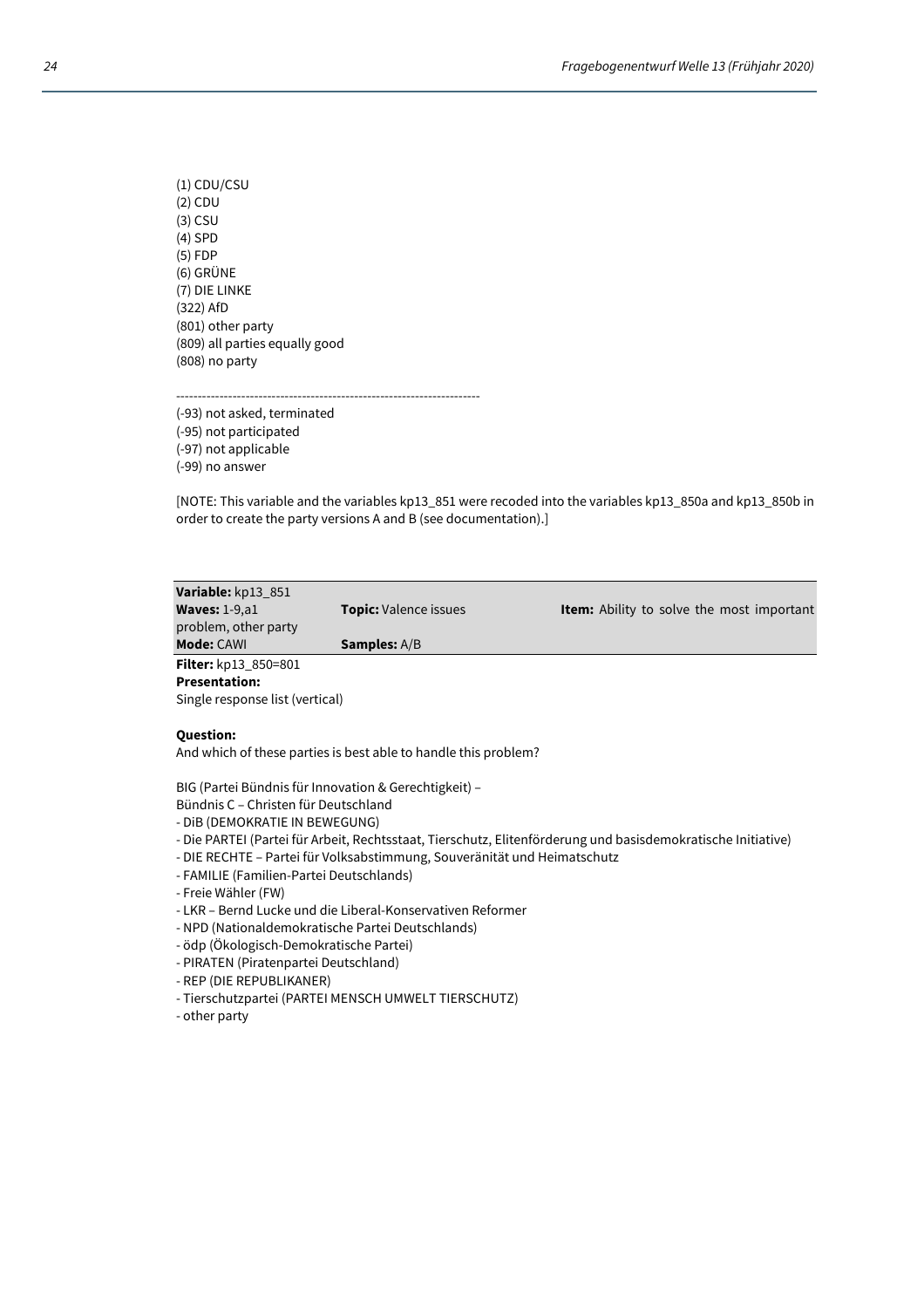(120) BIG (351) Bündnis C (349) DiB (151) Die PARTEI (323) DIE RECHTE (171) FAMILIE (180) FREIE WAEHLER (331) LKR (206) NPD (209) ödp (215) PIRATEN (225) REP (237) Tierschutzpartei (801) other party

----------------------------------------------------------------------

(-93) not asked, terminated (-95) not participated (-97) not applicable (-99) no answer

[NOTE: This variable and the variables kp13\_850 were recoded into the variables kp13\_850a and kp13\_850b in order to create the party versions A and B (see documentation).]

| Variable: kp13 860s             |                              |                                            |
|---------------------------------|------------------------------|--------------------------------------------|
| <b>Waves: 1-13, a1</b>          | <b>Topic:</b> Valence issues | <b>Item:</b> Second most important problem |
| <b>Mode: CAWI</b>               | <b>Sample:</b> A/B           |                                            |
| <b>Filter:</b> $kp13_840s!=-99$ |                              |                                            |

### **Presentation:**

Text field (two rows) with optical 50 characters per row, no maximum limited number of characters; italicize "only one"

### **Question:**

In your opinion, what is the second most important problem facing Germany today?

### **Instructions:**

Please mention *only one* problem.

### **Coding:**

----------------------------------------------------------------------

\_\_\_\_\_\_\_\_\_\_\_\_\_\_\_\_\_\_\_\_\_\_\_\_\_\_\_\_\_\_\_\_\_\_\_\_\_\_\_\_\_\_\_\_\_\_\_\_\_\_

- (-93) not asked, terminated
- (-95) not participated
- (-97) not applicable
- (-99) no answer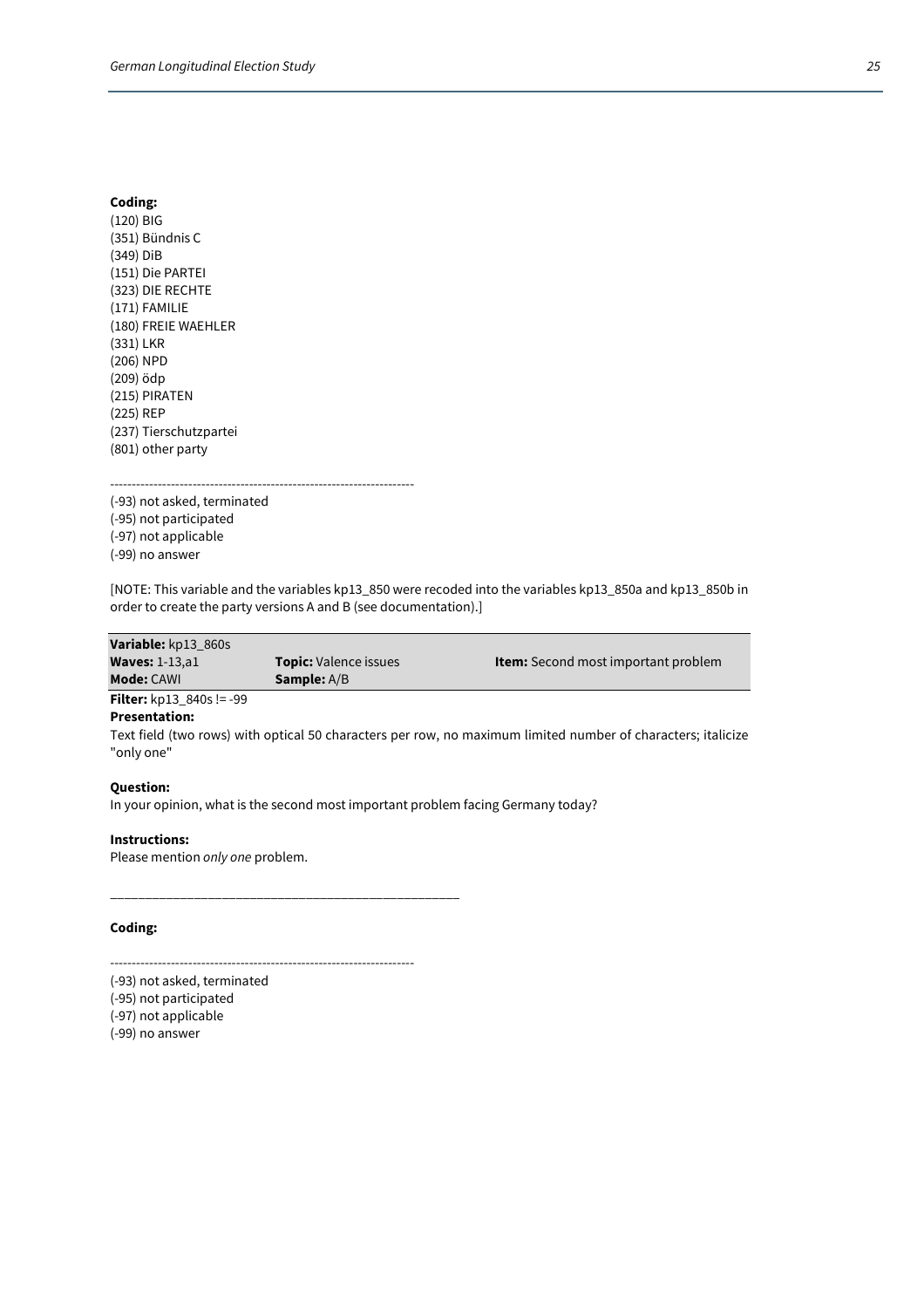### **Variable:** kp13\_870 **Waves:** 1-13,a1 **Topic:** Valence issues **Item:** Ability to solve the second most important problem **Mode:** CAWI **Samples**: A/B

**Filter:** kp13\_860s != -97 | kp13\_860s != -99 Single response list (vertical)

### **Question:**

And which party is best able to handle this problem?

- CDU/CSU (Christlich Demokratische Union/Christlich-Soziale Union)
- SPD (Sozialdemokratische Partei Deutschlands)
- FDP (Freie Demokratische Partei)
- Bündnis 90/Die Grünen
- Die Linke
- AfD (Alternative für Deutschland)
- other party

- all parties equally good

- no party

### **Coding:**

(1) CDU/CSU (2) CDU (3) CSU (4) SPD (5) FDP (6) GRÜNE (7) DIE LINKE (322) AfD (801) other party (809) all parties equally good (808) no party

----------------------------------------------------------------------

(-93) not asked, terminated

(-95) not participated

(-97) not applicable

(-99) no answer

[NOTE: This variable and the variables kp13\_871 were recoded into the variables kp13\_870a and kp13\_870b in order to create the party versions A and B (see documentation).]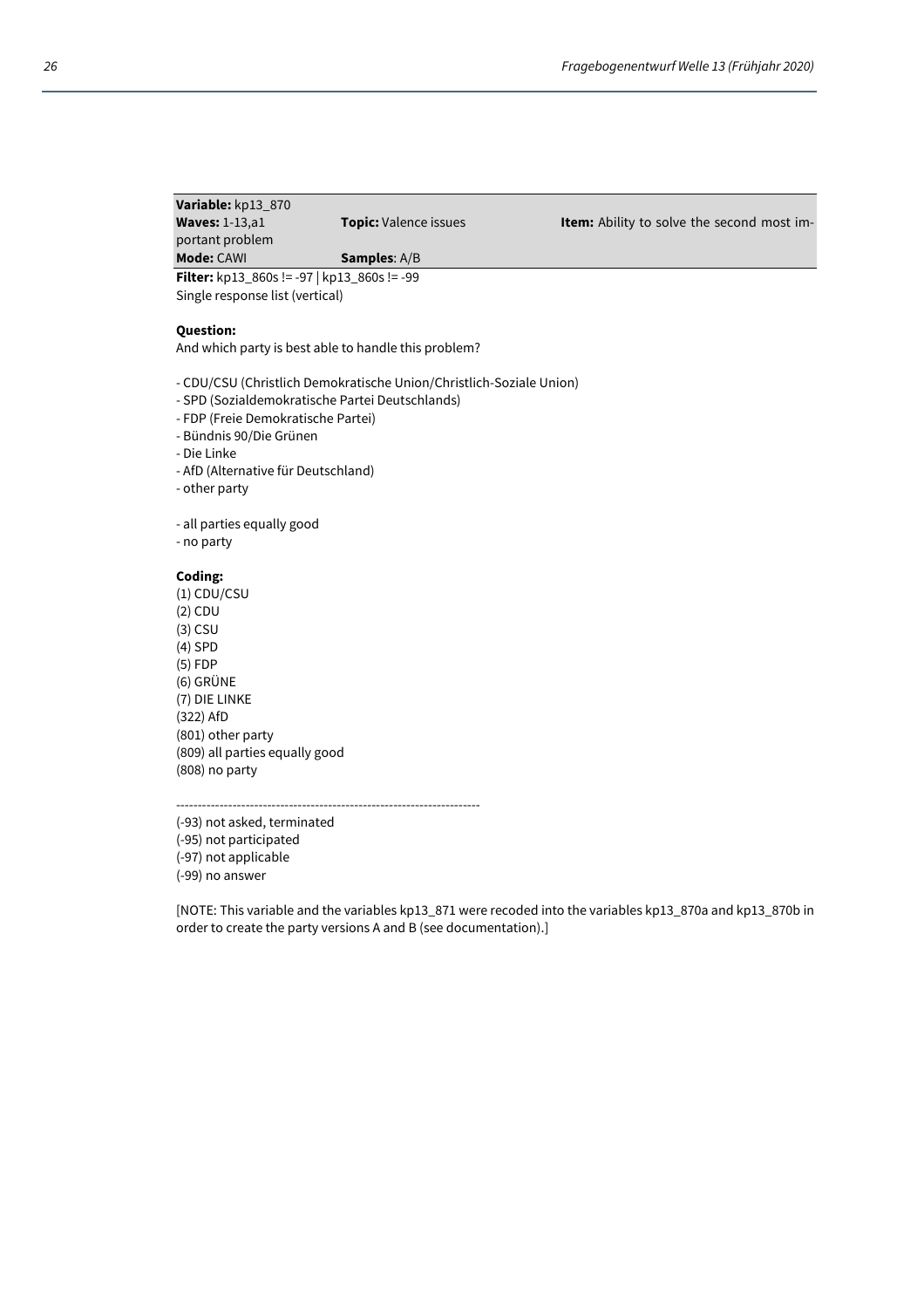### **Variable:** kp13\_871 **Waves:** 1-13,a1 **Topic:** Valence issues **Item:** Ability to solve the second most important problem, other party **Mode:** CAWI **Samples:** A/B

**Filter:** kp13\_870=801 **Presentation:**  Single response list (vertical)

**Question:** 

And which of these parties is best able to handle this problem?

BIG (Partei Bündnis für Innovation & Gerechtigkeit)

- Bündnis C Christen für Deutschland
- DiB (DEMOKRATIE IN BEWEGUNG)
- Die PARTEI (Partei für Arbeit, Rechtsstaat, Tierschutz, Elitenförderung und basisdemokratische Initiative)
- DIE RECHTE Partei für Volksabstimmung, Souveränität und Heimatschutz
- FAMILIE (Familien-Partei Deutschlands)
- Freie Wähler (FW)
- LKR Bernd Lucke und die Liberal-Konservativen Reformer
- NPD (Nationaldemokratische Partei Deutschlands)
- ödp (Ökologisch-Demokratische Partei)
- PIRATEN (Piratenpartei Deutschland)
- REP (DIE REPUBLIKANER)
- Tierschutzpartei (PARTEI MENSCH UMWELT TIERSCHUTZ)
- other party

### **Coding:**

(120) BIG (351) Bündnis C (349) DiB (151) Die PARTEI (323) DIE RECHTE (171) FAMILIE (180) FREIE WAEHLER (331) LKR (206) NPD (209) ödp (215) PIRATEN (225) REP (237) Tierschutzpartei (801) other party

----------------------------------------------------------------------

- (-93) not asked, terminated (-95) not participated
- (-97) not applicable

(-99) no answer

[NOTE: This variable and the variables kp13\_870 were recoded into the variables kp13\_870a and kp13\_870b in order to create the party versions A and B (see documentation).]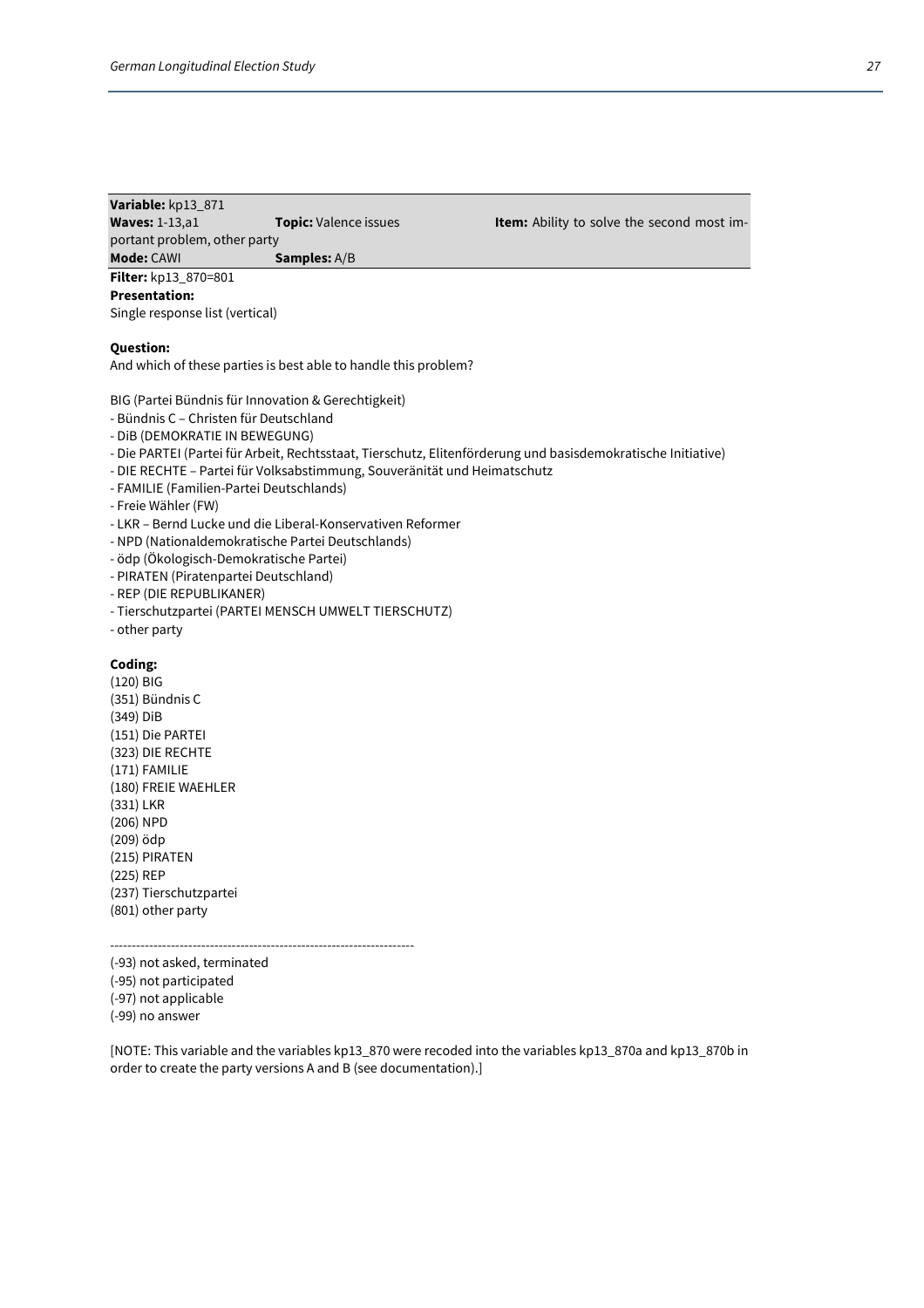| Variable: kp13_4045a-d |                             |                              |
|------------------------|-----------------------------|------------------------------|
| Waves:13               | <b>Topic:</b> Corona Crisis | <b>Item:</b> Corona measures |
| <b>Mode: CAWI</b>      | <b>Samples:</b> A/B         |                              |

### **Filter: Presentation:**

Standard matrix

### **Intro:**

There now follow some questions about coronavirus, which is currently spreading in Germany and other parts of the world.

### **Question:**

Do you think that in the following respects the federal government has taken too few or too many measures to combat the corona crisis?

(A) Ensuring medical care

(B) Restricting public life, e.g., closing shops and public facilities

- (C) Reducing economic damage
- (D) Communicating with the population

### **Coding:**

- (1) too few
- (2) rather too few
- (3) just right
- (4) rather too many
- (5) too many

----------------------------------------------------------------------

(-93) not asked, terminated

(-95) not participated

(-99) no answer

 [Note: The question is an adaptation from the GESIS Panel Special Survey on the Coronavirus SARS-CoV-2 Outbreak in Germany from 17 to 29 March 2020.] **Variable:**kp13\_4043

| <b>variable:</b> KD13_4043 |                             |                        |  |
|----------------------------|-----------------------------|------------------------|--|
| Waves: 13                  | <b>Topic:</b> Corona Crisis | <b>Item:</b> Infection |  |
| <b>Mode CAWI</b>           | <b>Samples:</b> A/B         |                        |  |
| Filter <sup>.</sup>        |                             |                        |  |

### **Presentation:**

Multiple selection one below the other; Plausibility check cannot be ignored if "No" is selected with one of the other answer options: The answer "No" cannot be chosen together with other answer options. Please correct your answer."

### **Question:**

Have you or people close to you become infected with coronavirus? Please click on all applicable answer options.

- No.
- Yes, I have become infected.
- Yes, people in my immediate family have become infected.
- Yes, people in my immediate circle of friends have become infected.
- ----------------------------------------------------------------------

<sup>(-93)</sup> not asked, terminated

<sup>(-95)</sup> not participated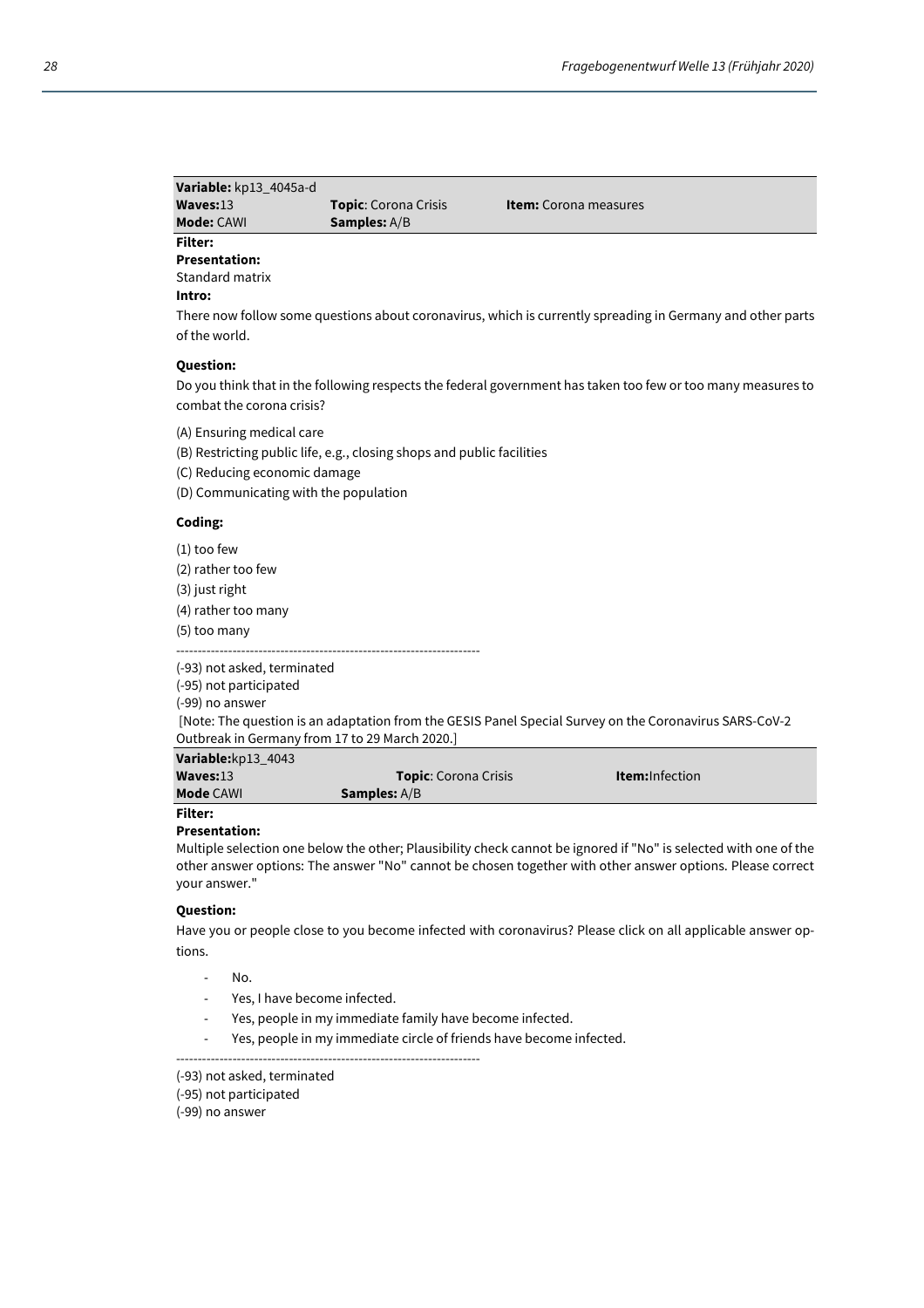| Variable: kp13_4044<br><b>Waves:</b><br><b>Mode: CAWI</b>                                                             | <b>Topic:</b> Corona Crisis<br>Samples: A/B                                                                                                                                                                                                  | <b>Item:</b> Financial losses                                                                                 |
|-----------------------------------------------------------------------------------------------------------------------|----------------------------------------------------------------------------------------------------------------------------------------------------------------------------------------------------------------------------------------------|---------------------------------------------------------------------------------------------------------------|
| Filter:<br><b>Presentation:</b><br>Single response list (vertical)<br>Question:                                       | Did you personally suffer financial losses in the Corona crisis?                                                                                                                                                                             |                                                                                                               |
| - No.<br>- Yes, to a small degree.<br>- Yes, to a substantial degree.                                                 |                                                                                                                                                                                                                                              |                                                                                                               |
| (-93) not asked, terminated<br>(-95) not participated<br>(-99) no answer                                              |                                                                                                                                                                                                                                              |                                                                                                               |
| Variable: kp13_2880t,ba,bb<br><b>Waves: 1-12</b><br>Mode: CAWI                                                        | Topic: Politische Positionen<br><b>Samples:</b> $A/B$                                                                                                                                                                                        | Item: Ego-Positionen                                                                                          |
| Filter:<br><b>Presentation:</b><br>Standard-Matrix<br>Intro:                                                          |                                                                                                                                                                                                                                              | Now we come to your assessment of political issues. You may agree more or less with the following statements. |
| Question:                                                                                                             | Please state to what extent you agree or disagree with each statement.                                                                                                                                                                       |                                                                                                               |
| (BA) The state should take on more debt.                                                                              | (BC) Health protection must take priority over promoting economic growth.<br>(T) The state should save companies with many jobs from insolvency.<br>(BB) In emergency situations, it is justified for the state to restrict civil liberties. |                                                                                                               |
| Coding:<br>(1) strongly disagree<br>(2) disagree<br>(3) neither agree nor disagree<br>(4) agree<br>(5) strongly agree |                                                                                                                                                                                                                                              |                                                                                                               |

(-93) not asked, terminated

----------------------------------------------------------------------

(-95) not participated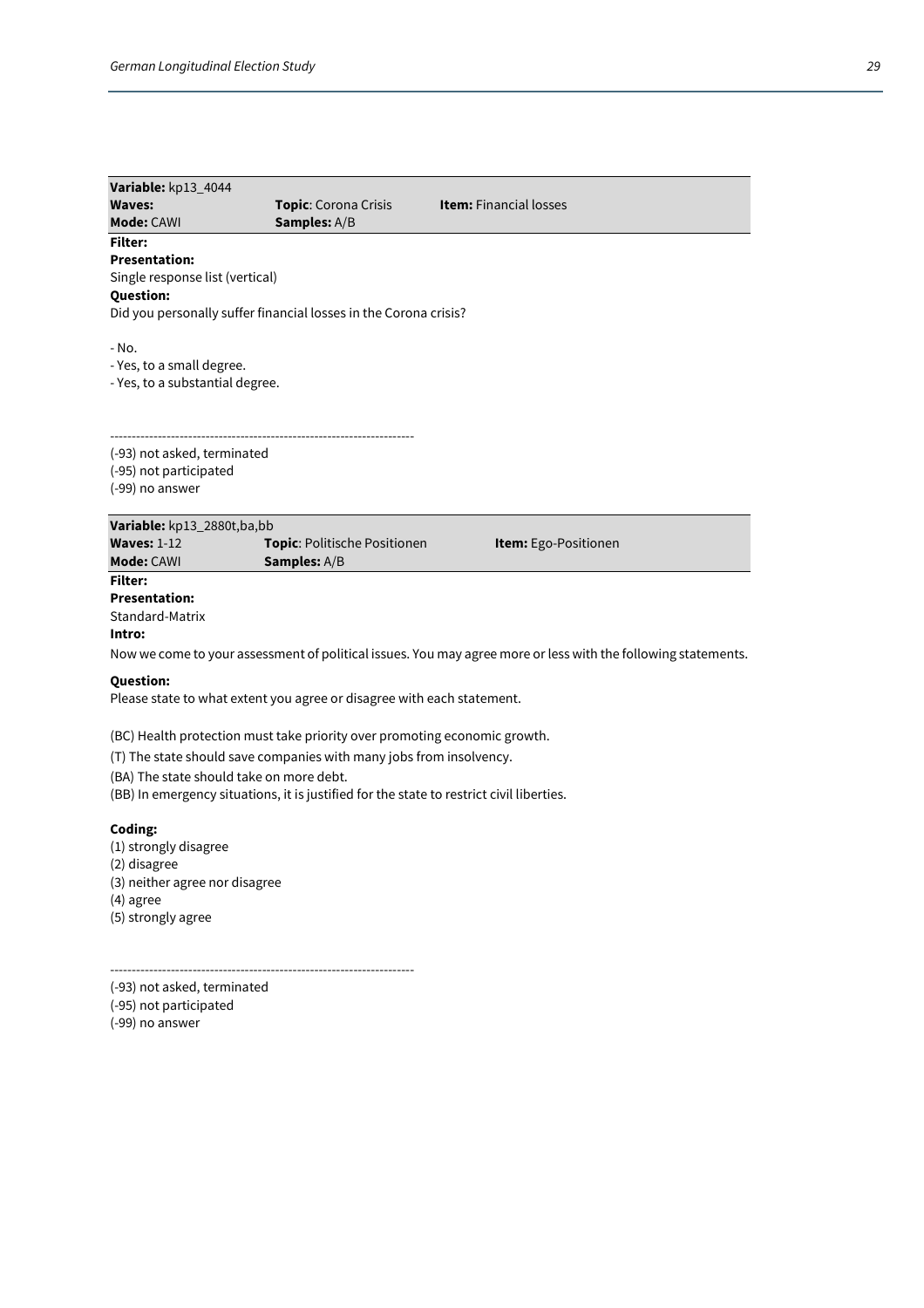**Variable:** kp13\_050a,e,h,k,l,q **Waves:** 1,5,8,9 **Topic**: General attitudes towards politics **Item:** Efficacy and duty to vote **Mode:** CAWI **Sample:** A/B **Filter: Presentation:** 

Standard matrix

### **Intro:**

And how much do you agree or disagree with the following statements?

### **Question:**

Please state to what extent you agree or disagree with each statement.

(A) Politicians care about what ordinary people think.

----------------------------------------------------------------------

(E) Politicians try to get in close contact with the population.

(H) I have the confidence to take active part in a discussion about political issues.

(K) I am perfectly able to understand and assess important political questions.

(Q) Please choose "agree" for testing the functioning of the questionnaire.

(L) In a democracy, it is the duty of all citizens to vote regularly in elections.

### **Coding:**

(1) strongly disagree (2) disagree (3) neither agree nor disagree (4) agree (5) strongly agree

(-93) not asked, terminated (-95) not participated (-99) no answer

### **Candidates**

| <b>Variable:</b> kp13_650a,c,s,v,y,l1,d2,e2 |                          |                                     |
|---------------------------------------------|--------------------------|-------------------------------------|
| Waves: $1-13, a1$                           | <b>Topic:</b> Candidates | <b>Item:</b> Scalometer politicians |
| <b>Mode: CAWL</b>                           | <b>Samples:</b> A/B      |                                     |

### **Filter:**

**Presentation:** 

Standard matrix; scale: -5 to +5 including zero with numerical label; label of endpoints: -5 "I do not think much of the person at all", +5 "I think a great deal of the person"; "haven't heard of"- category is settled out a bit

### **Question:**

Screen 1: Please state what you think of some leading politicians. Screen 2: And what do you think of the following politicians?

Screen 1: (A) Angela Merkel (S) Christian Lindner (V) Katja Kipping (D2) Norbert Walter-Borjans

Screen 2: (Y) Sahra Wagenknecht (C) Horst Seehofer (L1) Robert Habeck (E2) Saskia Esken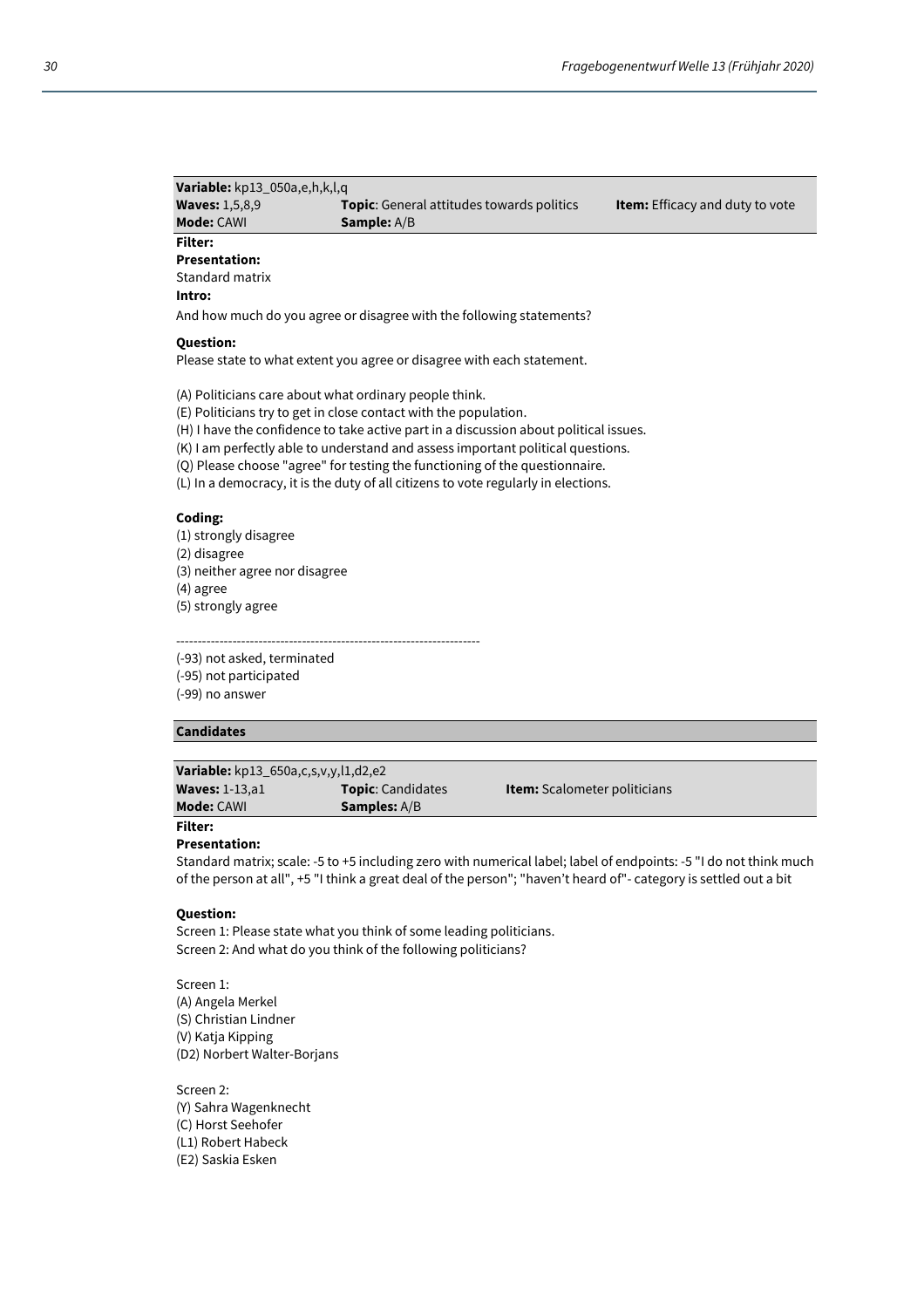(1) -5 I do not think much of the person at all  $(2) -4$  $(3) -3$  $(4) -2$ (5) -1 (6) 0  $(7) + 1$  $(8) + 2$  $(9) + 3$  $(10) +4$ (11) +5 I think a great deal of the person

(-71) haven't heard of [labelled in dataset as "subject unknown"]

---------------------------------------------------------------------- (-93) not asked, terminated (-95) not participated (-99) no answer

### **Political positions**

### **Variable:** kp13\_1500

**Mode:** CAWI **Sample:** A/B

**Waves:** 1-4,a1,6,7,10-13 **Topic:** Political positions **Item:** Left-right self-assessment

### **Filter:**

### **Presentation:**

Standard matrix with numerical label from 1 to 11; label of endpoints from "1 left" to "11 right" **Intro:** 

In politics people often talk about "left" and "right".

### **Question:**

Where would you place yourself?

- 1 left

 $-2$ 

- 3

- 4

- 5

- 6 - 7

- 8

- 9

- 10

- 11 right

- don't know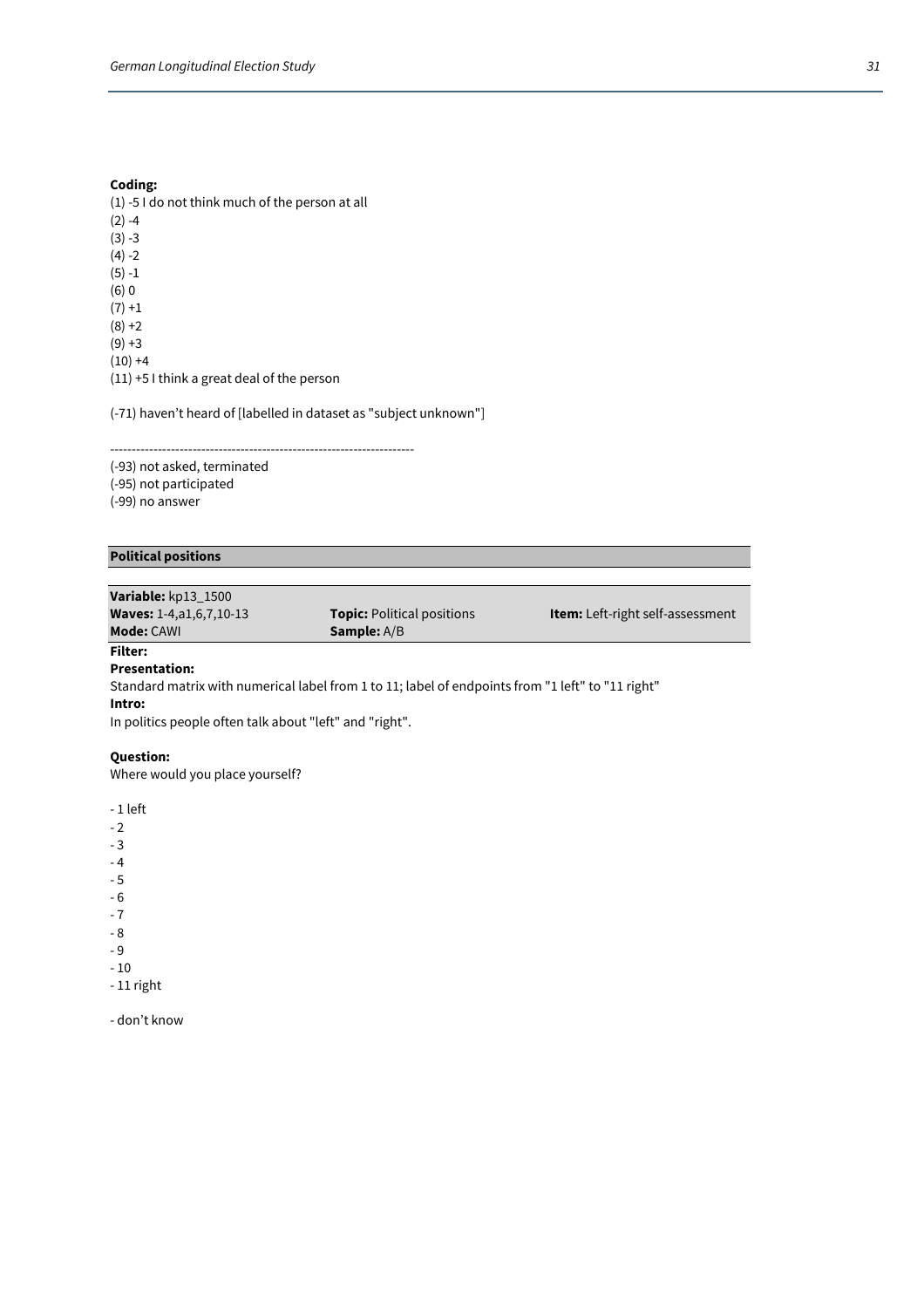(-98) don't know ----------------------------------------------------------------------

(-93) not asked, terminated (-95) not participated (-99) no answer

| <b>Mode: CAWI</b>         | <b>Sample:</b> A/B                |                                      |
|---------------------------|-----------------------------------|--------------------------------------|
| <b>Waves: 2,4,7,10,13</b> | <b>Topic:</b> Political positions | <b>Item:</b> Climate change, parties |
| Variable: kp13_1270a-f,i  |                                   |                                      |

### **Filter:**

### **Presentation:**

Standard matrix; seven-point-scale without numerical label; only labels at the endpoints: "fight against climate change should take precedence, even if it impairs economic growth", "economic growth should take precedence, even if it impairs the fight against climate change"; "don't know"- category is settled out a bit.

### **Question:**

Some say that the fight against climate change should definitely take precedence, even if it impairs economic growth. Others say that the economic growth should definitely take precedence, even if it impairs the fight against climate change.

What do you think are the positions of these political parties on this issue?

(A) CDU (Christlich Demokratische Union)

(B) CSU (Christlich-Soziale Union)

(C) SPD (Sozialdemokratische Partei Deutschlands)

(D) FDP (Freie Demokratische Partei)

(E) Bündnis90/Die Grünen [labelled in dataset as "GRÜNE"]

(F) Die Linke [labelled in dataset as "DIE LINKE"]

(I) AfD (Alternative für Deutschland)

### **Coding:**

(1) 1 fight against climate change should take precedence, even if it impairs economic growth

(2) 2

(3) 3

- $(4)4$
- (5) 5

(6) 6

(7) 7 economic growth should take precedence, even if it impairs the fight against climate change

(-98) don't know

----------------------------------------------------------------------

(-93) not asked, terminated

(-95) not participated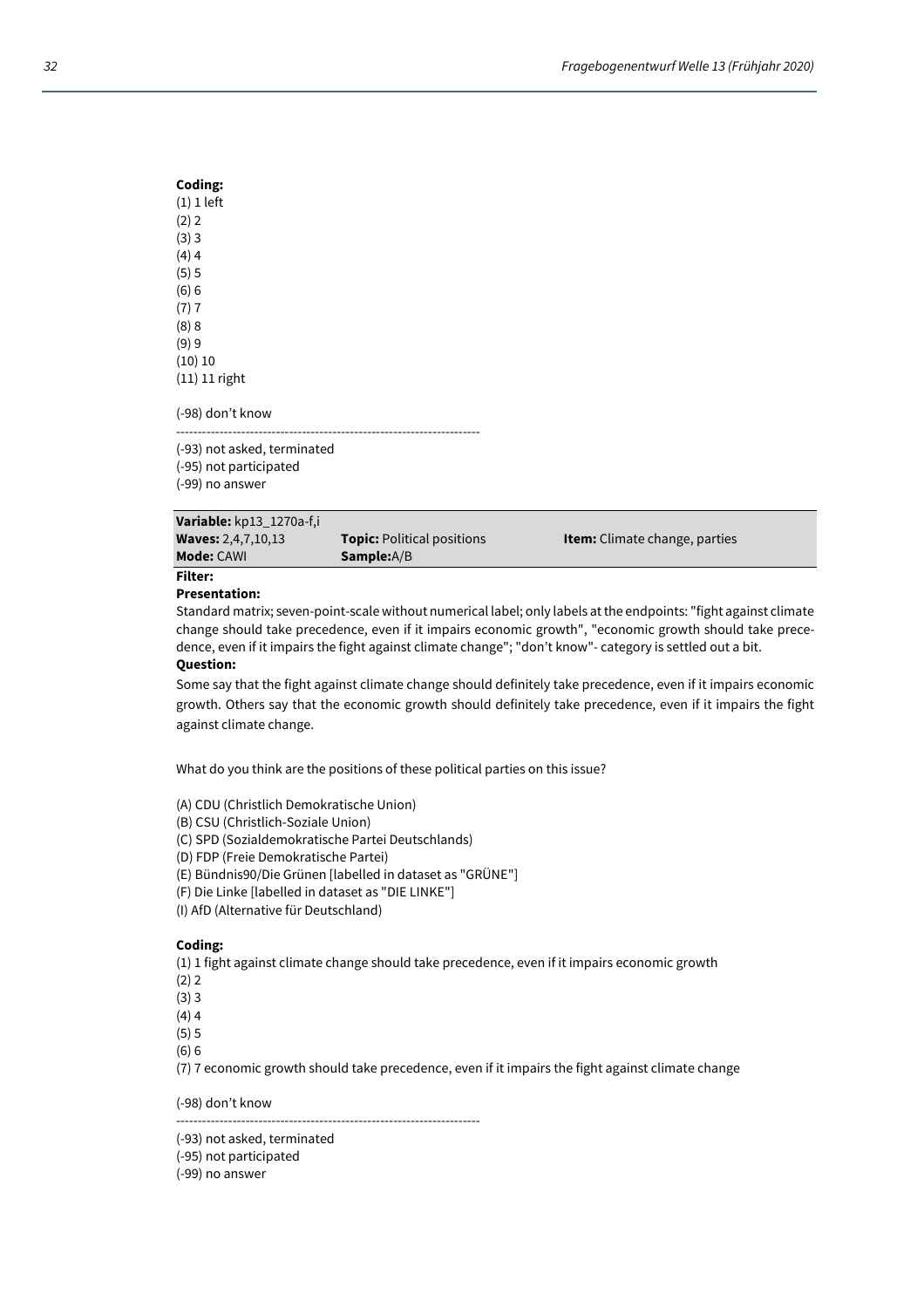| Variable: kp13 1290              |                                   |                                  |
|----------------------------------|-----------------------------------|----------------------------------|
| <b>Waves: 1-2,4,a1,7,8,10-13</b> | <b>Topic:</b> Political positions | <b>Item:</b> Climate change, ego |
| <b>Mode:</b> CAWI                | <b>Sample:</b> A/B                |                                  |

### **Presentation:**

**Filter:** 

Standard matrix; seven-point-scale without numerical label; label of endpoints: "fight against climate change should take precedence, even if it impairs economic", "economic growth should take precedence, even if it impairs the fight against climate change"

### **Question:**

And what is your personal view on this issue?

- fight against climate change should take precedence, even if it impairs economic growth

-

- -
- -

- economic growth should take precedence, even if it impairs the fight against climate change

### **Coding:**

(1) 1 fight against climate change should take precedence, even if it impairs economic growth

(2) 2

(3) 3

 $(4)4$ 

(5) 5 (6) 6

(7) 7 economic growth should take precedence, even if it impairs the fight against climate change

----------------------------------------------------------------------

(-93) not asked, terminated (-95) not participated

(-99) no answer

### **Variable:** kp13\_1287 **Waves:** 12,13 **Topic:** Politische Positionen **Item:** Climate change, efforts of the Federal Government **Mode:** CAWI **Samples:** A/B

**Filter:** 

### **Presentation: Question:**

How do you assess the efforts made by Federal Government to combat climate change?

### **Coding:**

(1) far too low (2) slightly too low (3) just right (4) slightly to high (5) much too high

----------------------------------------------------------------------

(-93) not asked, terminated

(-95) not participated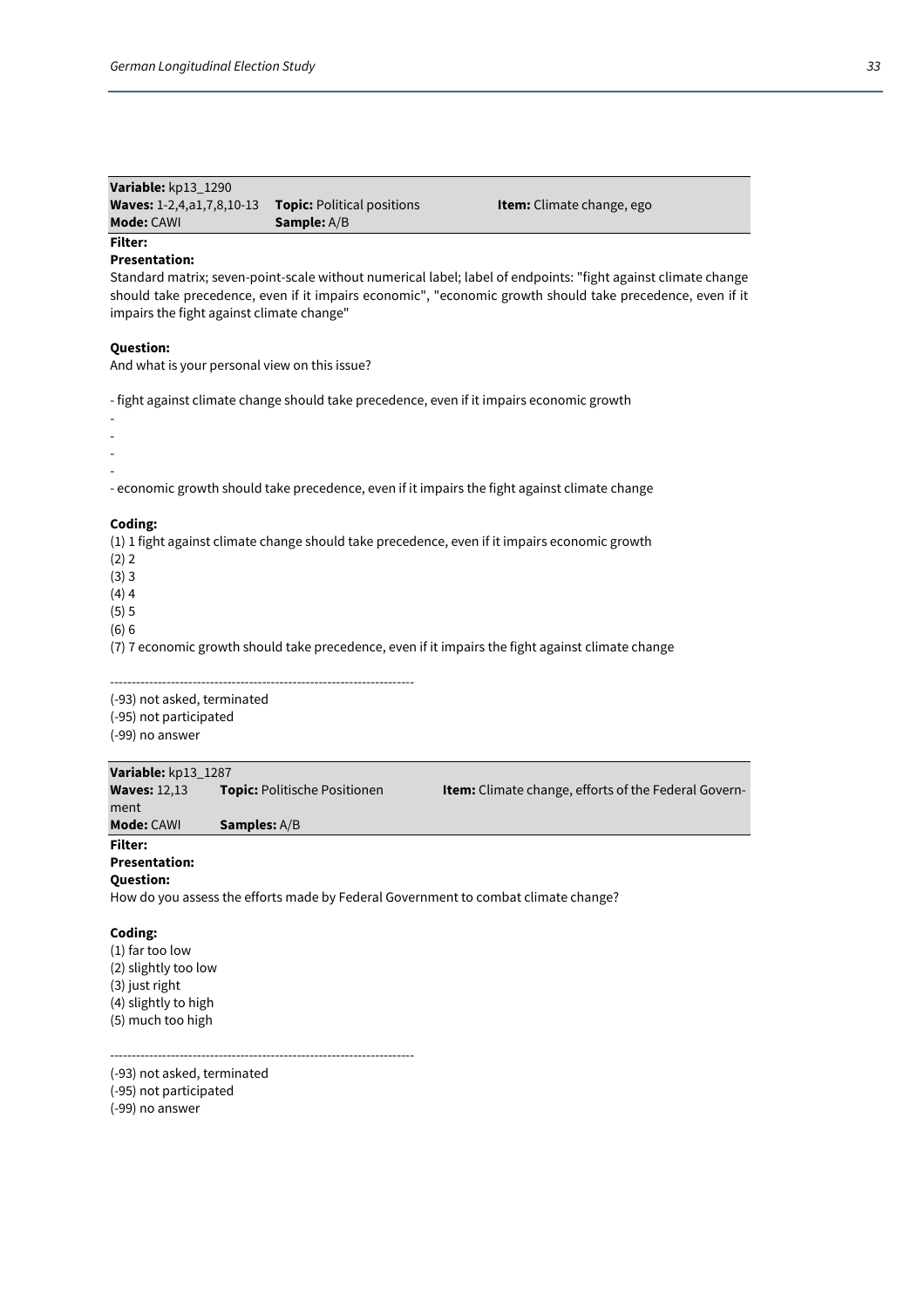| Variable: kp13_1070a-f,i  |                                   |                                                |
|---------------------------|-----------------------------------|------------------------------------------------|
| <b>Waves:</b> 2,4,7,10,13 | <b>Topic:</b> Political positions | <b>Item:</b> Socio-economic dimension, parties |
| <b>Mode:</b> CAWI         | <b>Sample:</b> A/B                |                                                |

### **Filter: Presentation:**

Standard matrix; scale without numerical labels; only labels at the endpoints "lower taxes, although this results in less social services" and "more social services, although this results in raising taxes"; "don't know"- category is settled out a bit

**Intro:** 

Now, let us shift attention to several political issues.

### **Question:**

Some people prefer lower taxes, although this results in less social services. Others prefer more social services, although this results in raising taxes.

What do you think are the positions of the political parties on this issue?

(A) CDU (Christlich Demokratische Union)

(B) CSU (Christlich-Soziale Union)

(C) SPD (Sozialdemokratische Partei Deutschlands)

(D) FDP (Freie Demokratische Partei)

(E) Bündnis90/Die Grünen [labelled in dataset as "GRÜNE"]

(F) Die Linke [labelled in dataset as "DIE LINKE"]

(I) AfD (Alternative für Deutschland)

### **Coding:**

(1) 1 lower taxes, although this results in less social services

- (2) 2
- (3) 3
- (4) 4
- (5) 5
- (6) 6

(7) 7 more social services, although this results in raising taxes

----------------------------------------------------------------------

(-98) don't know

(-93) not asked, terminated

(-95) not participated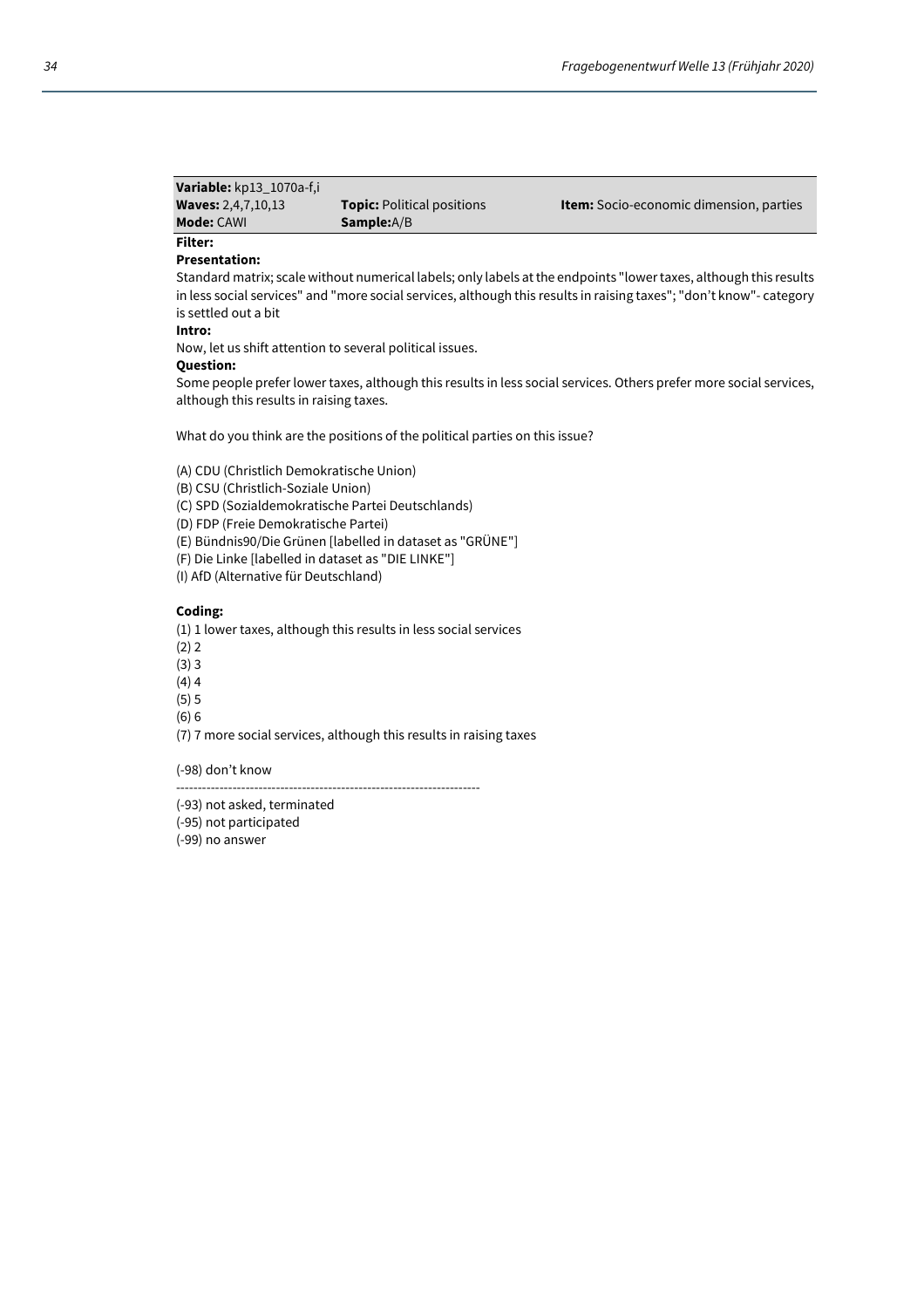### **Variable:** kp13\_1090

| <b>Waves:</b> $1-4, a1, 6-8, 10-13$ | <b>Topic: Political positions</b> |
|-------------------------------------|-----------------------------------|
| Mode: CAWI<br><b>Samples:</b> A/B   |                                   |

**Item:** Socio-economic dimension, ego

### **Filter:**

### **Presentation:**

Standard matrix; seven-point-scale without numerical label; label of endpoints: "lower taxes, although this results in less social services" and "more social services, although this results in raising taxes"; "don't know" category is settled out a bit

### **Question:**

What is your personal view on taxes and social services?

- lower taxes, although this results in less social services

- - - - - - more social services, although this results in raising taxes

### **Coding:**

(1) 1 lower taxes, although this results in less social services

 $(2) 2$ 

(3) 3

 $(4)$  4

(5) 5 (6) 6

(7) 7 more social services, although this results in raising taxes

----------------------------------------------------------------------

(-93) not asked, terminated (-95) not participated (-99) no answer

### **Variable:** kp13\_1130

| <b>Waves: 1-4, a1, 6-810, 13</b> | <b>Topic:</b> Political positions | <b>Item:</b> Libertarian-authoritarian dimension, |
|----------------------------------|-----------------------------------|---------------------------------------------------|
| ego                              |                                   |                                                   |
| Mode:CAWI                        | <b>Sample:</b> A/B                |                                                   |
| Filter:                          |                                   |                                                   |

### **Presentation:**

Standard matrix; seven-point-scale without numerical label; label of endpoints: "immigration for foreigners should be easier", "immigration for foreigners should be more difficult"

### **Question:**

Let's turn to the issue of immigration. Should it be easier or more difficult for foreigners to immigrate?

What is your personal view on this issue?

- immigration for foreigners should be easier

-

-

-

- -

- immigration for foreigners should be more difficult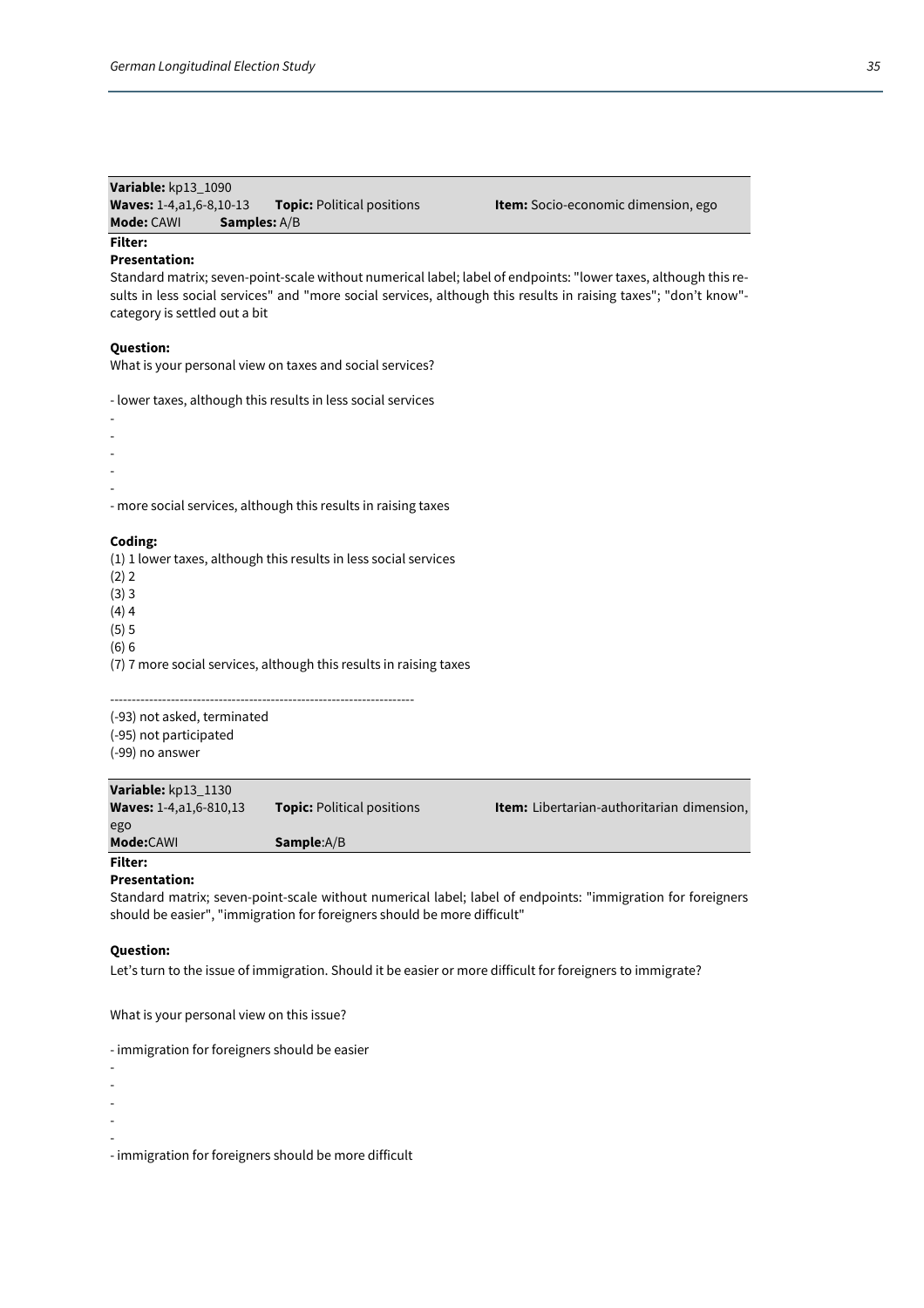(1) 1 immigration for foreigners should be easier

(2) 2 (3) 3

 $(4)$  4 (5) 5

(6) 6

(7) 7 immigration for foreigners should be more difficult

----------------------------------------------------------------------

(-93) not asked, terminated

(-95) not participated

(-99) no answer

**Variable:** kp13\_2880ak,h,p,ap **Waves:** 1-13 **Topic**: Political positions **Item:** Ego positions **Mode:** CAWI **Samples:** A/B **Samples:** A/B **Filter: Presentation:** Standard matrix

### **Intro:**

Here you can find various statements that some people agree with, but others disagree with.

### **Question:**

How about you? Please state to what extent you agree or disagree with each statement.

(AK) A tax should be introduced on the emission of carbon dioxide (CO2).

(H) State powers in the fight against crime should be extended, even though this will lead to increased surveillance of citizens.

(P) Today's problems are so complex that they can no longer be solved by politics.

(AP) In order to limit the power of corporations, expropriations should also be carried out.

### **Coding:**

(1) strongly disagree (2) disagree (3) neither agree nor disagree (4) agree (5) strongly agree

----------------------------------------------------------------------

(-93) not asked, terminated

(-95) not participated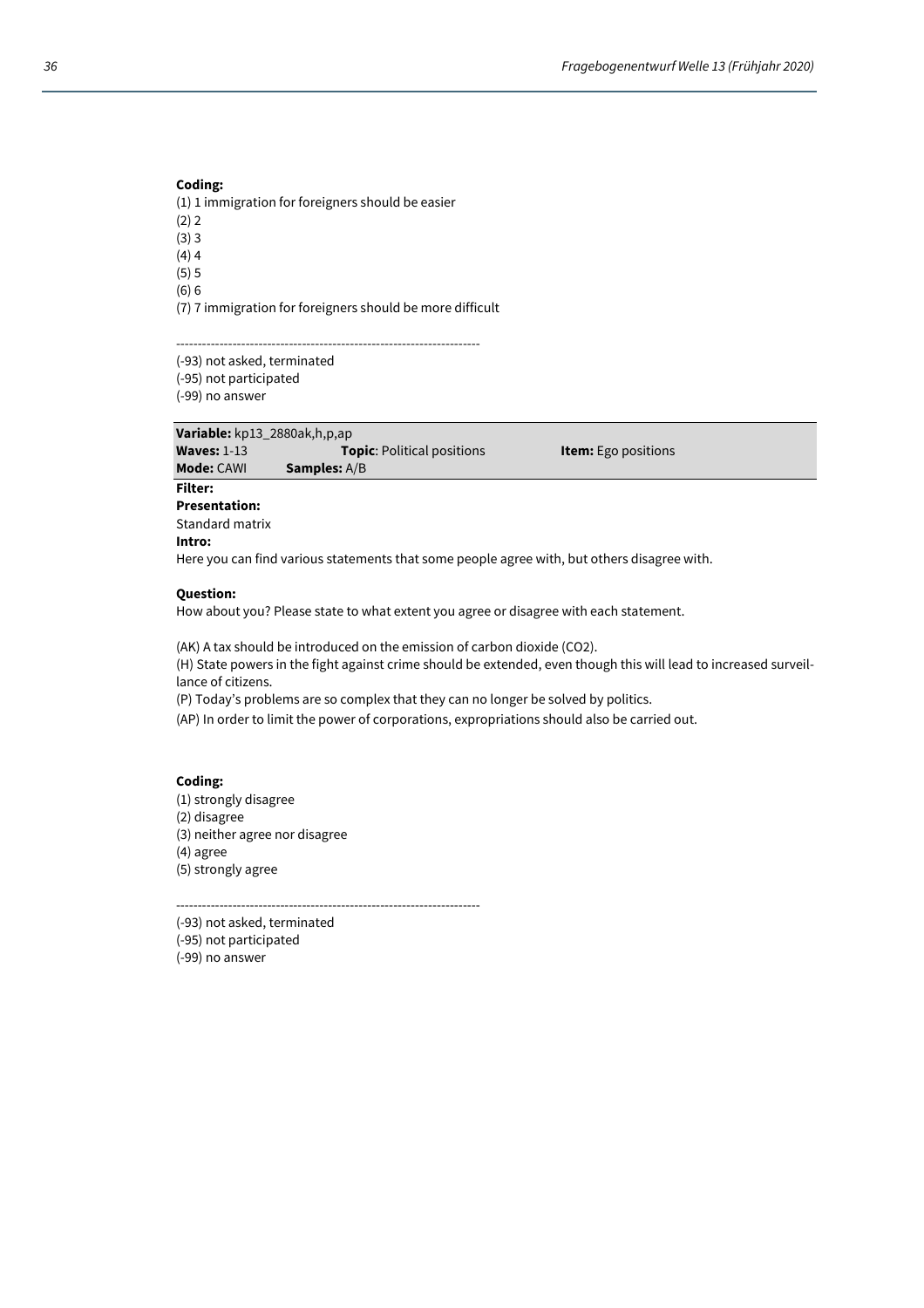### **Variable:** kp13\_2880g,o,r,j **Waves:** 1-12 **Topic**: Political positions **Item:** Ego positions **Modi: CAWI Samples: A/B Filter: Presentation:**

Standard-Matrix

### **Intro:**

And how much do you agree or disagree with the following statements?

### **Question:**

Please state to what extent you agree or disagree with each statement.

(G) The state should stay out of the economy.

(O) The world is so complicated that it's impossible to know how things can carry on.

----------------------------------------------------------------------

(R) Germany should provide financial support for EU member states experiencing great economic and financial difficulties.

(J) Rich citizens should pay more taxes in the future than they do now.

### **Coding:**

(1) strongly disagree (2) disagree (3) neither agree nor disagree (4) agree (5) strongly agree

### (-93) not asked, terminated

(-95) not participated (-99) no answer

| Variable: kp13 1411              |                                   |                                        |  |
|----------------------------------|-----------------------------------|----------------------------------------|--|
| <b>Waves:</b> 1-2,4,a1,6-8,10,13 | <b>Topic:</b> Political positions | <b>Item:</b> Security and privacy, ego |  |
| <b>Mode:</b> CAWI                | <b>Sample:</b> A/B                |                                        |  |

## **Filter:**

**Presentation:** 

Standard matrix; scale without numerical labels; only labels at the endpoints: "in favour of strong state interference" and "against strong state interference"

### **Question:**

Some people think that the state should interfere without restrictions in the privacy and freedom of movement of citizens in order to combat terrorism. Others think that the privacy and freedom of movement of citizens should always be protected even if it hampers the fight against terrorism.

What is your personal view on this issue?

- in favour of strong state interference

- -
- -
- -
- -
- -

- against strong state interference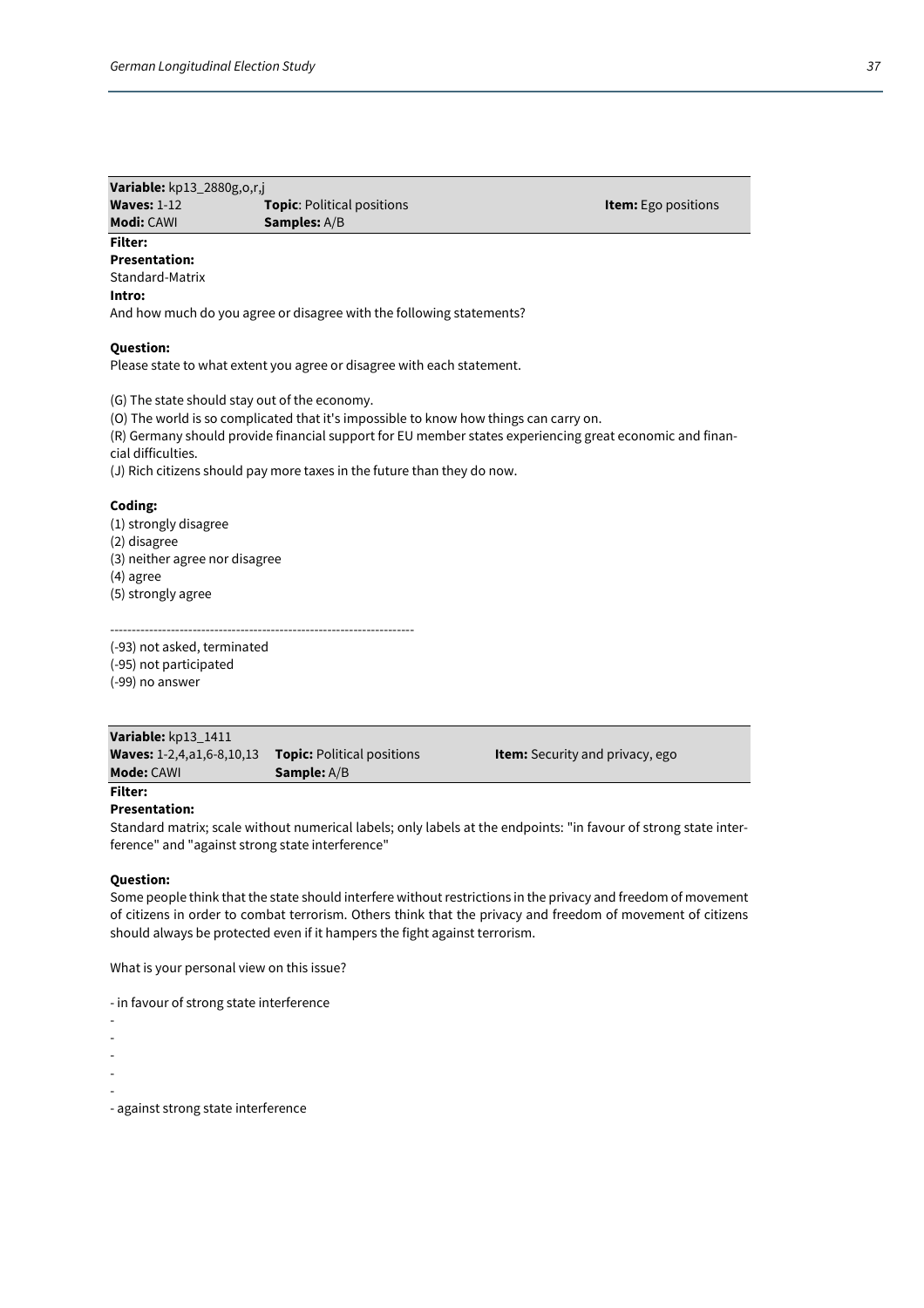### **Coding:**  (1) in favour of strong state interference (2) (3) (4) (5) (6)

(7) against strong state interference

----------------------------------------------------------------------

(-93) not asked, terminated (-95) not participated

(-99) no answer

### **Variable:** kp13\_1210

**Waves:** 1-2,4,a1,7-8,10,13 **Topic:** Political positions **Item:** Integration, ego

### **Filter: Presentation:**

Standard matrix; scale without numerical labels; only labels at the endpoints: "foreigners should completely assimilate to the German culture", "foreigners should be able to live according to their own culture"

### **Question:**

There are different views on how much foreigners should assimilate in Germany. Some people think that foreigners should completely assimilate to the German culture. Others think that foreigners should be able to live according to their own culture.

What is your personal view on this issue?

- foreigners should completely assimilate to the German culture

- -
- -
- -
- -

- foreigners should be able to live according to their own culture

### **Coding:**

(1) foreigners should completely assimilate to the German culture

- (2)
- (3)
- (4)
- (5)
- (6)

(7) foreigners should be able to live according to their own culture

----------------------------------------------------------------------

(-93) not asked, terminated (-95) not participated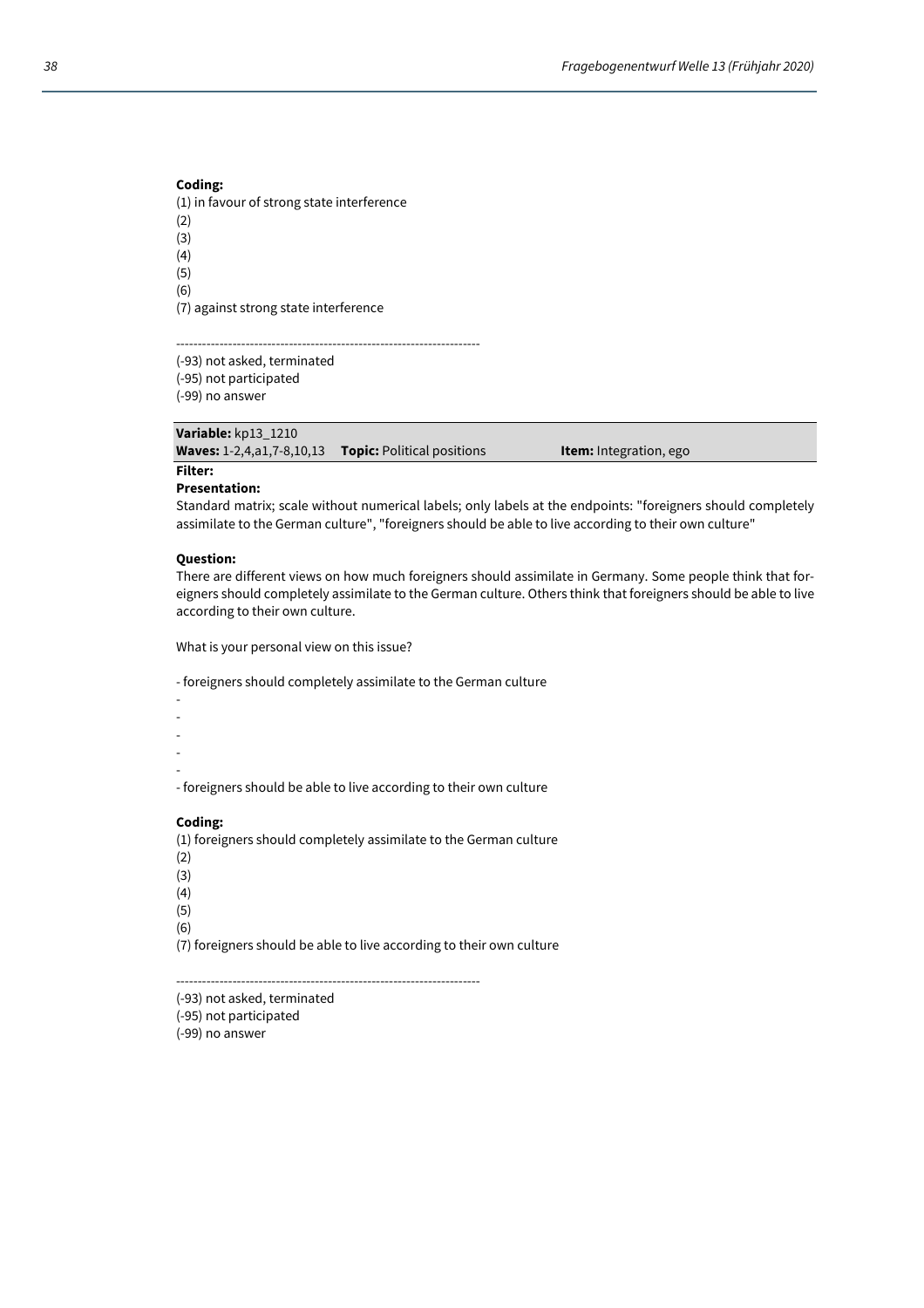| Variable: kp13 1250          |                                   |                                        |
|------------------------------|-----------------------------------|----------------------------------------|
| <b>Waves: 1,a1,6-8,10,13</b> | <b>Topic:</b> Political positions | <b>Item:</b> European integration, ego |
| Filter:                      |                                   |                                        |

### **Presentation:**

Standard matrix; scale without numerical labels; only labels at the endpoints: "European unification should be pushed further", "European unification has already gone too far"

### **Question:**

Let's turn to the issue of European unification.

Should the European unification be pushed further in order to establish a joint government soon or has the European unification already gone too far?

What is your personal view on this issue?

- European unification should be pushed further

- - - - - - European unification has already gone too far

### **Coding:**

(1) European unification should be pushed further (2) (3) (4) (5) (6) (7) European unification has already gone too far

---------------------------------------------------------------------- (-93) not asked, terminated (-95) not participated (-99) no answer

| Variable: kp13_650w,b1,j1,k1, n1,o1, x1, y1,f2,g2 |                          |                                     |
|---------------------------------------------------|--------------------------|-------------------------------------|
| <b>Waves: 1-13, a1</b>                            | <b>Topic: Candidates</b> | <b>Item:</b> Scalometer politicians |
| <b>Mode:</b> CAWI                                 | <b>Samples:</b> A/B      |                                     |
| <b>Filter:</b>                                    |                          |                                     |

### **Presentation:**

Standard matrix; scale: -5 to +5 including zero with numerical label; label of endpoints: -5 "I do not think much of the person at all", +5 "I think a great deal of the person"; "haven't heard of"- category is settled out a bit

### **Question:**

Screen1: Here, you see some leading politicians once again. Please state what you think of these politicians.

Screen2: And what do you think of the following politicians?

### **Screen 1:**

(N1) Annegret Kramp-Karrenbauer (O1) Olaf Scholz (B1) Armin Laschet (W) Katrin Göring-Eckardt (X1) Friedrich Merz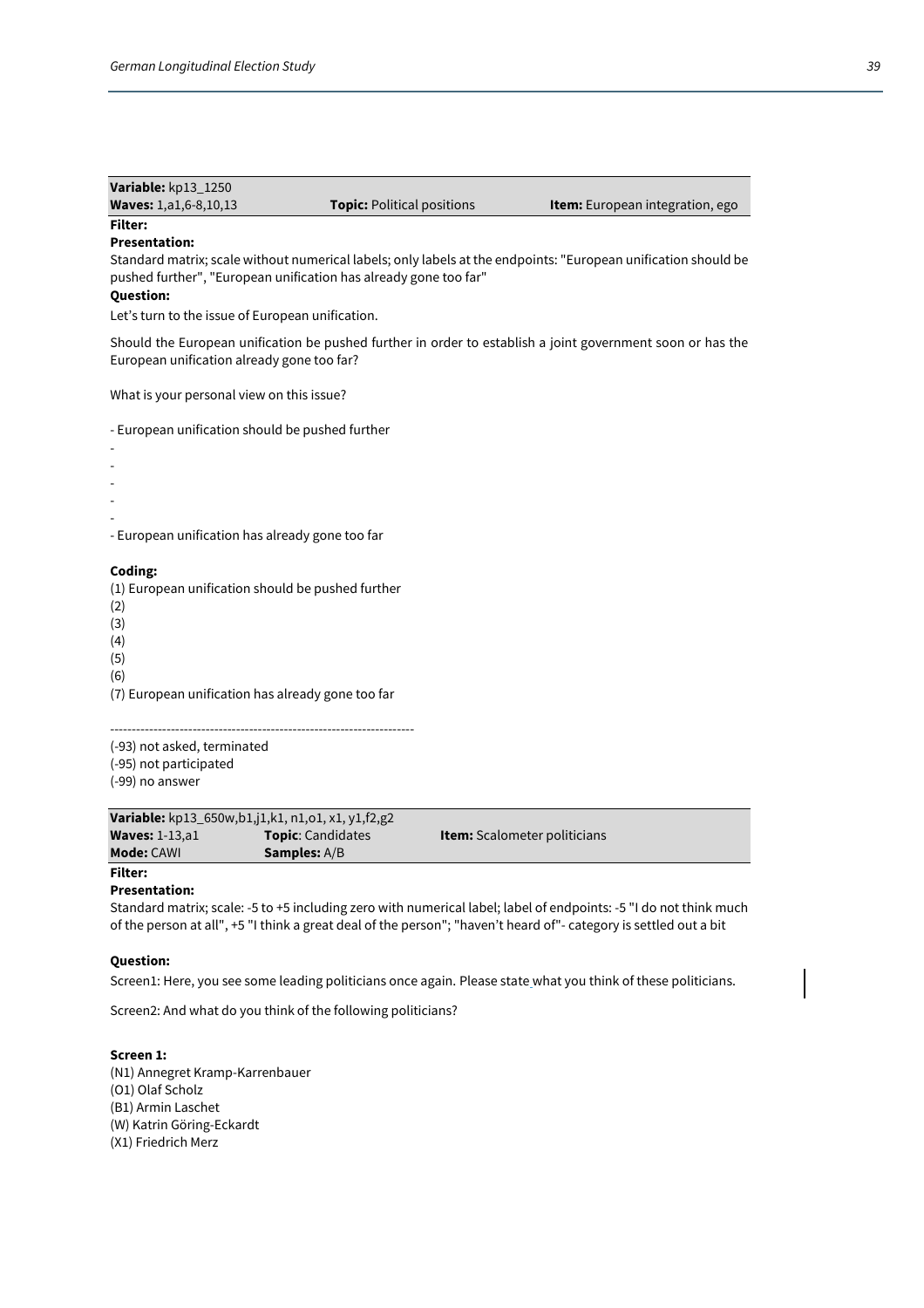### **Screen 2:**

- (J1) Alexander Gauland (K1) Markus Söder (F2) Annalena Baerbock
- (G2) Dietmar Bartsch
- (Y1) Jens Spahn

### **Coding:**

(1) -5 I do not think much of the person at all  $(2) -4$  $(3) -3$  $(4) -2$ (5) -1 (6) 0  $(7) + 1$  $(8) + 2$  $(9) + 3$  $(10) +4$ (11) +5 I think a great deal of the person

(-71) haven't heard of [labelled in dataset as "subject unknown"]

----------------------------------------------------------------------

(-93) not asked, terminated

(-95) not participated

(-99) no answer

### **Variable:** kp13\_3103a-h

| <b>Waves: 5,8,9,13</b> | <b>Topic:</b> General attitudes towards politics                                                          | <b>Item: Populism</b> |
|------------------------|-----------------------------------------------------------------------------------------------------------|-----------------------|
| <b>Mode: CAWI</b>      | <b>Samples:</b> A/B                                                                                       |                       |
| Filter:                |                                                                                                           |                       |
| <b>Presentation:</b>   |                                                                                                           |                       |
| Standard matrix        |                                                                                                           |                       |
| Intro:                 |                                                                                                           |                       |
| do not.                | Here you can find some more statements on politics and society with which some people agree, while others |                       |

### **Question:**

Screen 1: Please state whether you agree or disagree with each statement. Screen 2: How much do you agree or disagree with the following statements?

### **Screen 1:**

- (A) Politicians talk too much and take too little action.
- (B) Ordinary people are of good and honest character.
- (C) The people should have the final say on the most important political issues by voting on them directly in referendums.
- (D) Ordinary people all pull together.

### **Screen 2:**

(E) Differences between the elite and the people are larger than the differences among the people.

- (F) The people, and not politicians, should make our most important policy decisions.
- (G) The politicians in Parliament need to follow the will of the people.
- (H) Ordinary people share the same values and interests.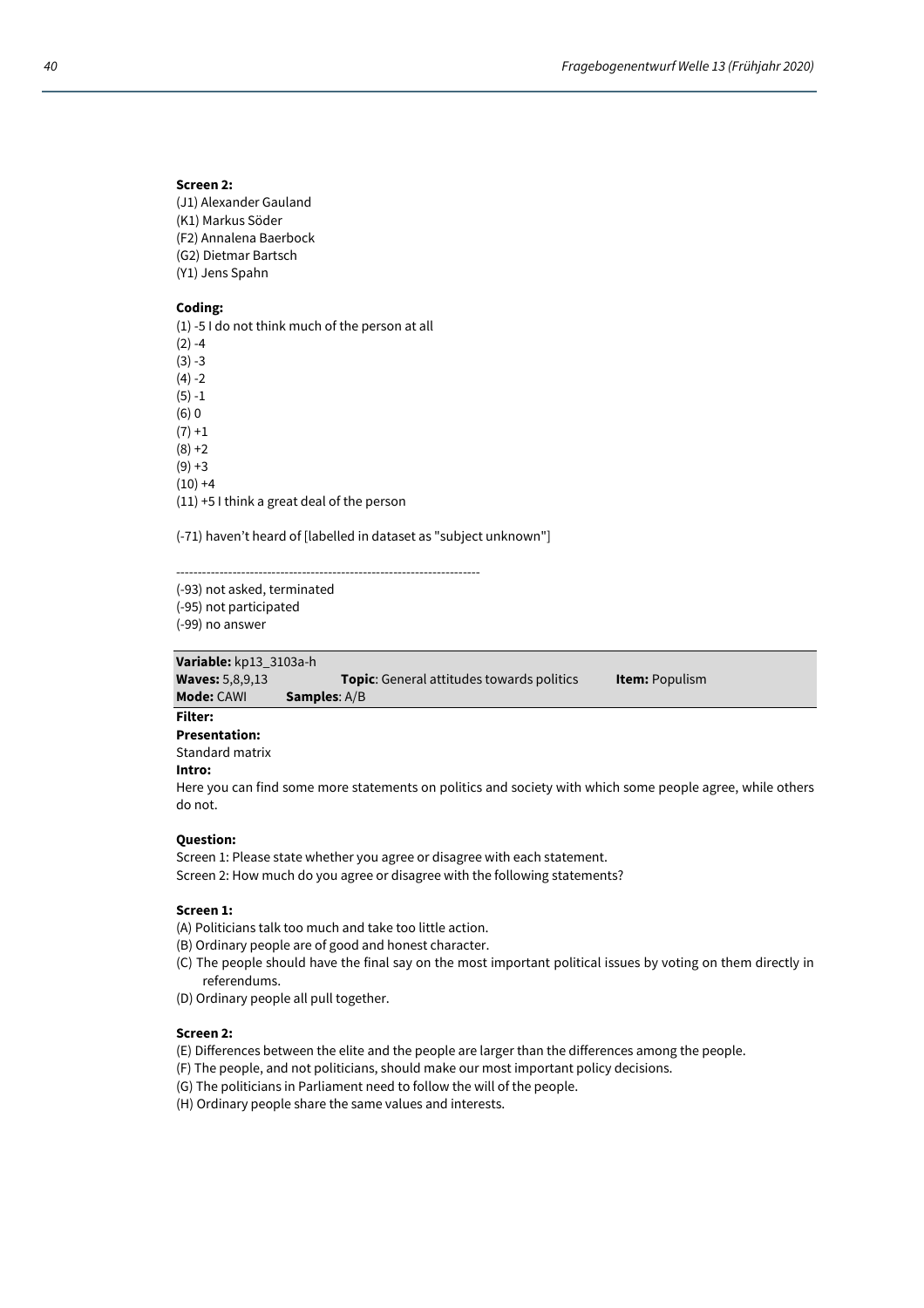(1) strongly disagree (2) disagree (3) neither agree nor disagree (4) agree (5) strongly agree

---------------------------------------------------------------------- (-93) not asked, terminated (-95) not participated (-99) no answer

| Variable: kp13_2880v,ao,al |                                   |                            |  |
|----------------------------|-----------------------------------|----------------------------|--|
| <b>Waves: 1-11</b>         | <b>Topic:</b> Political positions | <b>Item:</b> Ego positions |  |
| <b>Mode: CAWI</b>          | <b>Samples:</b> A/B               |                            |  |
| <b>Filter:</b>             |                                   |                            |  |
| <b>Presentation:</b>       |                                   |                            |  |

Standard matrix **Intro:** 

We will show you one last time various statements that some people agree with, but others disagree with.

### **Question:**

Screen1: Please state whether you agree or disagree with each statement.

(V) All things considered, globalisation is a good thing.

(AO) The European Union should do more to harmonise living conditions between EU countries. (AL) The European Union should do more to protect its external borders.

Screen2: And how much do you agree or disagree with the following statements?

(AG) The global integration of markets should be pushed forward further.

(AH) Germany should restrict the import of goods from other countries.

(AI) Ausländische Unternehmen sollten in Deutschland uneingeschränkt investieren dürfen.

### **Coding:**

(1) strongly disagree (2) disagree (3) neither agree nor disagree (4) agree (5) strongly agree

----------------------------------------------------------------------

(-93) not asked, terminated

(-95) not participated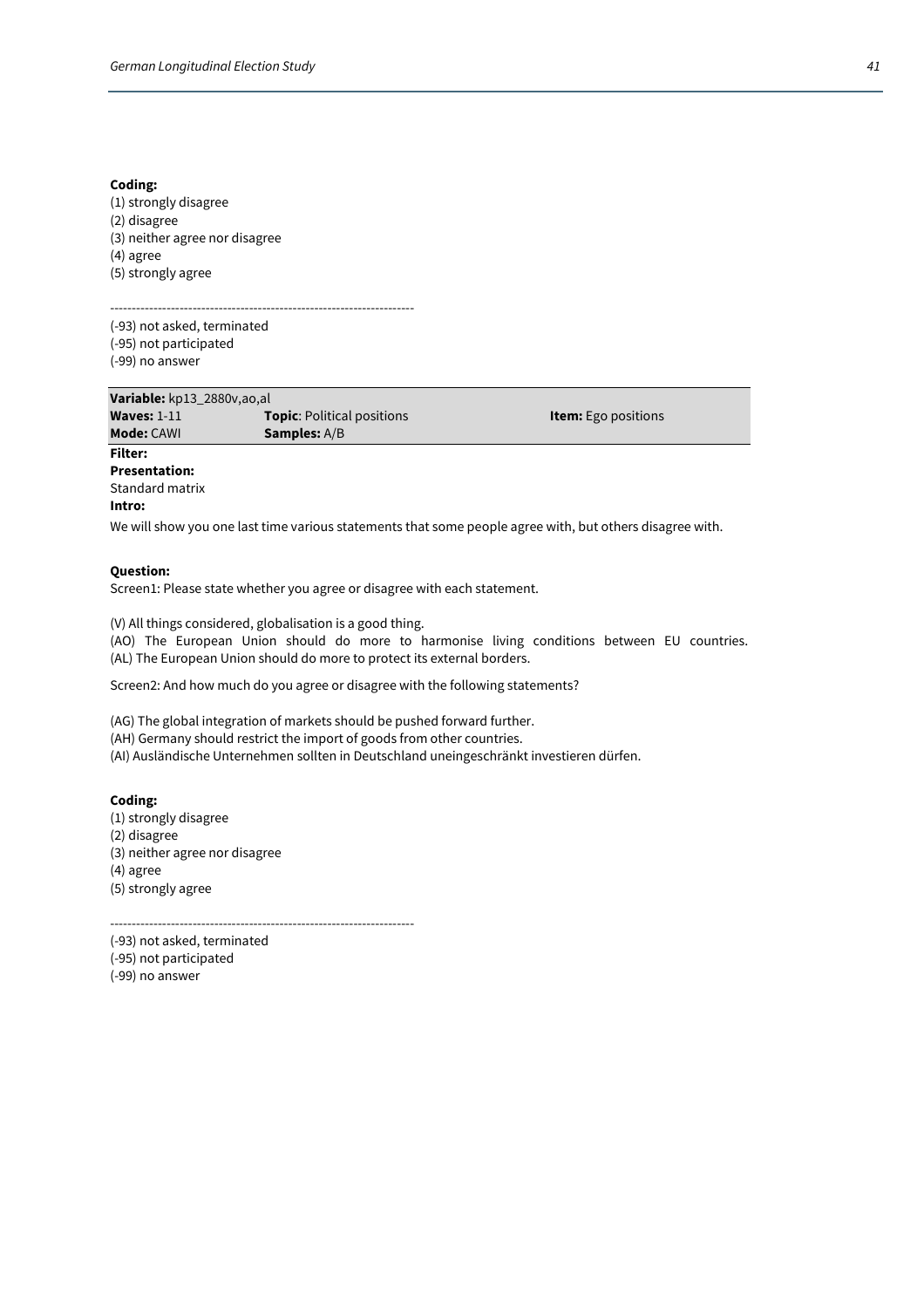### **Predispositions**

| Variable: kp13 1572     |                           |                                        |
|-------------------------|---------------------------|----------------------------------------|
| <b>Waves: 1, a1, 13</b> | <b>Topic: Personality</b> | <b>Item:</b> Willingness to take risks |
| <b>Mode:</b> CAWI       | <b>Samples:</b> A/B       |                                        |
| Filter:                 |                           |                                        |

#### **Presentation:**

Standard matrix; scale without numerical labels; only labels at the endpoints: "risk averse", "very willing to take risks"

### **Question:**

How do you see yourself: Are you generally a person who is fully prepared to take risks or do you try to avoid taking risks?

### **Coding:**

(1) risk averse (2) (3) (4) (5) (6) (7) (8) (9) (10) (11) very willing to take risks

---------------------------------------------------------------------- (-93) not asked, terminated (-95) not participated (-99) no answer

**Variable:** kp13\_2090 **Waves:** 1-13,a1 **Topic:** Predispositions **Item:** Party identification **Mode: CAWI Samples: A/B** 

### **Filter: Presentation:**

Single response list (vertical)

**Intro:** 

In Germany, many people lean towards a particular party for a long time, although they may occasionally vote for a different party.

### **Question:**

How about you, do you in general lean towards a particular party? If so, which one?

- CDU/CSU
- CDU
- CSU
- SPD
- FDP
- Bündnis 90/Die Grünen
- Die Linke
- AfD
- other party

- no other party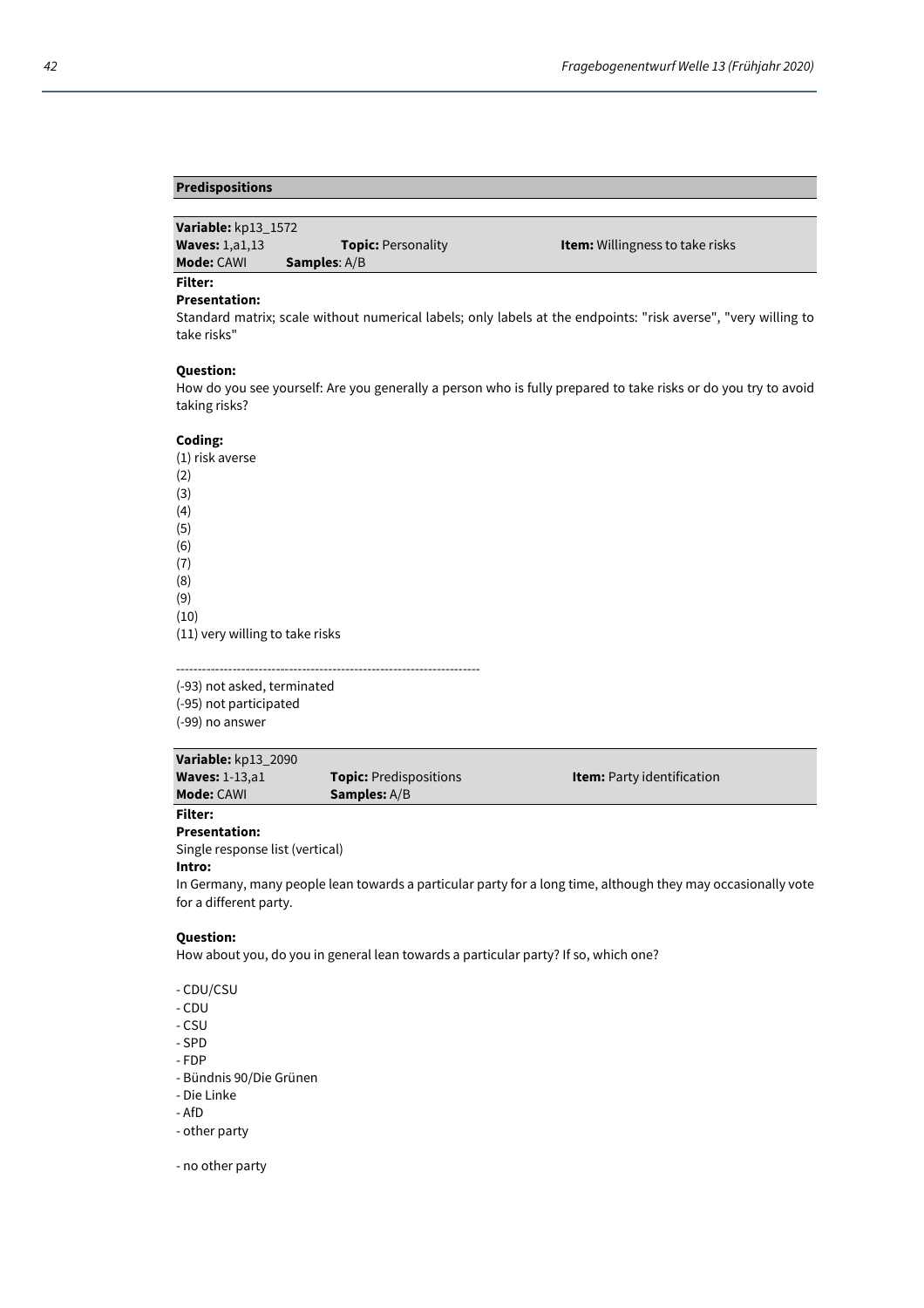(1) CDU/CSU (2) CDU (3) CSU (4) SPD (5) FDP (6) GRÜNE (7) DIE LINKE (322) AfD (801) other party

(808) no other party

---------------------------------------------------------------------- (-93) not asked, terminated (-95) not participated (-97) not applicable (-99) no answer

[NOTE: This variable and the variables kp13\_2091 were recoded into the variables kp13\_2090a and kp13\_2090b in order to create the party versions A and B (see documentation).]

| Variable: kp13 2091             |                               |                                                |
|---------------------------------|-------------------------------|------------------------------------------------|
| <b>Waves: 1-13, a1</b>          | <b>Topic:</b> Predispositions | <b>Item:</b> Party identification, other party |
| <b>Mode: CAWL</b>               | <b>Samples:</b> A/B           |                                                |
| Filter: kp13 2090=801           |                               |                                                |
| <b>Presentation:</b>            |                               |                                                |
| Single response list (vertical) |                               |                                                |
|                                 |                               |                                                |

### **Question:**

And which one of these parties do you feel close to?

- BIG (Partei Bündnis für Innovation & Gerechtigkeit)
- Bündnis C Christen für Deutschland
- DiB (DEMOKRATIE IN BEWEGUNG)
- Die PARTEI (Partei für Arbeit, Rechtsstaat, Tierschutz, Elitenförderung und basisdemokratische Initiative)
- DIE RECHTE Partei für Volksabstimmung, Souveränität und Heimatschutz
- FAMILIE (Familien-Partei Deutschlands)
- Freie Wähler (FW)
- LKR (Bernd Lucke und die Liberal-Konservativen Reformer)
- NPD (Nationaldemokratische Partei Deutschlands)
- ödp (Ökologisch-Demokratische Partei)
- PIRATEN (Piratenpartei Deutschland)
- REP (DIE REPUBLIKANER)
- Tierschutzpartei (PARTEI MENSCH UMWELT TIERSCHUTZ)
- other party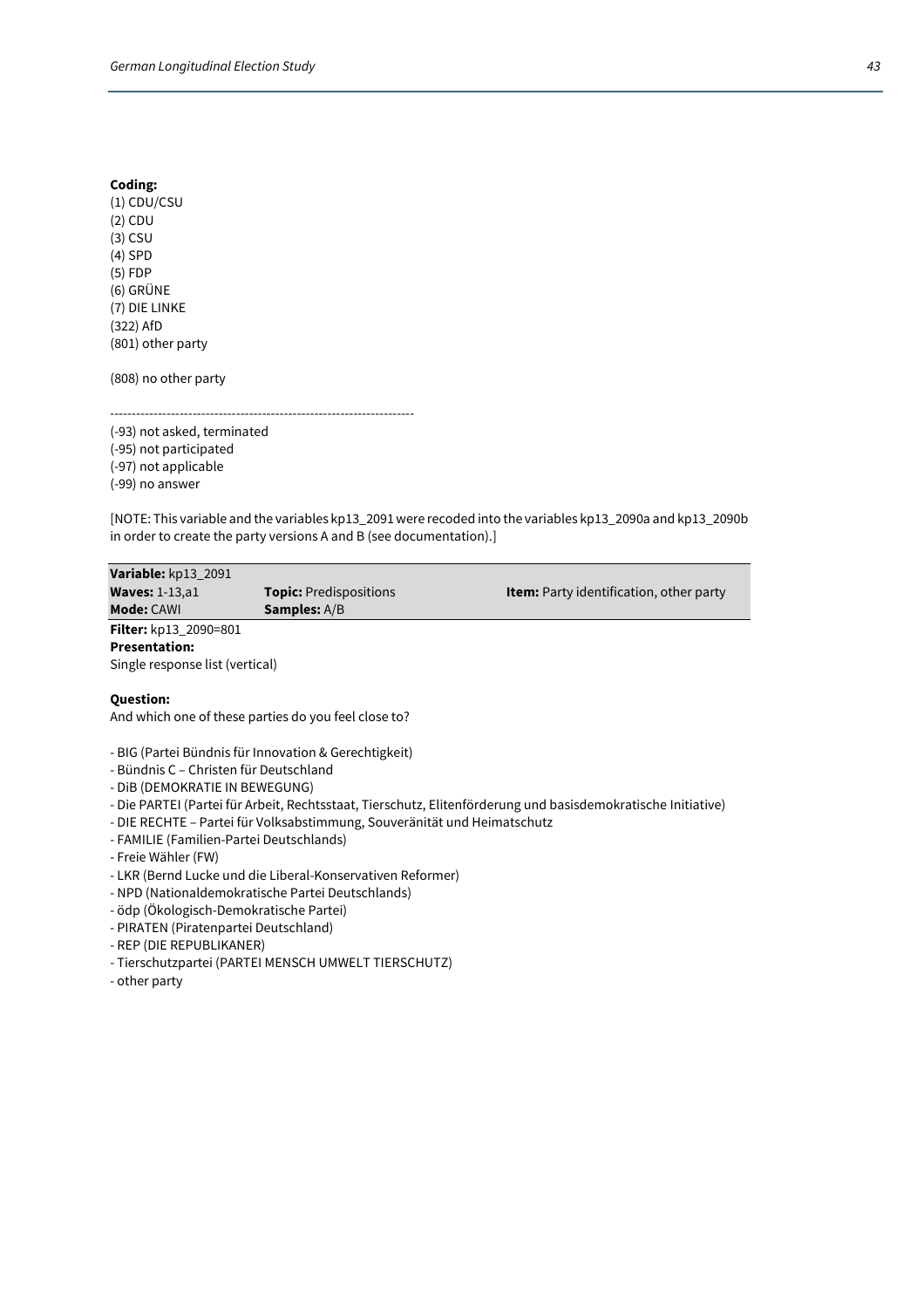### **Coding:**  (120) BIG (351) Bündnis C (349) DiB (151) Die PARTEI (323) DIE RECHTE – Partei für Volksabstimmung, Souveränität und Heimatschutz (171) FAMILIE (180) FREIE WAEHLER (331) Liberal-Konservative Reformer [im Datensatz gelabelt als "LKR"] (206) NPD (209) ödp (215) PIRATEN (225) REP (237) Tierschutzpartei (801) other party

---------------------------------------------------------------------- (-93) not asked, terminated

(-95) not participated (-97) not applicable (-99) no answer

[NOTE: This variable and the variables kp13\_2090 were recoded into the variables kp13\_2090a and kp13\_2090b in order to create the party versions A and B (see documentation).]

| Variable: kp13 2100                     |                              |                                             |
|-----------------------------------------|------------------------------|---------------------------------------------|
| <b>Waves: 1-13, a1</b>                  | <b>Topic:</b> Predisposition | <b>Item:</b> Party identification, strength |
| <b>Mode: CAWI</b>                       | <b>Samples:</b> A/B          |                                             |
| <b>Filter:</b> kp13 2090>0 & $\leq 801$ |                              |                                             |
| <b>Presentation:</b>                    |                              |                                             |

Single response list (vertical)

### **Question:**

All in all, how strongly or weakly do you lean towards this party?

- very strongly

- fairly strongly
- moderately
- fairly weakly
- very weakly

### **Coding:**

(1) very strongly (2) fairly strongly (3) moderately (4) fairly weakly (5) very weakly

----------------------------------------------------------------------

(-93) not asked, terminated

(-95) not participated

(-97) not applicable (-99) no answer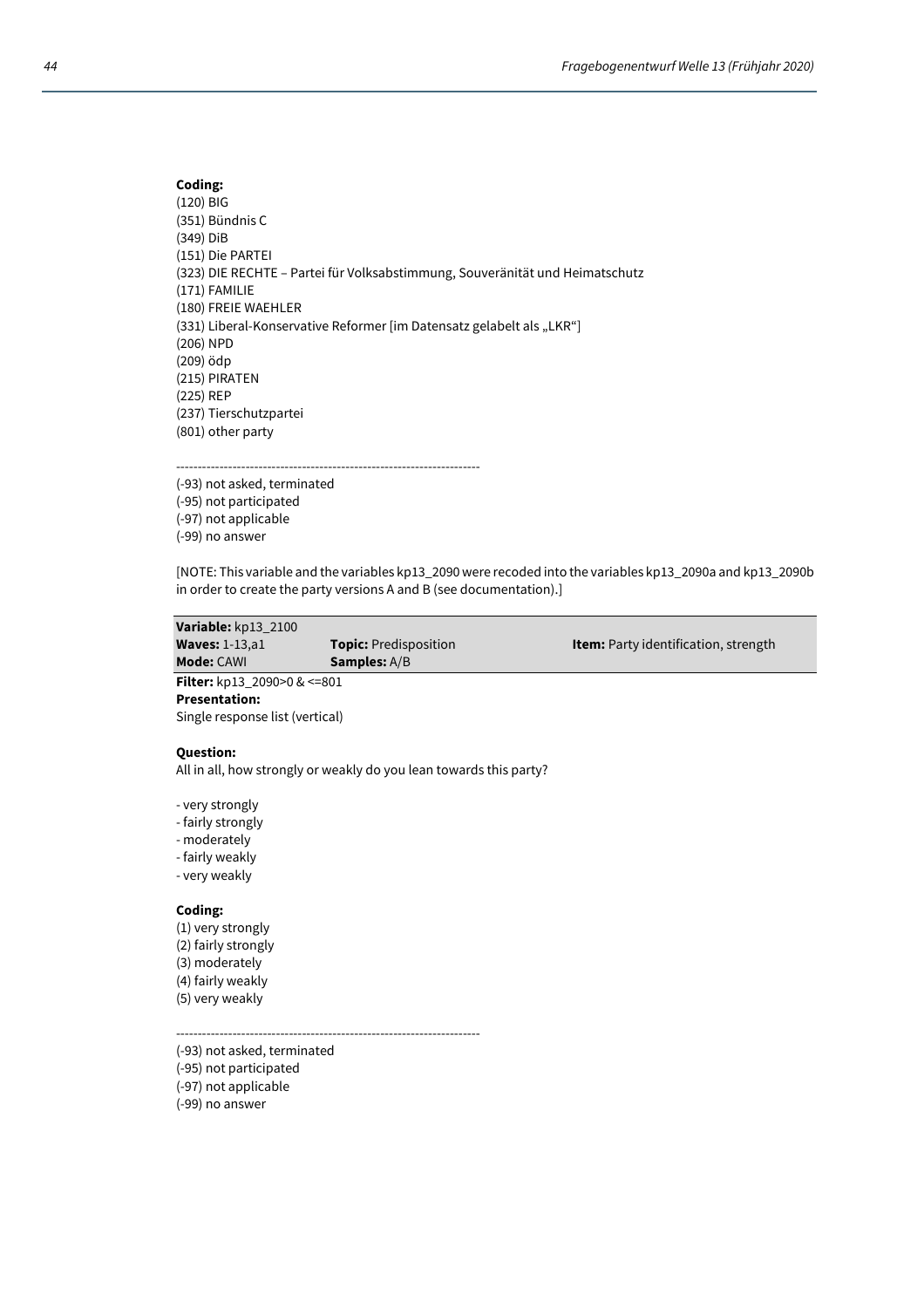| Variable: kp13 2121                |                               |                                                |
|------------------------------------|-------------------------------|------------------------------------------------|
| Waves: $13$                        | <b>Topic:</b> Predispositions | <b>Item:</b> Party identification, inquiries 1 |
| <b>Mode: CAWI</b>                  | <b>Samples:</b> A/B           |                                                |
| <b>Filter:</b> kp13_2090>0 & <=801 |                               |                                                |

### **Presentation**

**Intro:** As part of our study we would like to find out what people mean when they say that they are attached to a particular political party or identify more closely with one party rather than with others.

**Question:** You have just indicated that you also lean towards the party "[placeholder from kp13\_2095/ kp13\_2096 - short form of the party name]". Please state, which of the following opinions applies to you the most.

(A) This party is very important to me.What happens to this party is not a matter of indifference to me. (B) The party does not mean that much to me, but its politicians are currently better than those of other parties.

(C) I don't feel particularly attached to this party, but I did vote for it frequently in the past.

(D) The party is not all important to me, but it currently pursues better policies than other parties.

### **Coding:**

(1) strongly disagree (2) disagree (3) neither agree nor disagree (4) agree (5) strongly agree

----------------------------------------------------------------------

(-93) not asked, terminated (-95) not participated (-97) not applicable (-99) no answer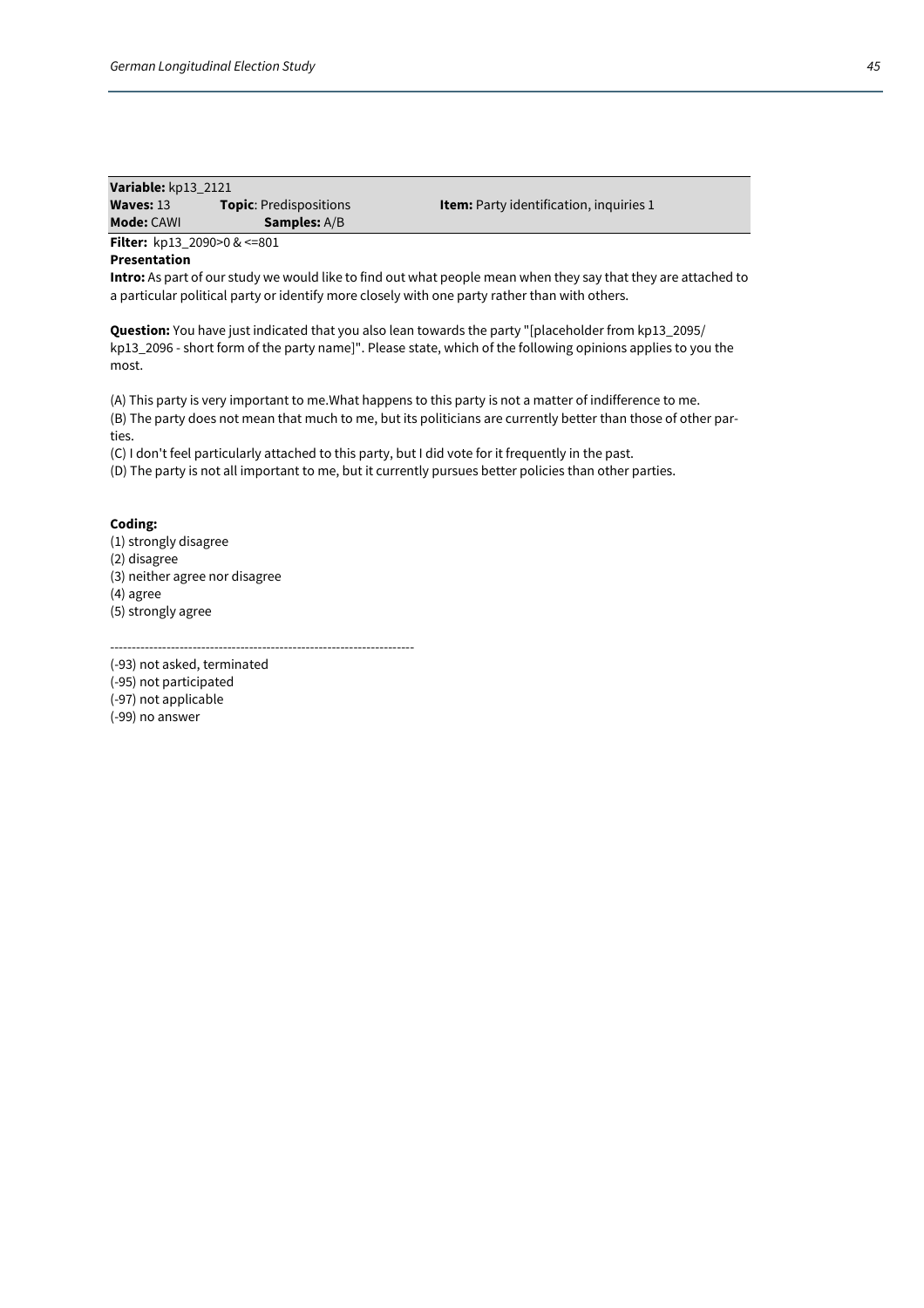| Mode: CAWI             | <b>Samples:</b> A/B           |                                            |
|------------------------|-------------------------------|--------------------------------------------|
| <b>Waves: 1-13, a1</b> | <b>Topic:</b> Predispositions | <b>Item:</b> Multiple party identification |
| Variable: kp13 2095    |                               |                                            |

**Filter:** kp13\_2090=1-801; do not display party named at kp13\_2090 anymore. If kp13\_2090=1 (CDU/CSU), then show neither response option 2 (CDU) nor response option 3 (CSU). If kp13\_2090=2 | 3, then do not display response option 1 at kp13\_2150 anymore.

**Presentation:** 

### **Presentation:**

Single response list (vertical)

### **Question:**

Some people lean towards more than one party, while others don't. How about you? Do you lean towards another political party?

- CDU/CSU
- CDU
- CSU
- SPD
- FDP
- Bündnis 90/Die Grünen
- Die Linke
- AfD
- other party

- no other party

### **Coding:**

(1) CDU/CSU (2) CDU (3) CSU (4) SPD (5) FDP (6) GRÜNE (7) DIE LINKE (322) AfD (801) other party

(808) no other party

----------------------------------------------------------------------

- (-93) not asked, terminated
- (-95) not participated
- (-97) not applicable
- (-99) no answer

[NOTE: This variable and the variables kp13\_2096 were recoded into the variables kp13\_2095a and kp13\_2095b in order to create the party versions A and B (see documentation).]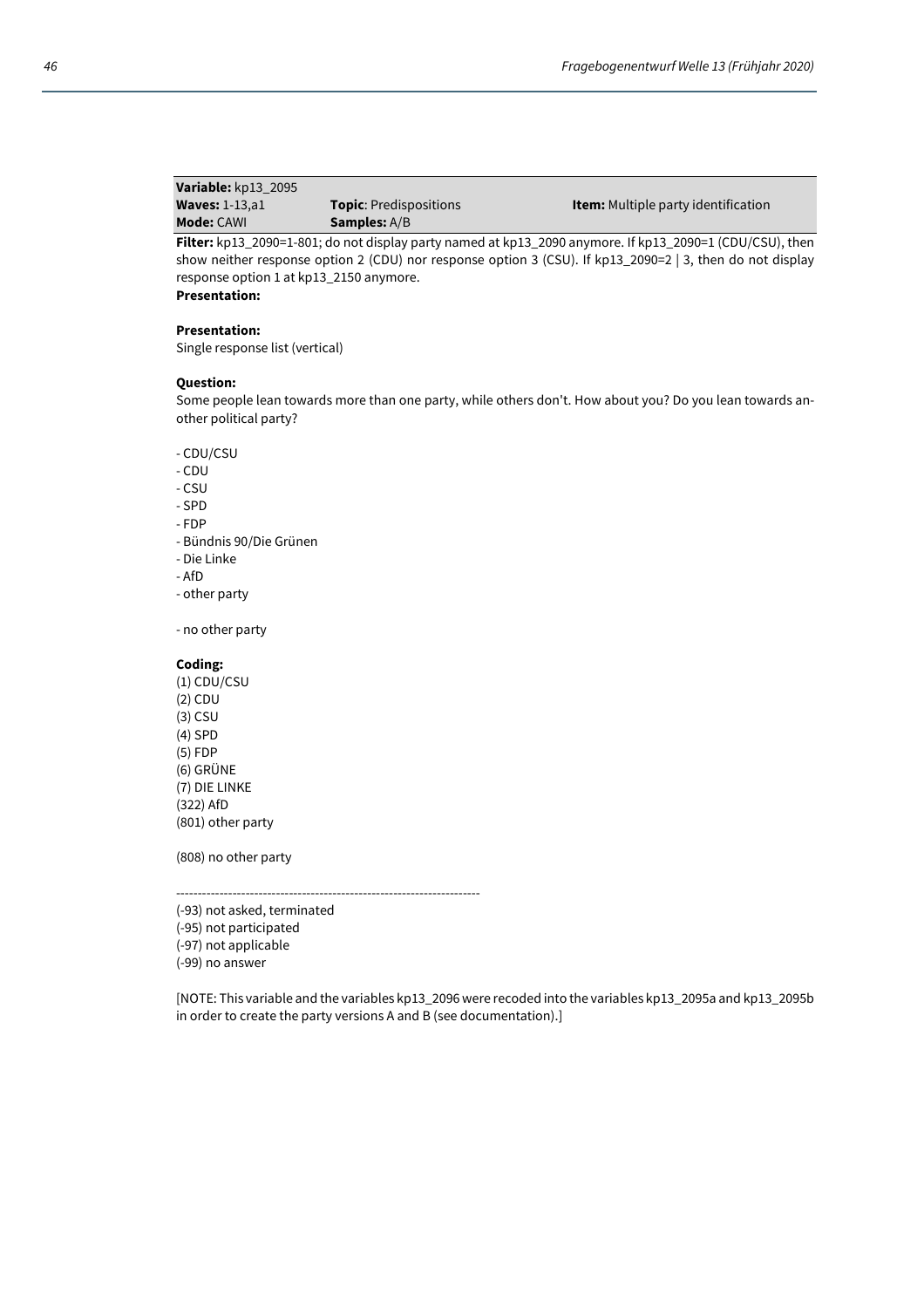### **Variable:** kp13\_2096 **Waves:** 1-13,a1 **Topic:** Predispositions **Item:** Multiple party identification, other party **Mode: CAWI Samples: A/B Filter:** kp13\_2095=801 **Presentation:**  Single response list (vertical)

### **Question:**

And which one of these parties do you feel close to?

- BIG (Partei Bündnis für Innovation & Gerechtigkeit)
- Bündnis C Christen für Deutschland
- DiB (DEMOKRATIE IN BEWEGUNG)
- Die PARTEI (Partei für Arbeit, Rechtsstaat, Tierschutz, Elitenförderung und basisdemokratische Initiative)
- DIE RECHTE Partei für Volksabstimmung, Souveränität und Heimatschutz
- FAMILIE (Familien-Partei Deutschlands)
- Freie Wähler (FW)
- LKR (Bernd Lucke und die Liberal-Konservativen Reformer)
- NPD (Nationaldemokratische Partei Deutschlands)
- ödp (Ökologisch-Demokratische Partei)
- PIRATEN (Piratenpartei Deutschland)
- REP (DIE REPUBLIKANER)
- Tierschutzpartei (PARTEI MENSCH UMWELT TIERSCHUTZ)
- other party

### **Codierung**

(120) BIG (351) Bündnis C (349) DiB (151) Die PARTEI (323) DIE RECHTE (171) FAMILIE (180) FREIE WAEHLER (331) Liberal-Konservative Reformer [im Datensatz gelabelt als "LKR"] (206) NPD (209) ödp (215) PIRATEN (225) REP (237) Tierschutzpartei (801) other party

---------------------------------------------------------------------- (-93) not asked, terminated

- (-95) not participated
- (-97) not applicable
- 
- (-99) no answer

[NOTE I: This variable and the variables kp13\_2095 were recoded into the variables kp13\_2095a and kp13\_2095b in order to create the party versions A and B (see documentation).]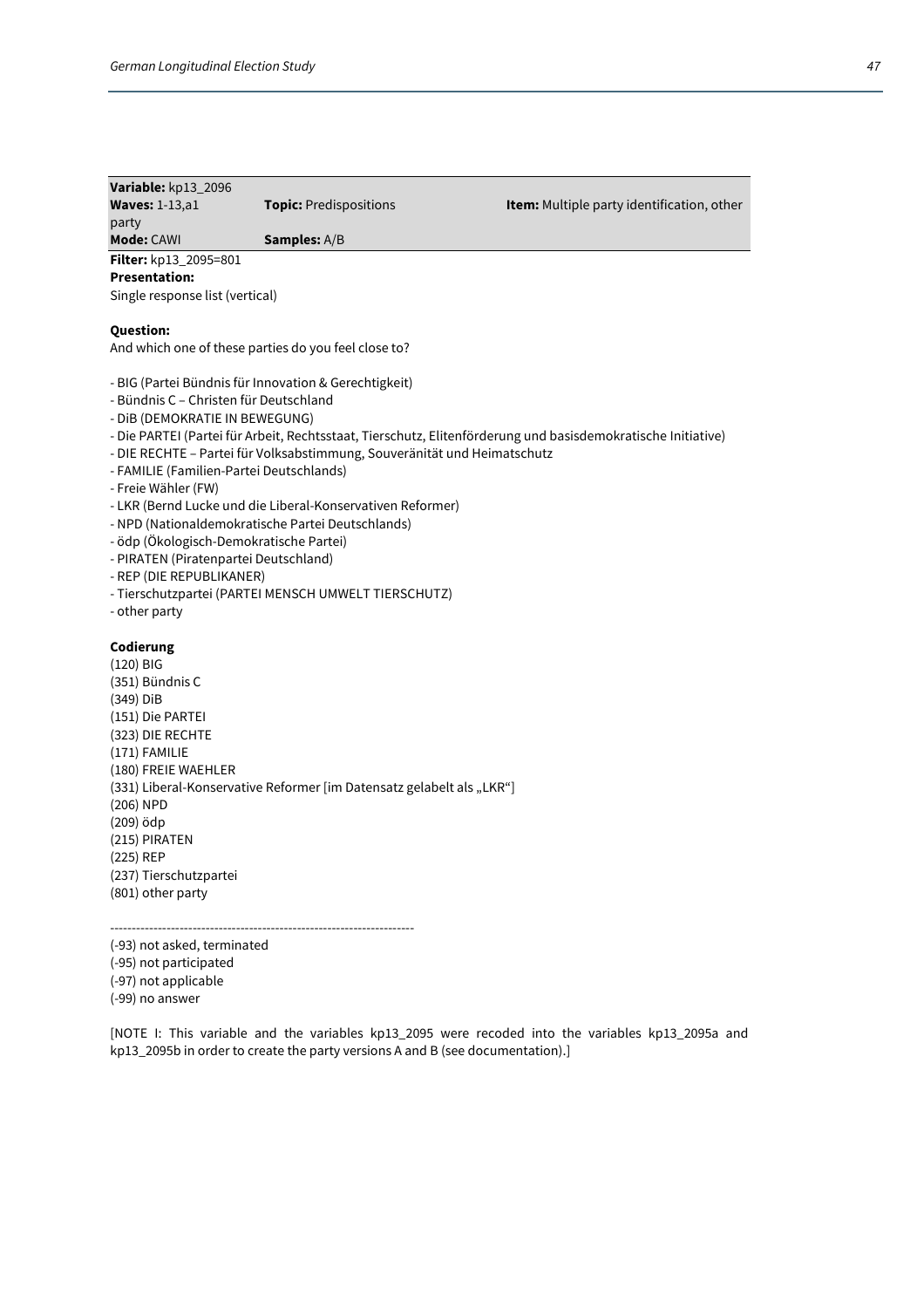| Variable: kp13_2101                                   |                                                                    |                                         |
|-------------------------------------------------------|--------------------------------------------------------------------|-----------------------------------------|
| <b>Waves: 1-13,a1</b>                                 | Topic: Predispositions                                             | Item: Multiple party identification,    |
| strength                                              |                                                                    |                                         |
| <b>Mode: CAWI</b>                                     | Samples: A/B                                                       |                                         |
| Filter: kp13_2095=1-801                               |                                                                    |                                         |
| <b>Presentation:</b>                                  |                                                                    |                                         |
| Single response list (vertical)                       |                                                                    |                                         |
| <b>Question:</b>                                      |                                                                    |                                         |
|                                                       | All in all, how strongly or weakly do you lean towards this party? |                                         |
|                                                       |                                                                    |                                         |
| - very strongly                                       |                                                                    |                                         |
| - fairly strongly                                     |                                                                    |                                         |
| - moderately                                          |                                                                    |                                         |
| - fairly weakly                                       |                                                                    |                                         |
| - very weakly                                         |                                                                    |                                         |
|                                                       |                                                                    |                                         |
| Coding:                                               |                                                                    |                                         |
| (1) very strongly                                     |                                                                    |                                         |
| (2) fairly strongly                                   |                                                                    |                                         |
| (3) moderately                                        |                                                                    |                                         |
| (4) fairly weakly                                     |                                                                    |                                         |
| (5) very weakly                                       |                                                                    |                                         |
|                                                       |                                                                    |                                         |
|                                                       |                                                                    |                                         |
| (-93) not asked, terminated<br>(-95) not participated |                                                                    |                                         |
| (-97) not applicable                                  |                                                                    |                                         |
| (-99) no answer                                       |                                                                    |                                         |
|                                                       |                                                                    |                                         |
| Variable: kp13_2122                                   |                                                                    |                                         |
| Waves: 13                                             | Topic: Predispositions                                             | Item: Party identification, inquiries 2 |
| <b>Mode: CAWI</b>                                     | Samples: A/B                                                       |                                         |
| Filter: kp13_2095>0 & <= 801                          |                                                                    |                                         |
| <b>Presentation</b>                                   |                                                                    |                                         |
| Intro: Here, too, we would like to ask once again.    |                                                                    |                                         |

**Question:** You have just indicated that you also lean towards the party "[placeholder from kp13\_2095/ kp13\_2096 - short form of the party name]". Please indicate in each case to what extent the following statements apply or do not apply to you.

(A) This party is very important to me.What happens to this party is not a matter of indifference to me. (B) The party does not mean that much to me, but its politicians are currently better than those of other parties.

(C) I don't feel particularly attached to this party, but I did vote for it frequently in the past.

(D) The party is not all important to me, but it currently pursues better policies than other parties.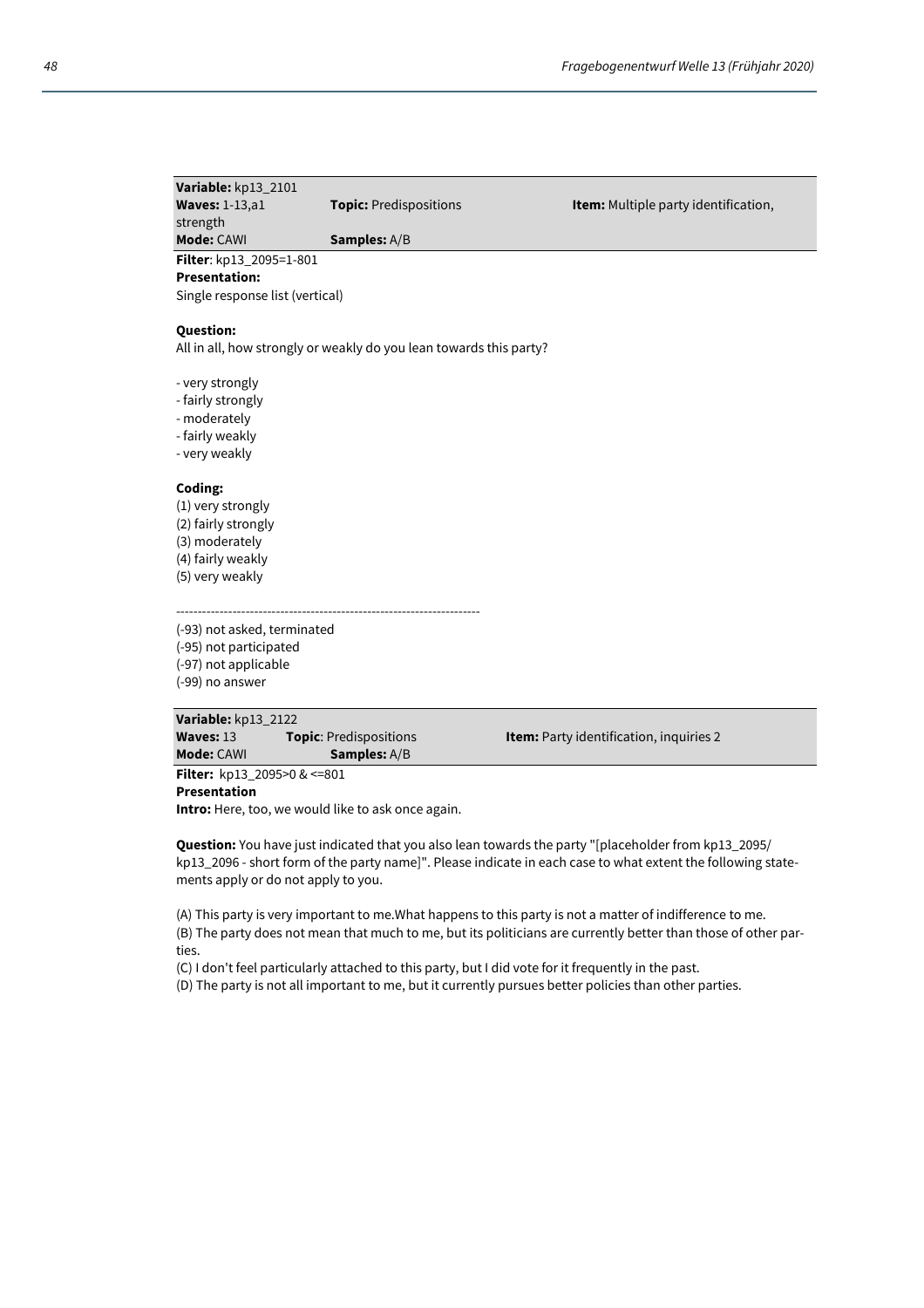(1) strongly disagree (2) disagree (3) neither agree nor disagree (4) agree (5) strongly agree

---------------------------------------------------------------------- (-93) not asked, terminated (-95) not participated (-97) not applicable (-99) no answer

**Variable:** kp13\_1632 **Topic**: Media use **Item:** Private Internet use, frequency **Mode: CAWI Samples: A/B Filter: Presentation:**  Single response list (vertical) **Question:** 

How often do you use the Internet for private purposes, regardless of whether you are using a computer, laptop, tablet computer or smartphone?

- several times a day

- daily
- several times a week
- once a week or less

- never

### **Coding:**

(1) several times a day (2) daily (3) several times a week (4) once a week or less (5) never

----------------------------------------------------------------------

(-93) not asked, terminated

(-95) not participated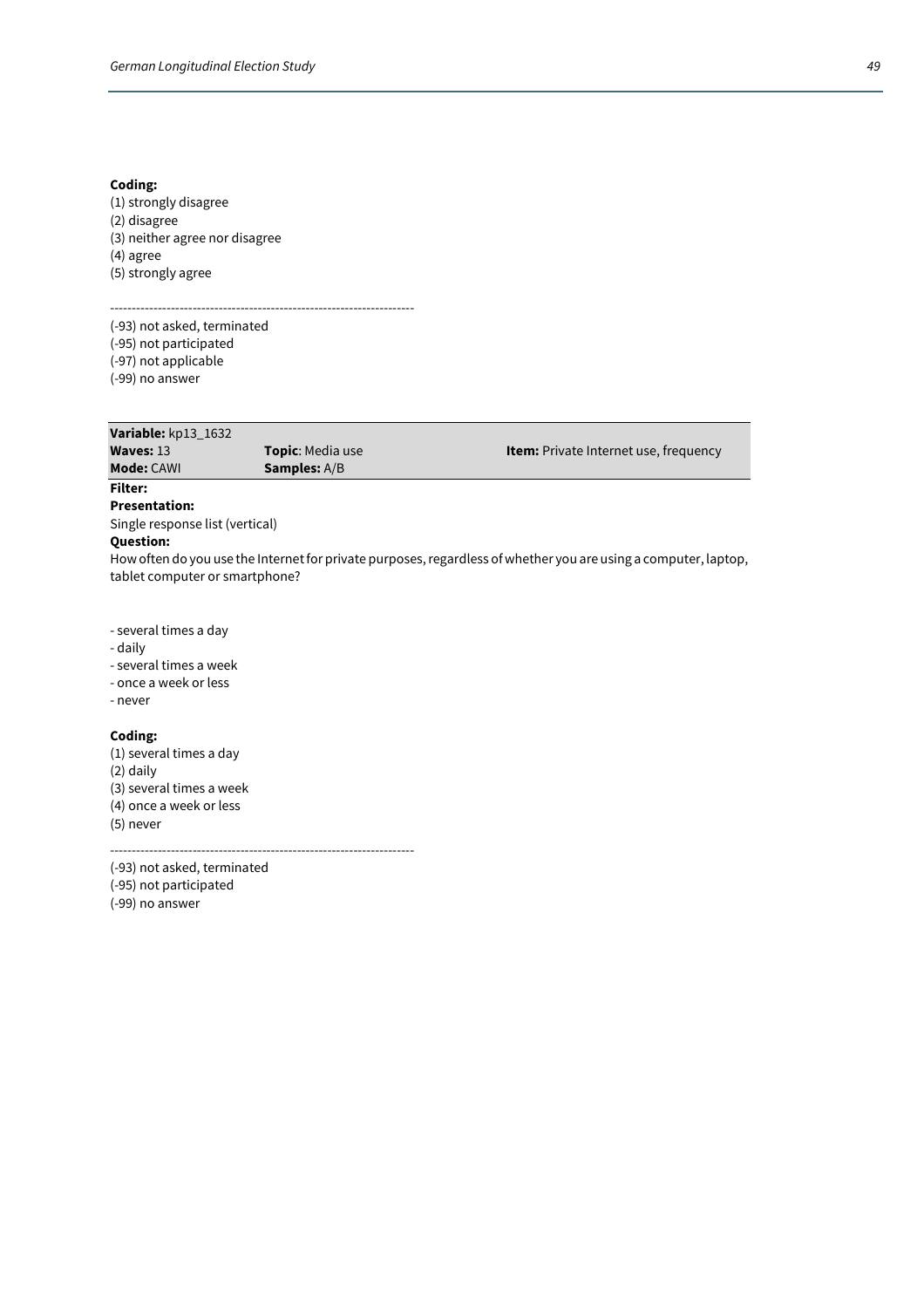| $-1$ . $-1$         |                         |                                               |
|---------------------|-------------------------|-----------------------------------------------|
| <b>Mode:</b> CAWI   | <b>Samples:</b> A/B     |                                               |
| Waves: $13$         | <b>Topic:</b> Media use | <b>Item:</b> Private Internet usage, duration |
| Variable: kp13 1633 |                         |                                               |

### **Filter:**

kp13\_1632==1|kp13\_1632==2

### **Presentation:**

two open text fields next to each other, input limited to two numeric characters; plausibility check: only numbers allowed, note text: "Please enter only whole numbers",

Plausibility check (can be ignored, no must answer!) Text if no information is given "Please mail an information. If you are unsure, please estimate."

### **Question:**

Roughly how long do you use the Internet for private purposes on an average day?

Please enter the time in hours and minutes.

hours:  $\_$  minutes: $\_$ 

----------------------------------------------------------------------

(-93) not asked, terminated (-95) not participated (-97) not applicable

(-99) no answer

### **Panel management**

**Variable:** kp13\_33a

**Waves:** 10-13 **Topic:** Panel management **Item:** Entry of e-mail address **Mode: CAWI Sample: B** 

**Filter:** via subscriber variables if e-mail address exists

### **Presentation:**

Single selection among each other with open text field. Plausibility check E-mail address must contain "@" sign, in addition, "@" must be followed by "a" at any distance. follow. Ignorable plausible text: "The e-mail address you entered is incorrect. Please check your entry. "Ignoreable DAC: "Your entry is very important to us. Please answer this question."

### **Question:**

We have sent you the link to this survey to the e-mail address you provided last time. You can change this email address here or enter it again to confirm it.

### **Instructions:**

If you have not yet received an e-mail from us, please re-enter your email address here to ensure that we have it.

Of course your e-mail address will be stored separately from your previous entries in the survey.

- My e-mail address is:

- I do not wish to re-enter or change my e-mail address.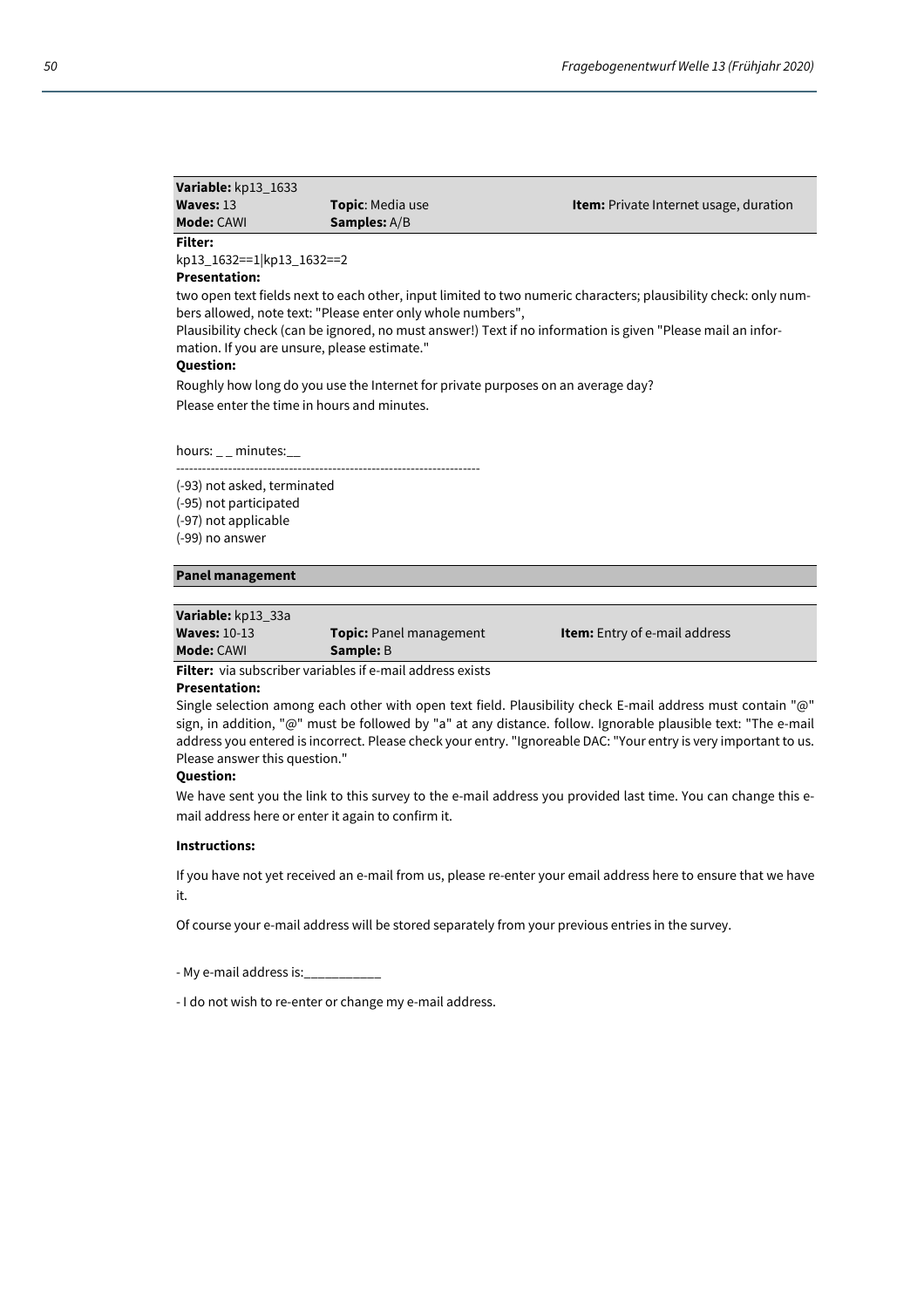| Variable: kp13 33b  |                         |                                      |
|---------------------|-------------------------|--------------------------------------|
| <b>Waves: 10-13</b> | Topic: Panel management | <b>Item:</b> Entry of e-mail address |
| <b>Modus:</b> CAWI  | <b>Sample:</b> B        |                                      |

**Filter:** via subscriber variables, if no e-mail address is available

**Presentation:** Single selection among each other with open text field. Plausibility check E-mail address must contain "@" signs, in addition a "." must follow after "@" with any distance. Ignorable plausibility check text: "The e-mail address you entered is incorrect. Please check your input." Ignoreable DAC: "Your input is very important for us. Please answer this question."

### **Question:**

To make it even easier for you to participate in the German Election Study in the future, we would like to ask you to provide your e-mail address. You will then receive an e-mail notification with a link that will take you directly to our survey.

### **Instructions:**

Of course your e-mail address will be stored separately from your previous entries in the survey.

- My e-mail address is:\_\_\_

- I do not have an e-mail address.

- I don't want to enter an e-mail address.

### **Quality of Data**

| Variable: kp13 4240   |                               |                               |
|-----------------------|-------------------------------|-------------------------------|
| <b>Waves: 1-13,a1</b> | <b>Topic:</b> Quality of Data | <b>Item:</b> Rating of survey |
| <b>Mode: CAWI</b>     | <b>Samples:</b> A/B           |                               |
| <b>Filter:</b>        |                               |                               |

**Presentation:**

Single response list (vertical)

### **Question:**

How would you rate our survey overall?

- very good
- good
- neither good nor bad
- bad
- very bad

### **Coding:**

(1) very good (2) good (3) neither good nor bad (4) bad (5) very bad

(-93) Not asked, terminated

----------------------------------------------------------------------

(-95) Not participated